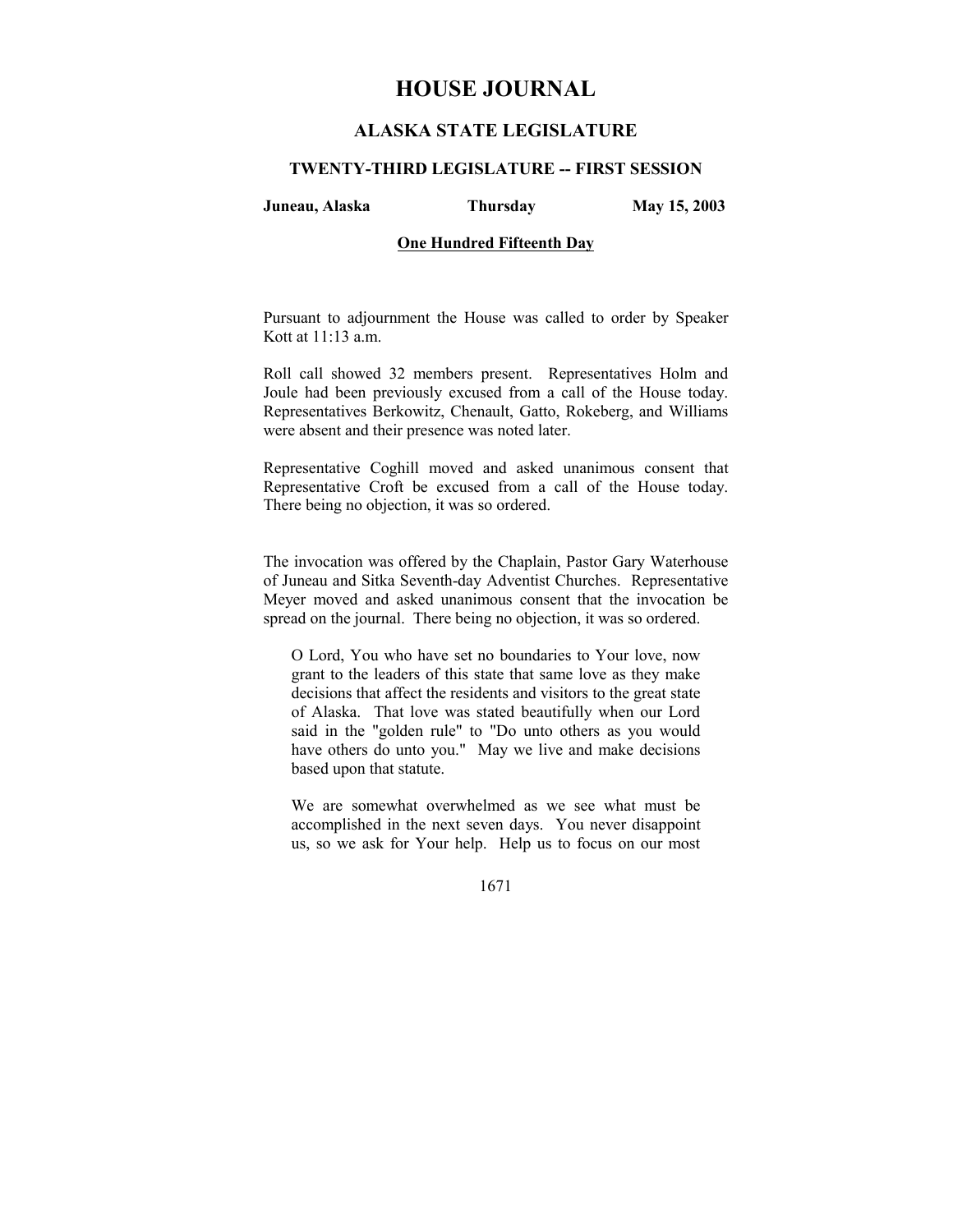pressing needs, and with You by our side to guide and strengthen us, we cannot fail. Thank You for hearing our prayer. In Your name we pray. Amen.

The Pledge of Allegiance was led by the Sergeant-at-Arms.

# **CERTIFICATION OF THE JOURNAL**

Representative Coghill moved and asked unanimous consent that the journal for the 114th legislative day be approved as certified by the Chief Clerk. There being no objection, it was so ordered.

# **MESSAGES FROM THE GOVERNOR**

# **HB 64**

A message dated May 14, 2003, was read stating the Governor has signed the following bill and is transmitting the engrossed and enrolled copies to the Lieutenant Governor's office for permanent filing:

CS FOR HOUSE BILL NO. 64(JUD)

"An Act relating to court approval of the purchase of structured settlements."

Chapter No. 21, SLA 2003 Effective Date: August 12, 2003

# **HB 249**

A message dated May 14, 2003, was read stating the Governor has signed the following bill and is transmitting the engrossed and enrolled copies to the Lieutenant Governor's office for permanent filing:

#### CS FOR HOUSE BILL NO. 249(JUD) am

"An Act relating to the award of costs and attorney fees to defendants under court rule in civil actions brought under monopoly and restraint of trade statutes; and providing for an effective date."

Chapter No. 19, SLA 2003 Effective Date: May 15, 2003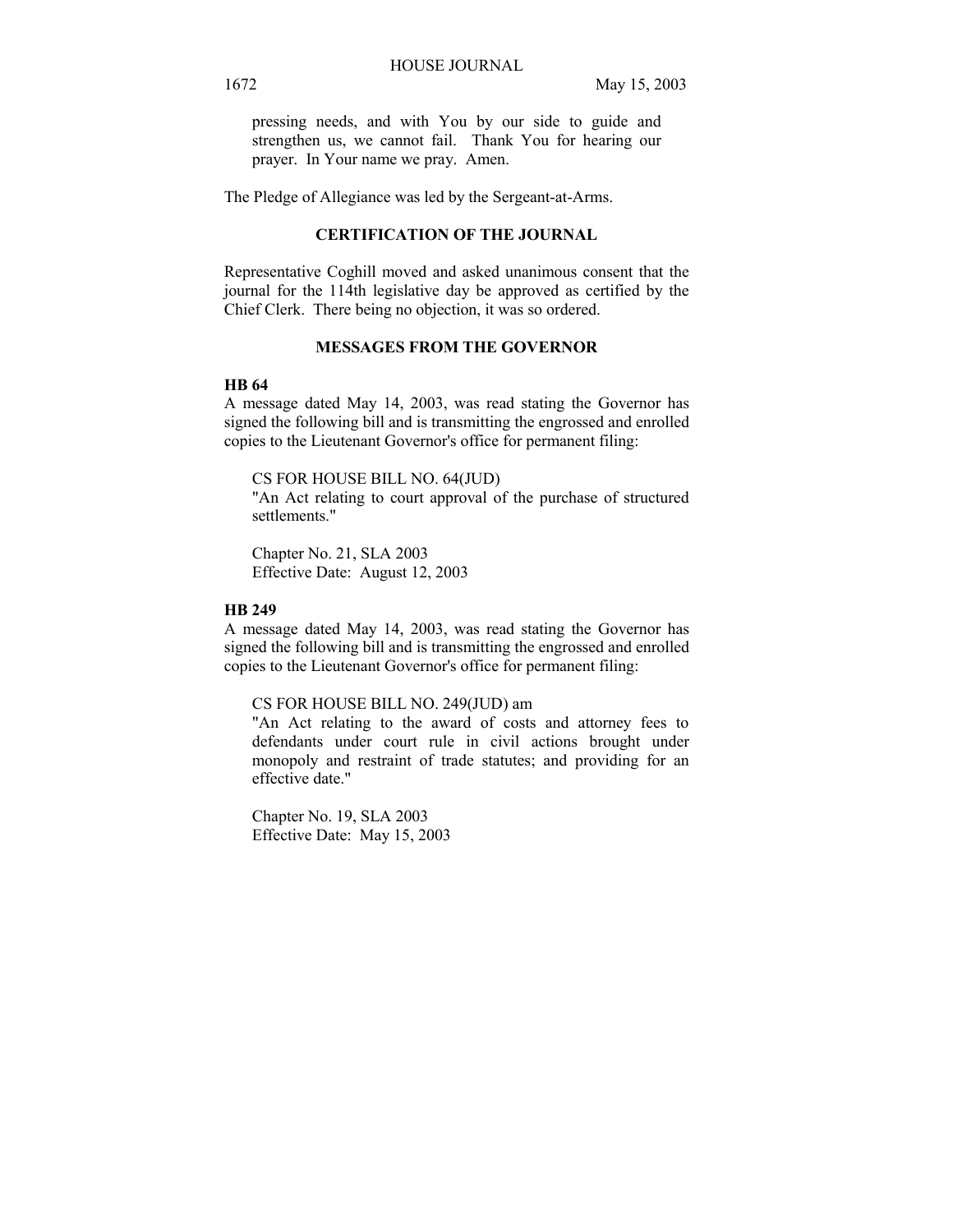#### **SB 43**

A message dated May 14, 2003, was read stating the Governor has signed the following bill and is transmitting the engrossed and enrolled copies to the Lieutenant Governor's office for permanent filing:

CS FOR SENATE BILL NO. 43(FIN)

"An Act extending the termination date of the State Medical Board."

Chapter No. 20, SLA 2003 Effective Date: August 12, 2003

# **MESSAGES FROM THE SENATE**

#### **HB 46**

A message dated May 14, 2003, was read stating the Senate has passed:

CS FOR HOUSE BILL NO. 46(STA)

"An Act relating to printing of ballot titles and propositions on primary election ballots."

CSHB 46(STA) was referred to the Chief Clerk for enrollment.

# **HB 109**

A message dated May 14, 2003, was read stating the Senate has passed:

#### CS FOR HOUSE BILL NO. 109(FIN)

"An Act relating to the limitation on payment of state treasury warrants and to the payment of a claim for which the appropriation has lapsed; and providing for an effective date."

CSHB 109(FIN) was referred to the Chief Clerk for enrollment.

# **HB 203**

A message dated May 14, 2003, was read stating the Senate has passed: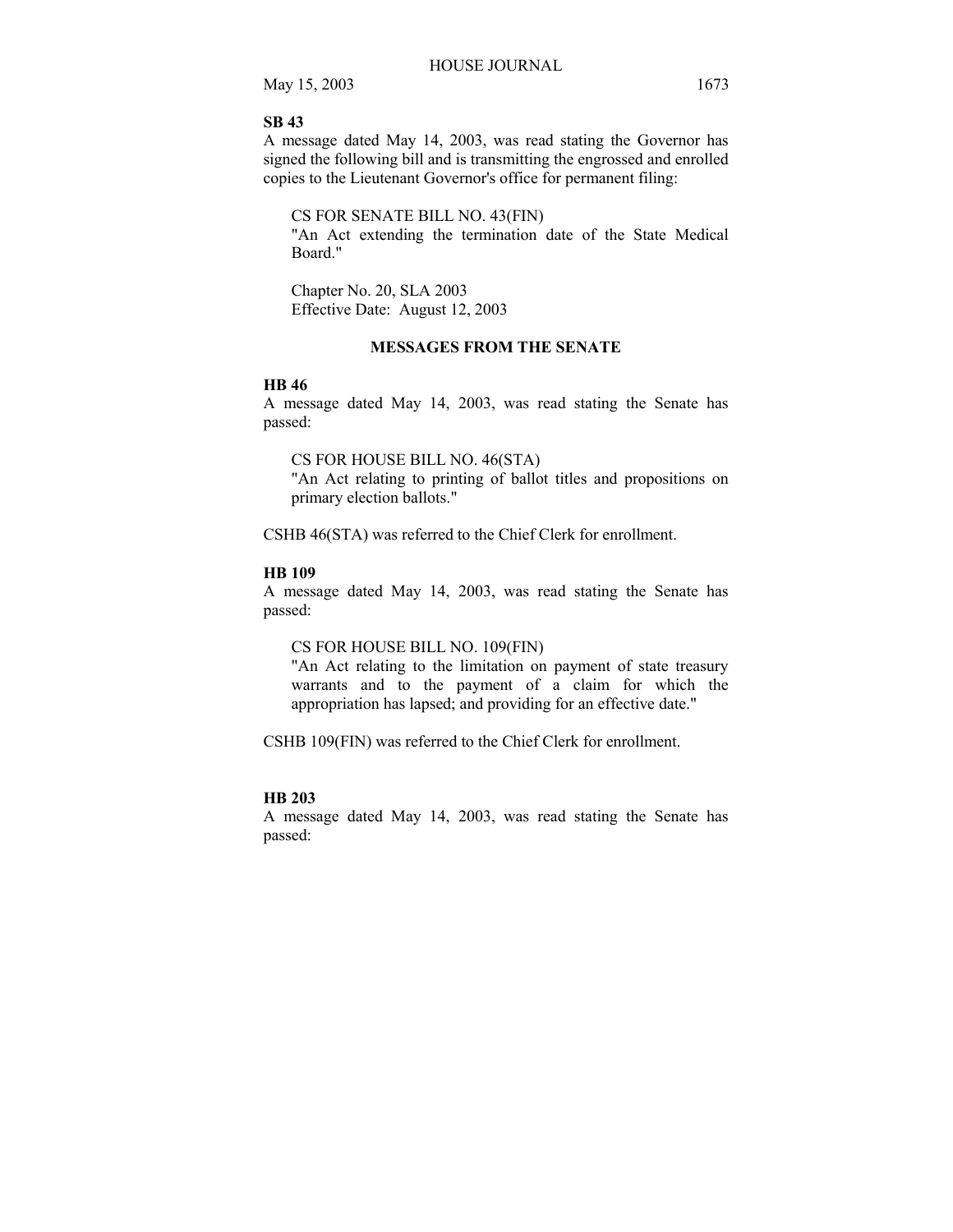HOUSE BILL NO. 203

"An Act relating to the definitions of 'net income' and 'unrestricted net income' for purposes of calculating the dividends to be paid to the state by the Alaska Industrial Development and Export Authority; and providing for an effective date."

HB 203 was referred to the Chief Clerk for enrollment.

\*\*The presence of Representatives Chenault and Williams was noted.

#### **HB 11**

A message dated May 14, 2003, was read stating the Senate has passed:

HOUSE BILL NO. 11

"An Act relating to deposits to the Alaska permanent fund from mineral lease rentals, royalties, royalty sale proceeds, net profit shares under AS 38.05.180(f) and (g), federal mineral revenue sharing payments received by the state from mineral leases, and bonuses received by the state from mineral leases, and limiting deposits from those sources to the 25 percent required under art. IX, sec. 15, Constitution of the State of Alaska; and providing for an effective date."

with the following amendment and it is transmitted for consideration:

HOUSE BILL NO. 11 am S(efd fld S)

"An Act relating to deposits to the Alaska permanent fund from mineral lease rentals, royalties, royalty sale proceeds, net profit shares under AS 38.05.180(f) and (g), federal mineral revenue sharing payments received by the state from mineral leases, and bonuses received by the state from mineral leases, and limiting deposits from those sources to the 25 percent required under art. IX, sec. 15, Constitution of the State of Alaska."

(technical title change)

HB 11 is under Unfinished Business.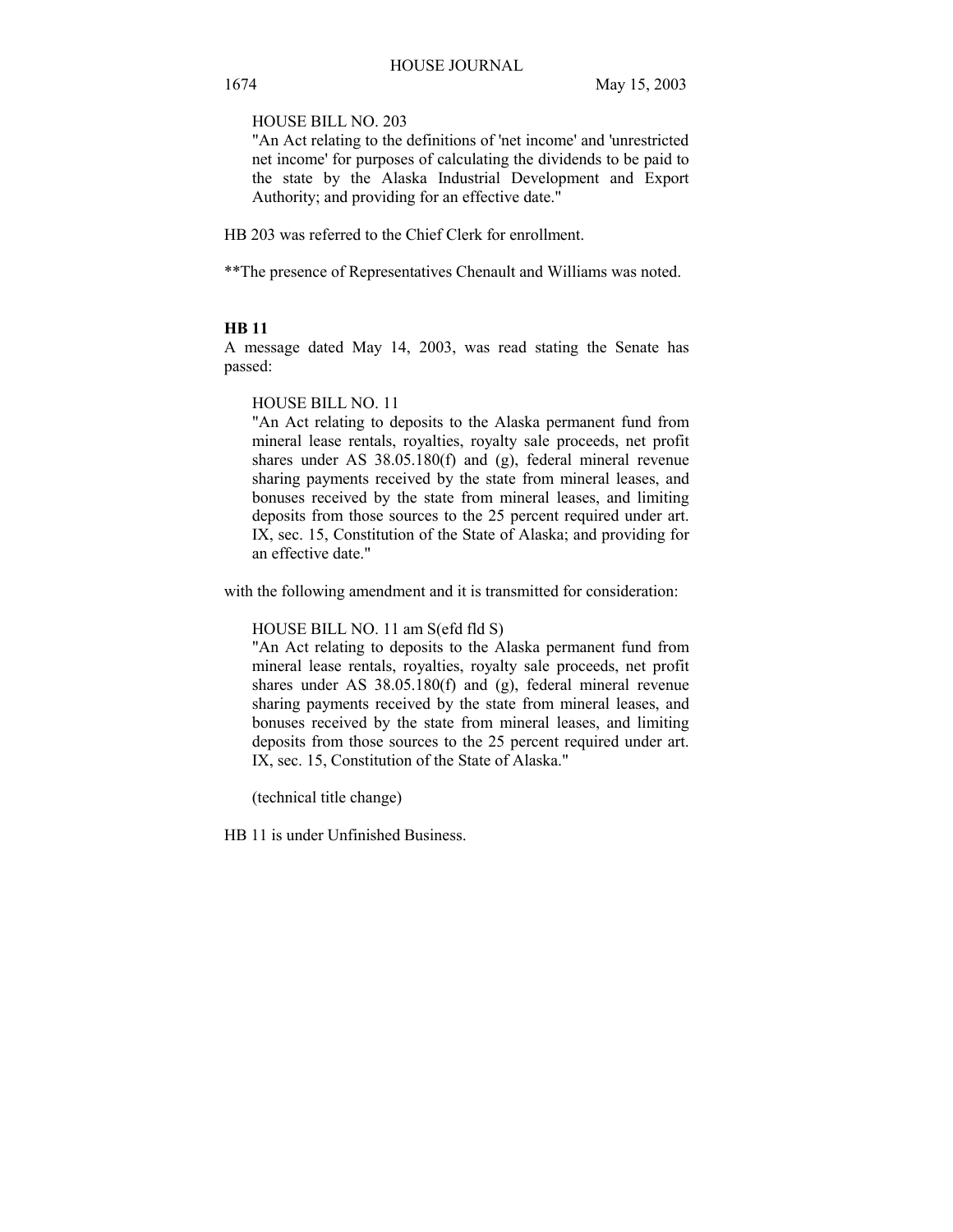#### **HB 90**

A message dated May 14, 2003, was read stating the Senate has passed CSHB 90(FIN) with the following amendment and it is transmitted for consideration:

# SENATE CS FOR CS FOR HOUSE BILL NO. 90(FIN)

"An Act relating to a salmon product development tax credit and a salmon utilization tax credit under the Alaska fisheries business tax; and providing for an effective date."

CSHB 90(FIN) is under Unfinished Business.

\*\*The presence of Representative Rokeberg was noted.

Messages dated May 14, 2003, were read stating the Senate has passed the following and they are transmitted for consideration:

# **FIRST READING AND REFERENCE OF SENATE BILLS**

# **SB 13**

CS FOR SENATE BILL NO. 13(JUD) by the Senate Judiciary Committee, entitled:

"An Act relating to using credit history or insurance scoring for insurance purposes; and providing for an effective date."

was read the first time and referred to the Labor & Commerce **Committee** 

#### **SB 85**

CS FOR SENATE BILL NO. 85(STA) by the Senate State Affairs Committee, entitled:

"An Act relating to sentencing and to the earning of good time deductions for certain sexual offenses."

was read the first time and referred to the Judiciary Committee.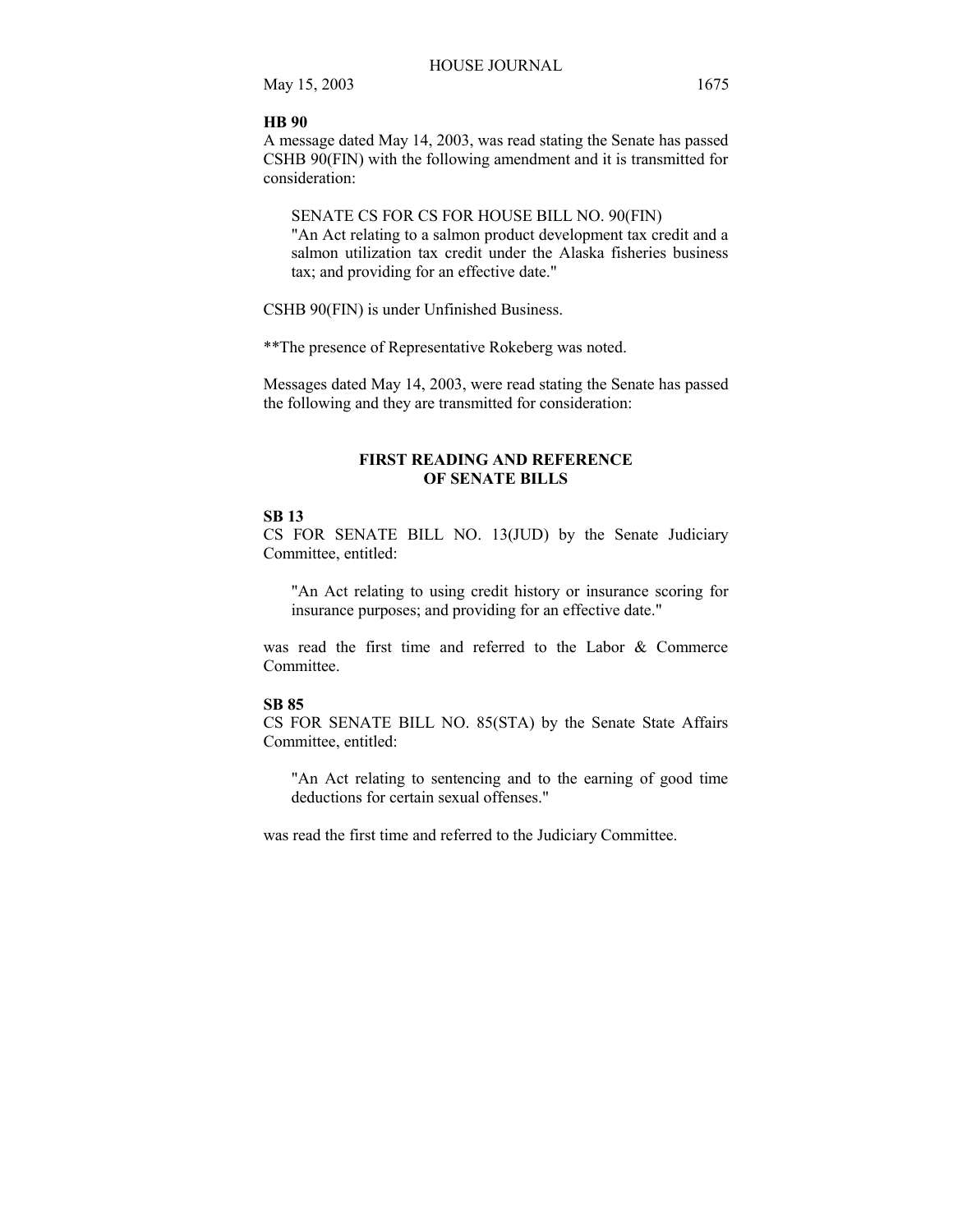# **SB 149**

CS FOR SENATE BILL NO. 149(RES) by the Senate Resources Committee, entitled:

"An Act relating to timber, to the sale of timber by the state, and to the management of state forests."

was read the first time and referred to the Resources and Finance **Committees** 

# **SB 175**

CS FOR SENATE BILL NO. 175(JUD)(efd fld) by the Senate Judiciary Committee, entitled:

"An Act relating to civil liability for inherent risks in sports or recreational activities."

was read the first time and referred to the Judiciary Committee.

#### **SB 176**

CS FOR SENATE BILL NO. 176(JUD) by the Senate Judiciary Committee, entitled:

"An Act relating to civil liability for injuries or death resulting from livestock activities."

was read the first time and referred to the Judiciary Committee.

## **SB 198**

CS FOR SENATE BILL NO. 198(STA) by the Senate State Affairs Committee, entitled:

"An Act relating to recovery of civil damages by a peace officer or fire fighter; and providing for an effective date."

was read the first time and referred to the Judiciary Committee.

\*\*The presence of Representative Berkowitz was noted.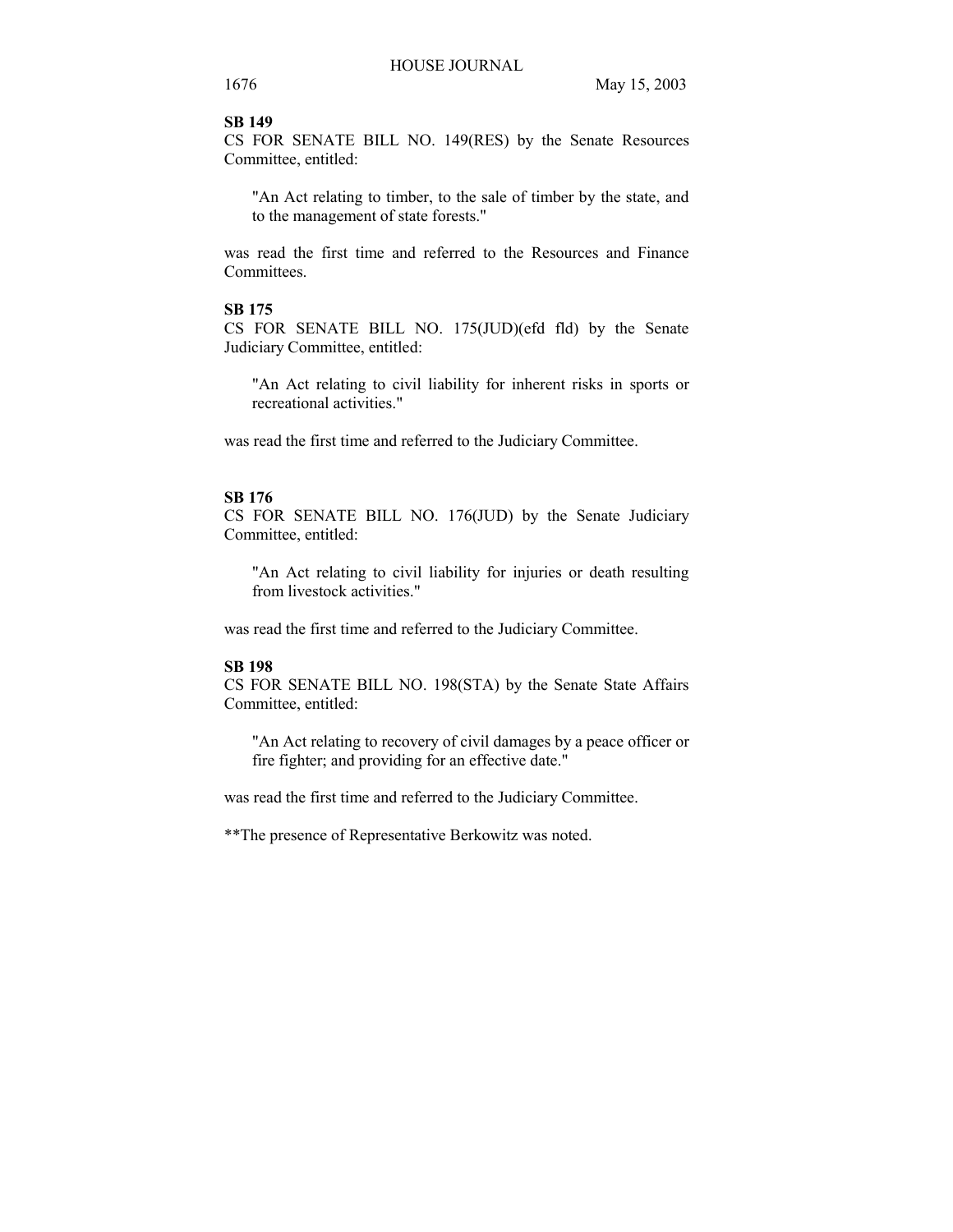#### **SB 216**

SENATE BILL NO. 216 by the Senate Rules Committee by request of the Governor, entitled:

"An Act relating to international airports revenue bonds; and providing for an effective date."

was read the first time and referred to the Finance Committee.

\*\*The presence of Representative Gatto was noted.

# **REPORTS OF STANDING COMMITTEES**

#### **HJR 27**

The State Affairs Committee has considered:

HOUSE JOINT RESOLUTION NO. 27 Relating to support for a federal appropriation for expansion of the Anchorage Jail.

and recommends it be replaced with:

CS FOR HOUSE JOINT RESOLUTION NO. 27(STA) (same title)

The report was signed by Representative Weyhrauch, Chair, with the following individual recommendations:

Do pass (5): Seaton, Gruenberg, Lynn, Crawford, Weyhrauch

The following fiscal note(s) apply to CSHJR 27(STA):

1. Zero, Dept. of Corrections

HJR 27 was referred to the Rules Committee for placement on the calendar.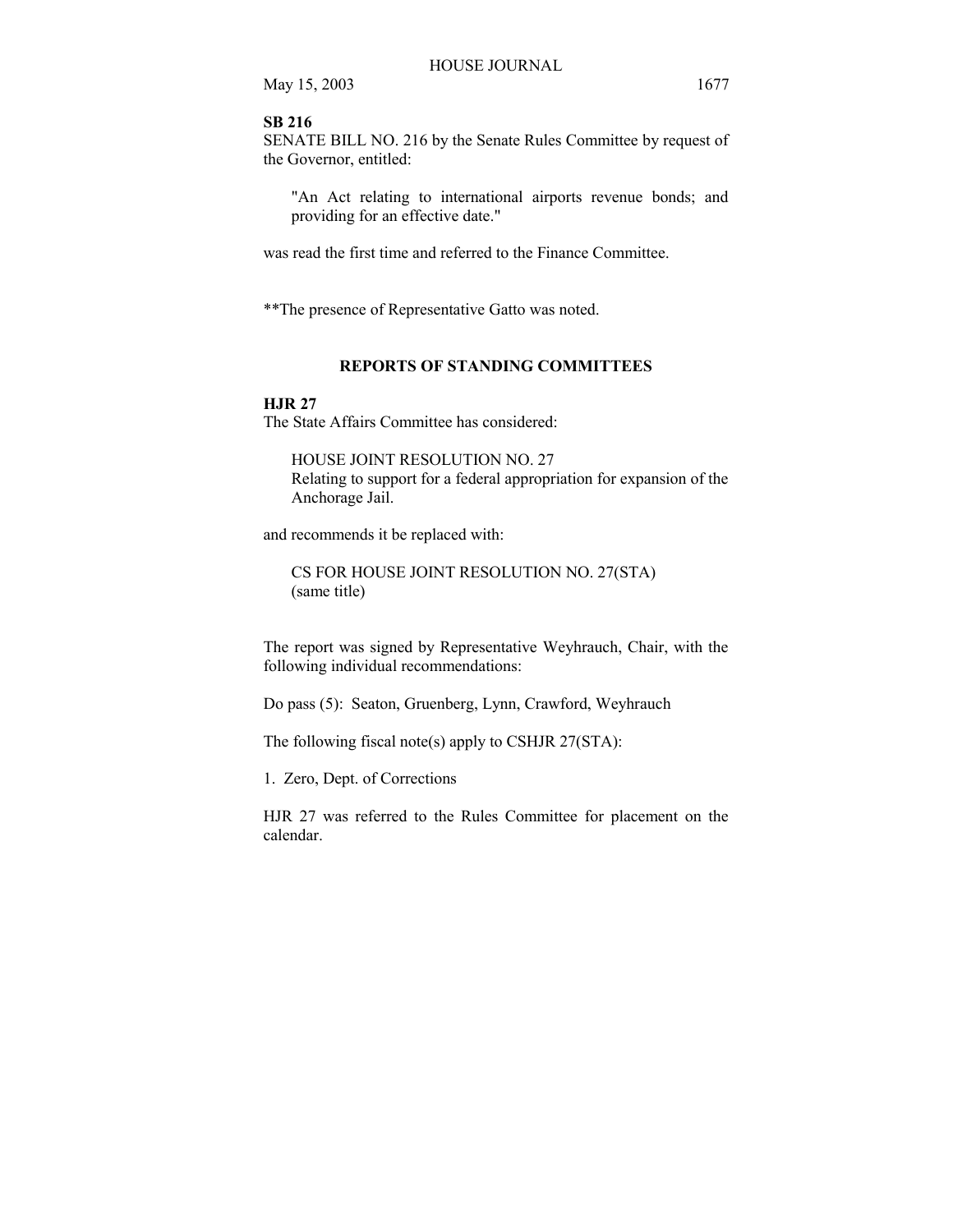#### **HB 216**

The Finance Committee has considered:

HOUSE BILL NO. 216 "An Act relating to municipal taxation of refined fuel products."

and recommends it be replaced with:

CS FOR HOUSE BILL NO. 216(FIN)

"An Act relating to and limiting municipal taxation of refined fuel and wholesale sales of fuel, and to the bulk fuel revolving loan fund."

The report was signed by Representatives Harris and Williams, Cochairs, with the following individual recommendations:

Do pass (7): Meyer, Hawker, Chenault, Whitaker, Foster, Harris, Williams

No recommendation (3): Stoltze, Kerttula, Berkowitz

The following fiscal note(s) apply to CSHB 216(FIN):

- 2. Zero, Dept. of Revenue
- 3. Zero, Dept. of Community & Economic Development
- 4. Zero, Dept. of Community & Economic Development

HB 216 was referred to the Rules Committee for placement on the calendar.

# **HB 244**

The Finance Committee has considered:

HOUSE BILL NO. 244

"An Act relating to the Code of Criminal Procedure; relating to defenses, affirmative defenses, and justifications to certain criminal acts; relating to rights of prisoners after arrest; relating to discovery, immunity from prosecution, notice of defenses, admissibility of certain evidence, and right to representation in criminal proceedings; relating to sentencing, probation, and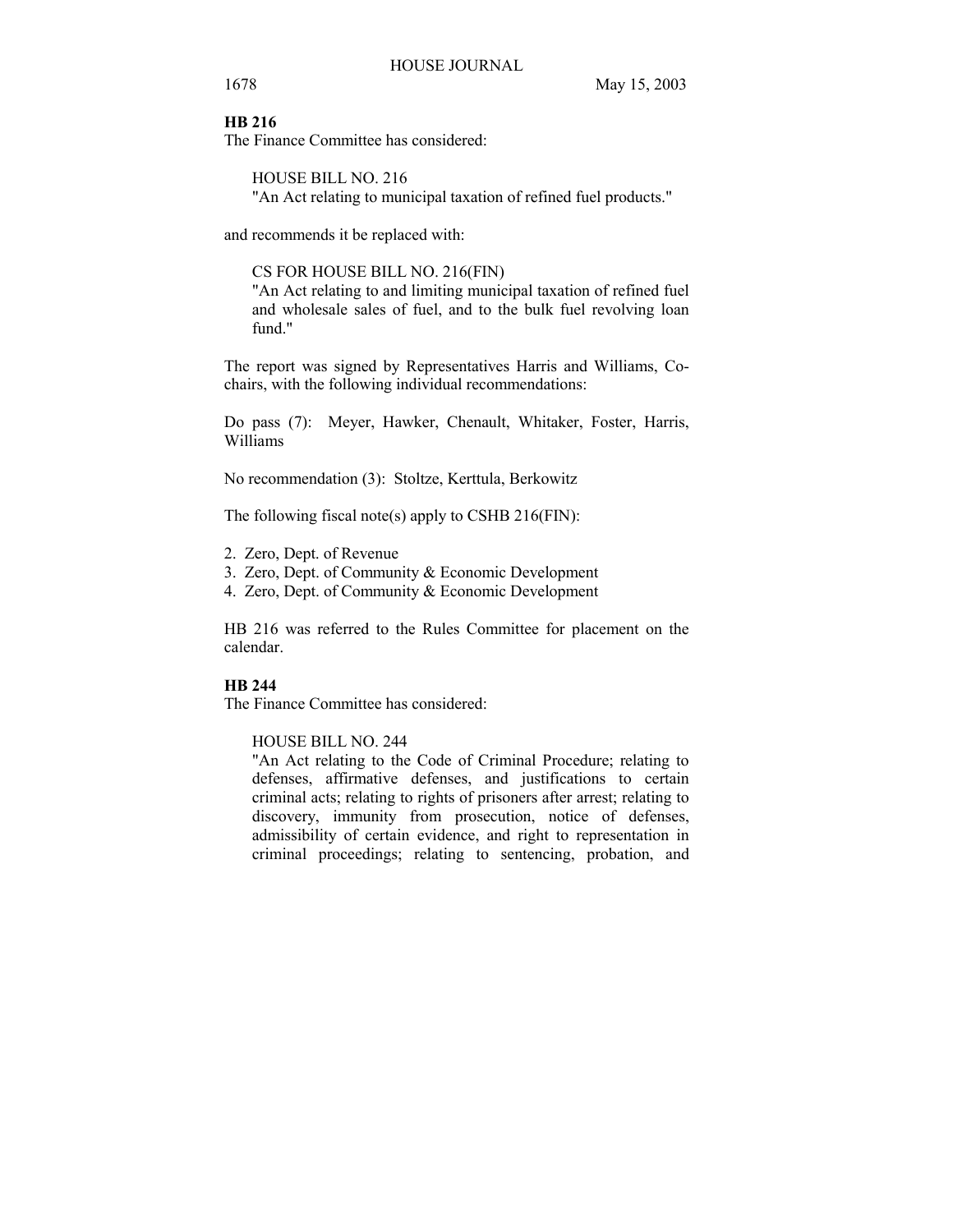discretionary parole; amending Rule 16, Alaska Rules of Criminal Procedure, and Rules 404, 412, 609, and 803, Alaska Rules of Evidence; and providing for an effective date."

and recommends it be replaced with:

CS FOR HOUSE BILL NO. 244(JUD)

"An Act relating to the Code of Criminal Procedure; relating to rights of prisoners after arrest; relating to discovery, immunity from prosecution, notice of defenses, admissibility of certain evidence, and right to representation in criminal proceedings; relating to sentencing, probation, and discretionary parole; amending Rule 16, Alaska Rules of Criminal Procedure, and Rules 412, 609, and 803, Alaska Rules of Evidence; and providing for an effective date."

The report was signed by Representatives Harris and Williams, Cochairs, with the following individual recommendations:

Do not pass (2): Kerttula, Foster

No recommendation (4): Moses, Chenault, Harris, Williams

Amend (4): Hawker, Stoltze, Berkowitz, Whitaker

The following fiscal note(s) apply to CSHB 244(JUD):

1. Zero, Dept. of Law

- 2. Fiscal, Dept. of Corrections
- 3. Fiscal, Dept. of Administration

The Speaker stated that, without objection, HB 244 would be returned to the Judiciary Committee.

#### **HB 267**

The Finance Committee has considered:

HOUSE BILL NO. 267

"An Act relating to the Alaska Railroad; authorizing the Alaska Railroad Corporation to provide financing for the acquisition,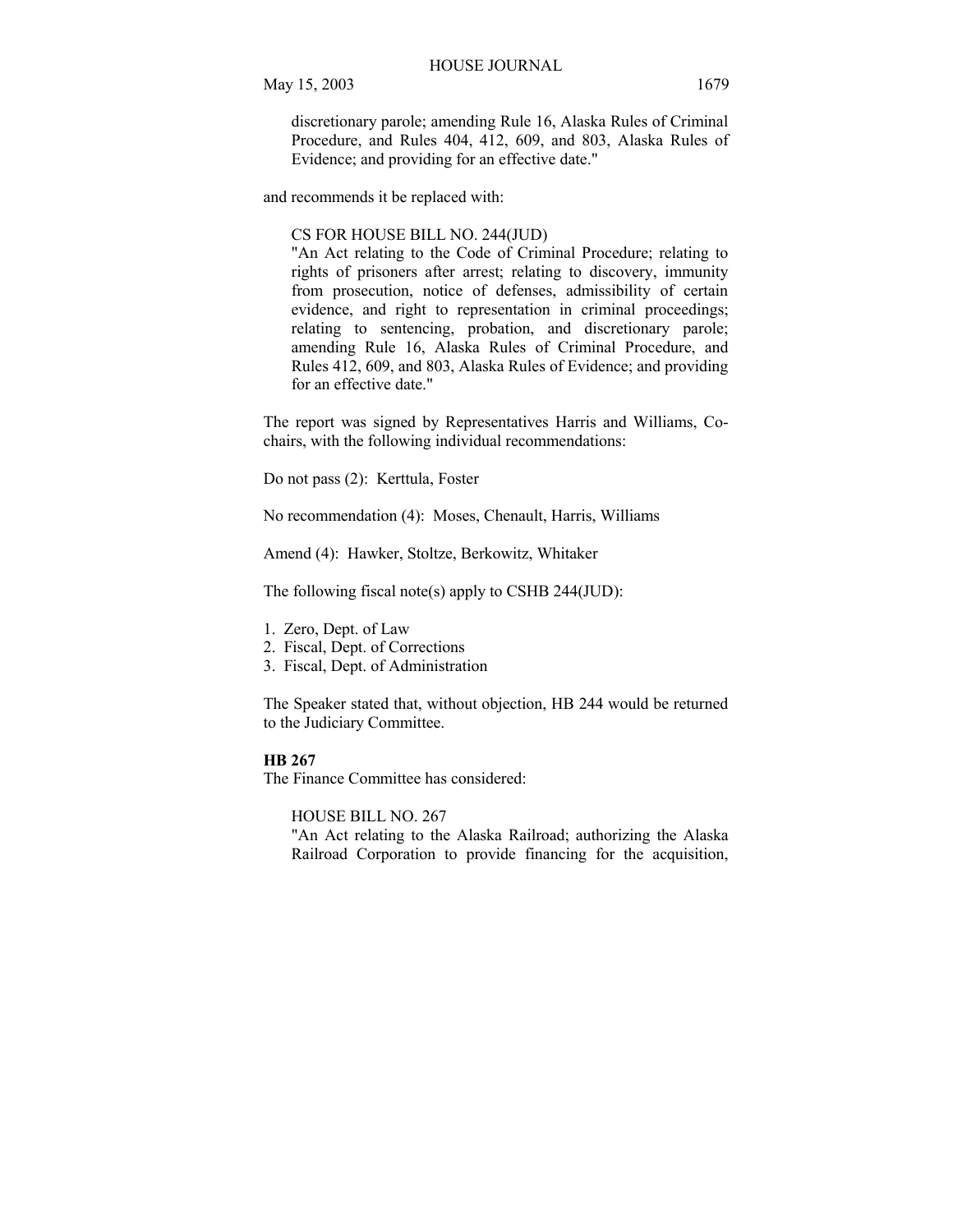construction, improvement, maintenance, equipping, or operation of facilities for the transportation of natural gas resources within and outside the state by others; authorizing the Alaska Railroad Corporation to issue bonds to finance those facilities; and providing for an effective date."

and recommends it be replaced with:

## CS FOR HOUSE BILL NO. 267(FIN)

"An Act authorizing the Alaska Railroad Corporation to provide financing for the acquisition, construction, improvement, maintenance, equipping, and operation of a natural gas pipeline and related facilities for the transportation of natural gas recovered from the North Slope of this state; authorizing the Alaska Railroad Corporation to issue bonds to finance those facilities; and providing for an effective date."

The report was signed by Representatives Harris and Williams, Cochairs, with the following individual recommendations:

Do pass (10): Meyer, Hawker, Stoltze, Kerttula, Berkowitz, Chenault, Whitaker, Foster, Harris, Williams

The following fiscal note(s) apply to CSHB 267(FIN):

1. Fiscal, Dept. of Community & Economic Development

HB 267 was referred to the Rules Committee for placement on the calendar.

# **HB 295**

The Finance Committee has considered:

HOUSE BILL NO. 295

"An Act relating to the publishing and furnishing of certain public notices regarding regulations or rules of certain state agencies; relating to distribution of the Alaska Administrative Code, Alaska Administrative Register, and supplements to the code or register; and providing for an effective date."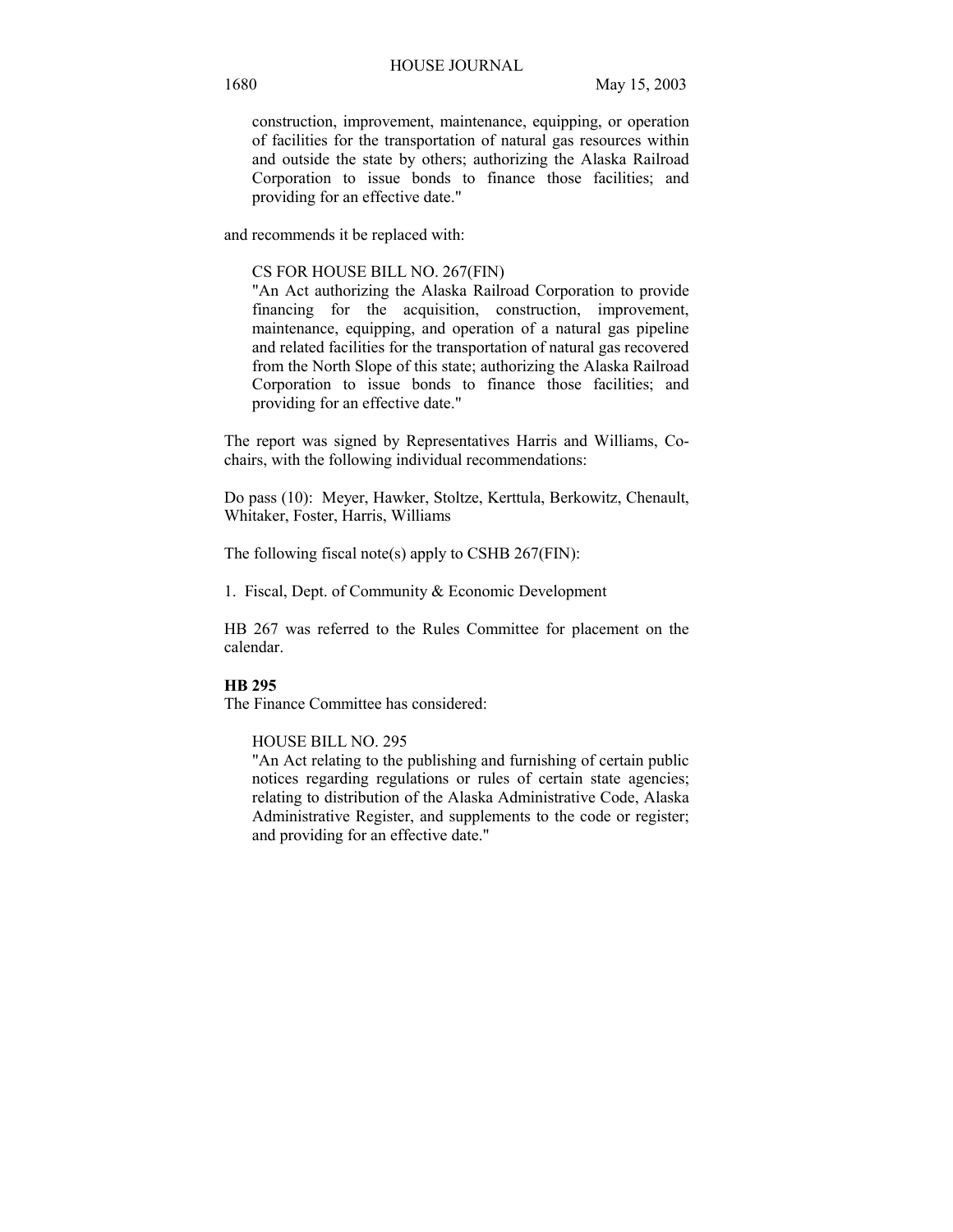and recommends it be replaced with:

#### CS FOR HOUSE BILL NO. 295(STA)

"An Act relating to the publishing, furnishing, and contents of certain notices regarding regulations or rules of certain state agencies and entities; relating to distribution of the Alaska Administrative Code, Alaska Administrative Register, and supplements to the code or register; and providing for an effective date."

The report was signed by Representatives Harris and Williams, Cochairs, with the following individual recommendations:

Do pass (4): Meyer, Hawker, Harris, Williams

Do not pass (1): Berkowitz

No recommendation (4): Stoltze, Moses, Chenault, Foster

Amend (1): Kerttula

The following fiscal note(s) apply to CSHB 295( $STA$ ):

1. Indeterminate, Office of the Governor/All Depts.

2. Fiscal, Office of the Governor/All Depts.

HB 295 was referred to the Rules Committee for placement on the calendar.

#### **HB 305**

The Finance Committee has considered:

HOUSE BILL NO. 305 "An Act relating to the calculation and payment of unemployment compensation benefits; and providing for an effective date."

The report was signed by Representatives Harris and Williams, Cochairs, with the following individual recommendations: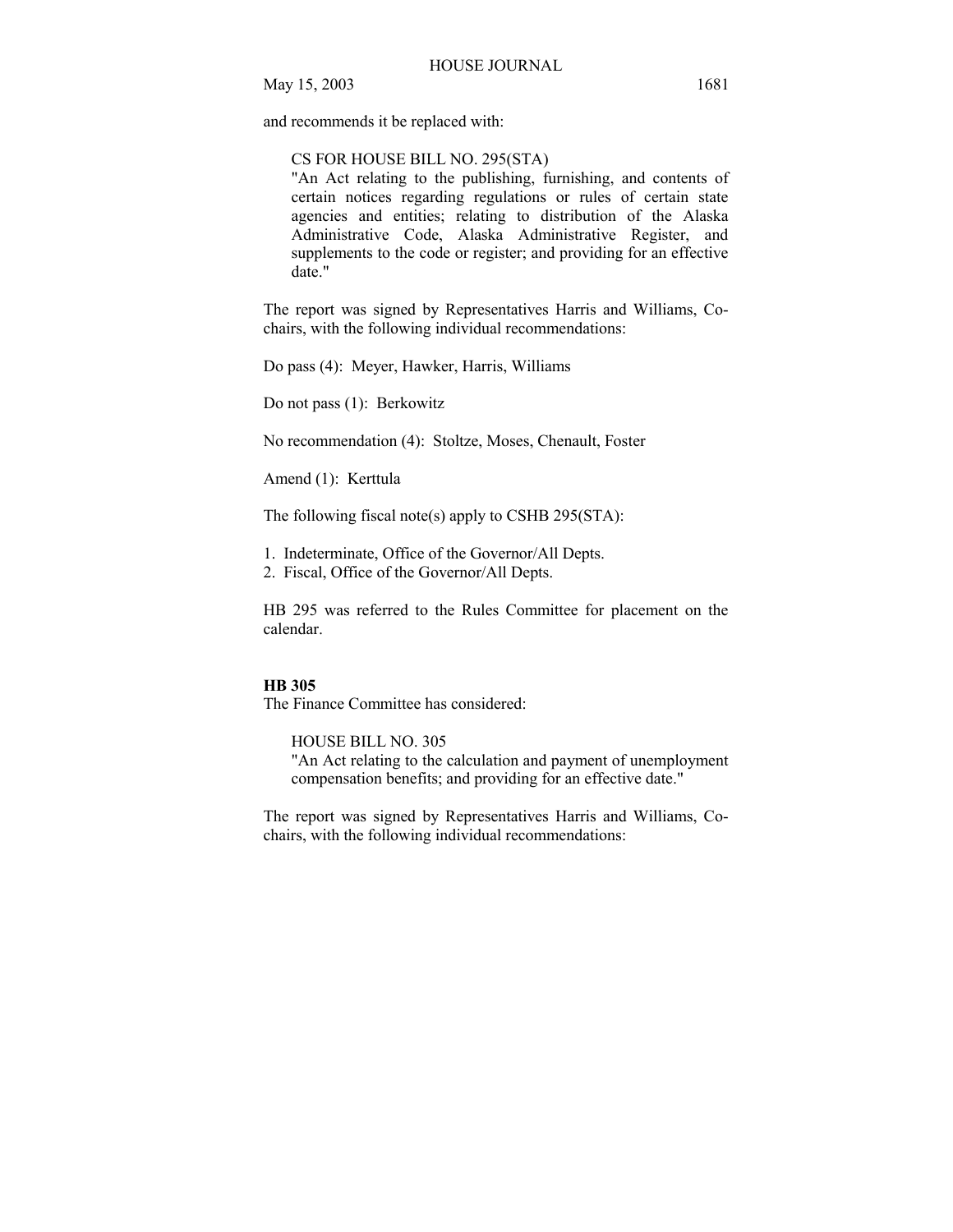Do pass (6): Kerttula, Berkowitz, Foster, Meyer, Harris, Williams

No recommendation (3): Hawker, Stoltze, Moses

The following fiscal note(s) apply:

1. Zero, Dept. of Labor & Workforce Development

HB 305 was referred to the Rules Committee for placement on the calendar.

#### **SB 128**

The Finance Committee has considered:

CS FOR SENATE BILL NO. 128(FIN) am "An Act relating to licensing common carriers to dispense alcoholic beverages; and providing for an effective date."

The report was signed by Representatives Harris and Williams, Cochairs, with the following individual recommendations:

Do pass (5): Chenault, Whitaker, Foster, Harris, Williams

No recommendation (2): Meyer, Stoltze

Amend (3): Hawker, Kerttula, Berkowitz

The following fiscal note(s) apply:

2. Fiscal, Dept. of Revenue

CSSB 128(FIN) am was referred to the Rules Committee for placement on the calendar.

## **SB 155**

The Community & Regional Affairs Committee has considered:

CS FOR SENATE BILL NO. 155(RES)

"An Act relating to predator control programs; and providing for an effective date."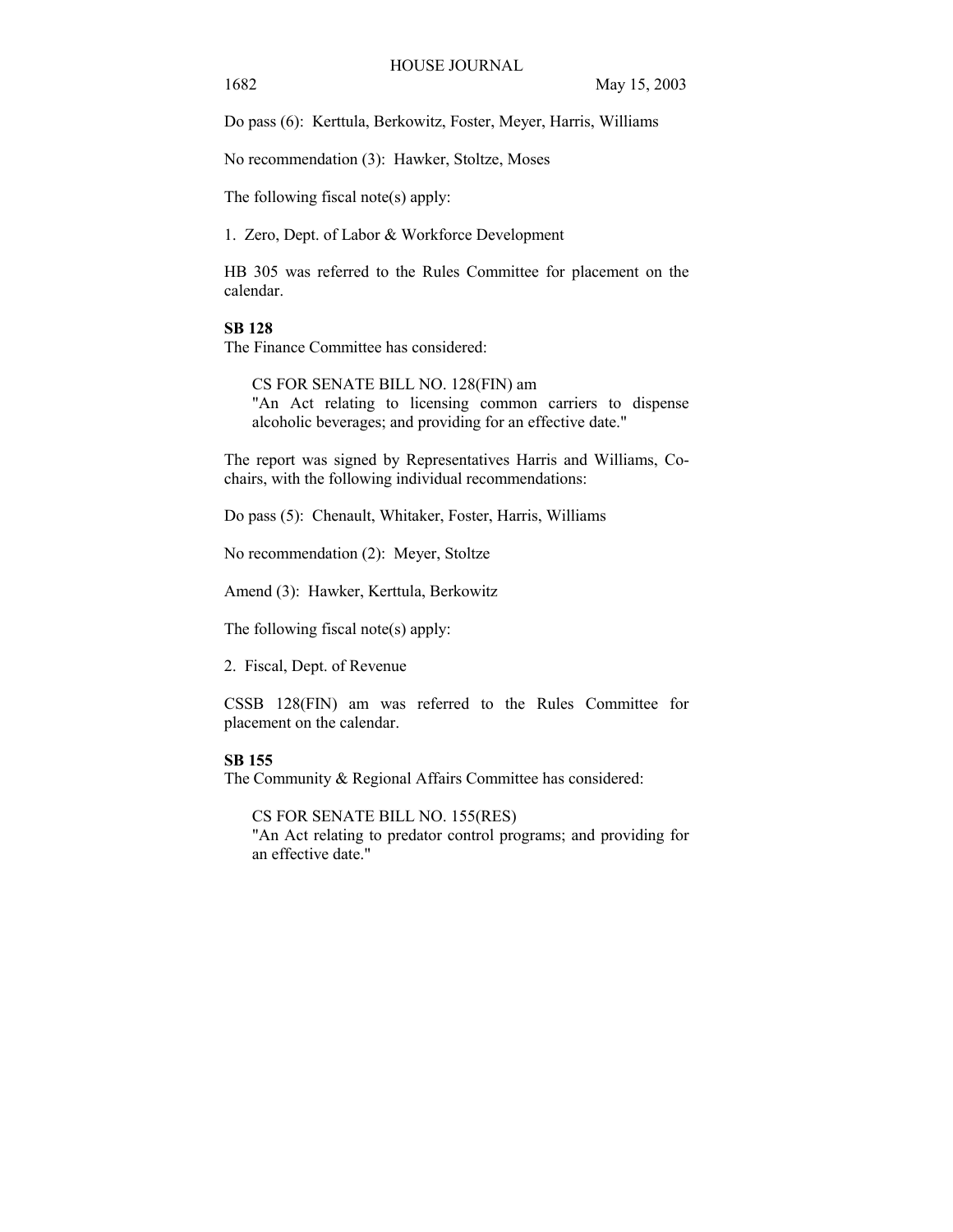The report was signed by Representative Morgan, Chair, with the following individual recommendations:

Do pass (3): Kott, Anderson, Morgan

No recommendation (1): Samuels

The following fiscal note(s) apply:

2. Zero, Dept. of Fish & Game

CSSB 155(RES) was referred to the Rules Committee for placement on the calendar.

#### **SB 177**

The Finance Committee has considered:

# SENATE BILL NO. 177

"An Act relating to cost-of-living benefits for retired members in the public employees' retirement system and the teachers' retirement system who are called to active military duty; and providing for an effective date."

The report was signed by Representatives Harris and Williams, Cochairs, with the following individual recommendations:

Do pass (9): Meyer, Hawker, Stoltze, Kerttula, Berkowitz, Moses, Foster, Harris, Williams

The following fiscal note(s) apply:

1. Zero, Dept. of Administration

SB 177 was referred to the Rules Committee for placement on the calendar.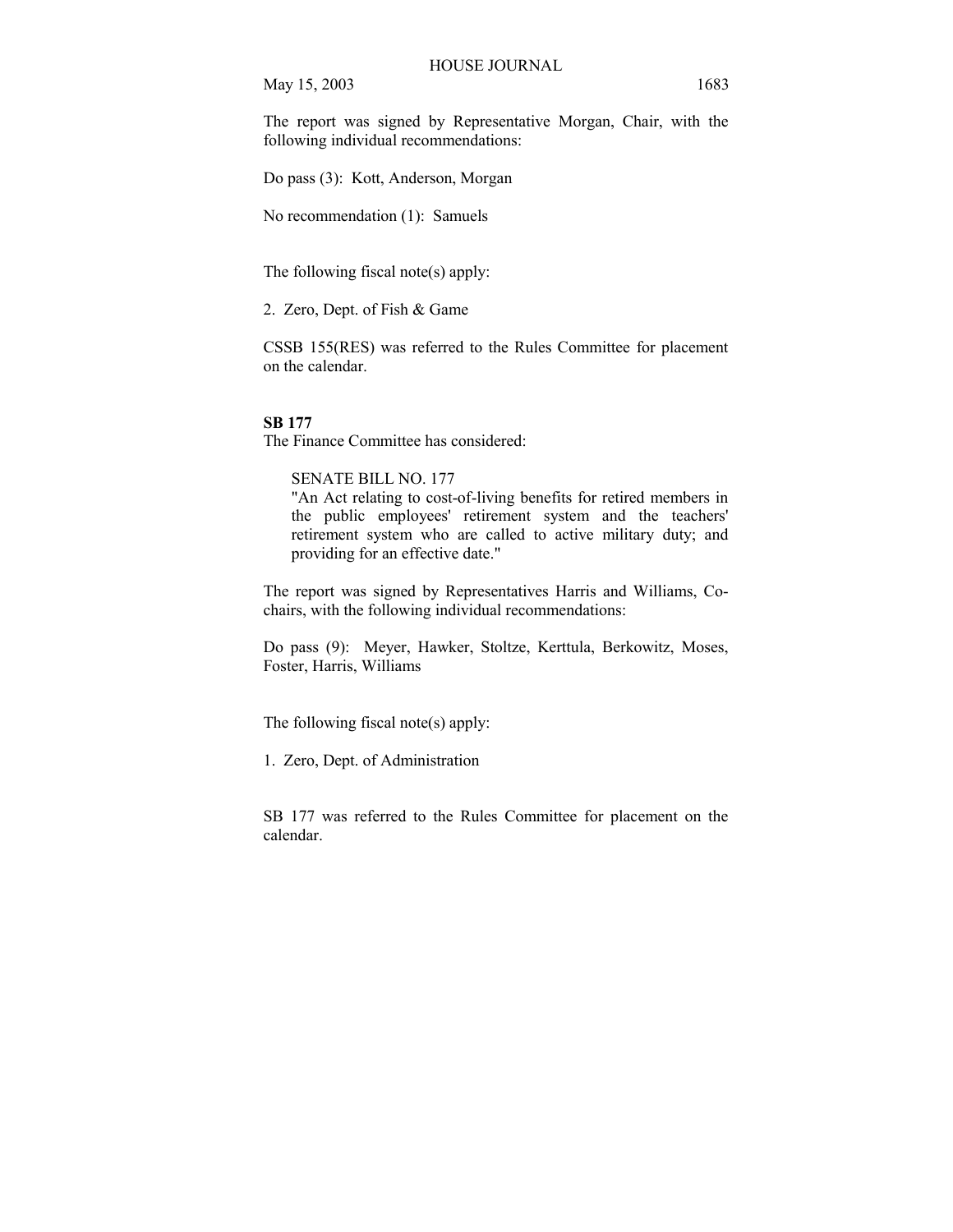# **REPORTS OF SPECIAL COMMITTEES**

## **HJR 29**

The House Special Committee on Military & Veterans' Affairs has considered:

HOUSE JOINT RESOLUTION NO. 29 Relating to the establishment of Reserve Officer Training Corps programs in Alaska by the United States Coast Guard.

The report was signed by Representative Lynn, Chair, with the following individual recommendations:

Do pass (7): Dahlstrom, Weyhrauch, Masek, Cissna, Fate, Gruenberg, Lynn

The following fiscal note(s) apply:

1. Zero, House Special Committee on Military & Veterans' Affairs

HJR 29 was referred to the Rules Committee for placement on the calendar.

## **INTRODUCTION OF CITATIONS**

The following citations were introduced and referred to the Rules Committee for placement on the calendar:

Honoring - Harvey Marvin By Representatives Kerttula, Weyhrauch; Senator Elton

Honoring - Joe L. Hayes By Representative Guttenberg

Honoring - Christopher Mapes By Representative Chenault

Honoring - Debra K. Mullins By Representative Chenault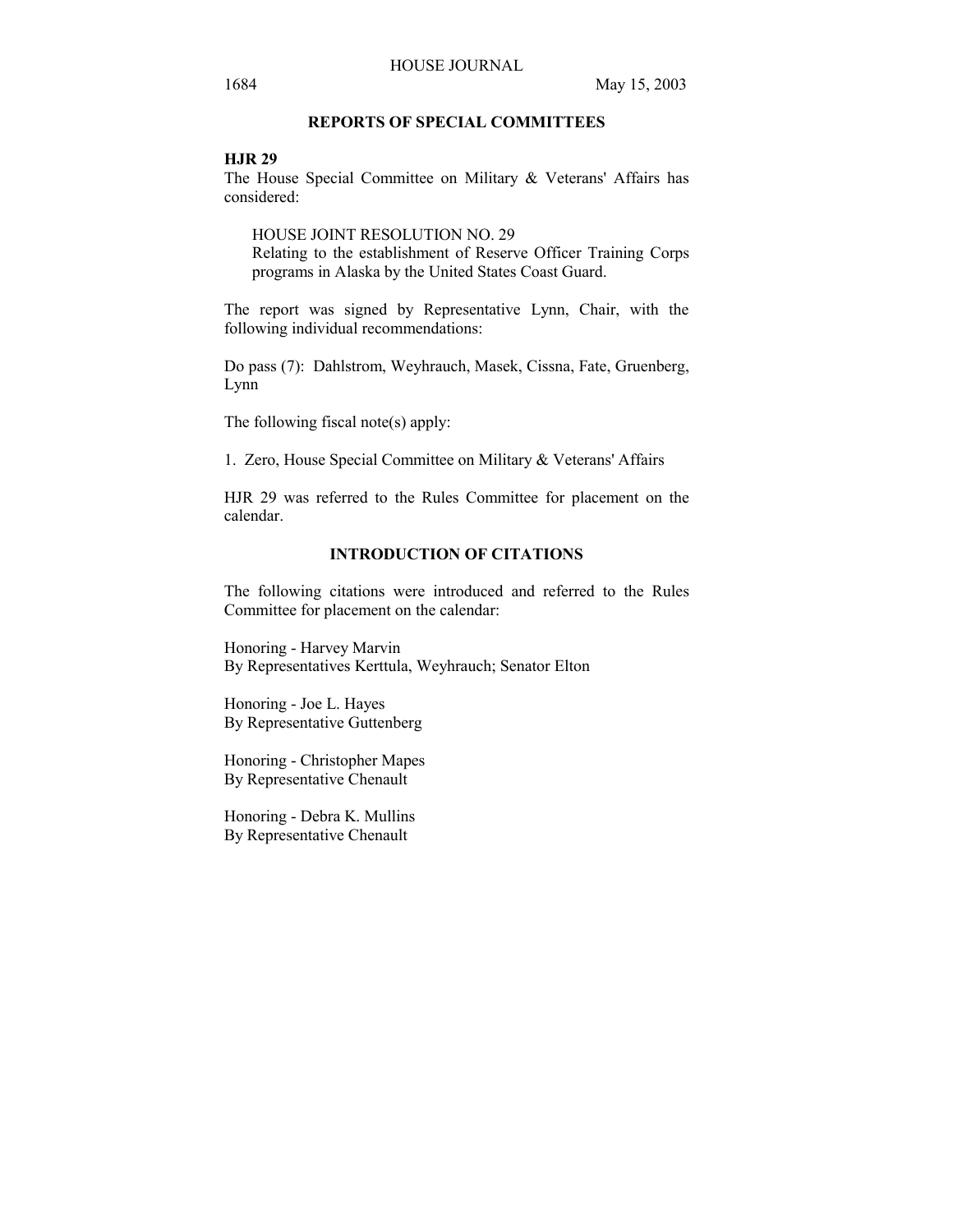Honoring - Juneau-Douglas High School Festival Band By Representatives Kerttula, Weyhrauch; Senator Elton

Honoring - Juneau-Douglas High School Girls Basketball Team By Representatives Kerttula, Weyhrauch; Senator Elton

Honoring - Petersburg's Viking Swim Club By Representative Wilson

Honoring - West High School "We the People" Constitutional Competition Team By Representative Croft

Honoring - Dorothy Gray By Senator Wagoner

Honoring - Jason Ohler, Ph.D. By Senator Elton; Representatives Weyhrauch, Kerttula

Honoring - Future Farmers of America 75th Anniversary By Senator Green; Representative Stoltze

Honoring - Kenai Central High School Choir By Senator Wagoner

In Memoriam - Ed Borden By Representatives Chenault, Masek

In Memoriam - Leelynn Haywood Chumley By Representative Chenault

In Memoriam - Glenn J. Kipp By Representative Chenault

In Memoriam - Jim E. Cashen By Representatives Kerttula, Weyhrauch; Senator Elton

In Memoriam - Frank Donald Puksiaq Kenworthy Jr., "Ducky" By Representative Joule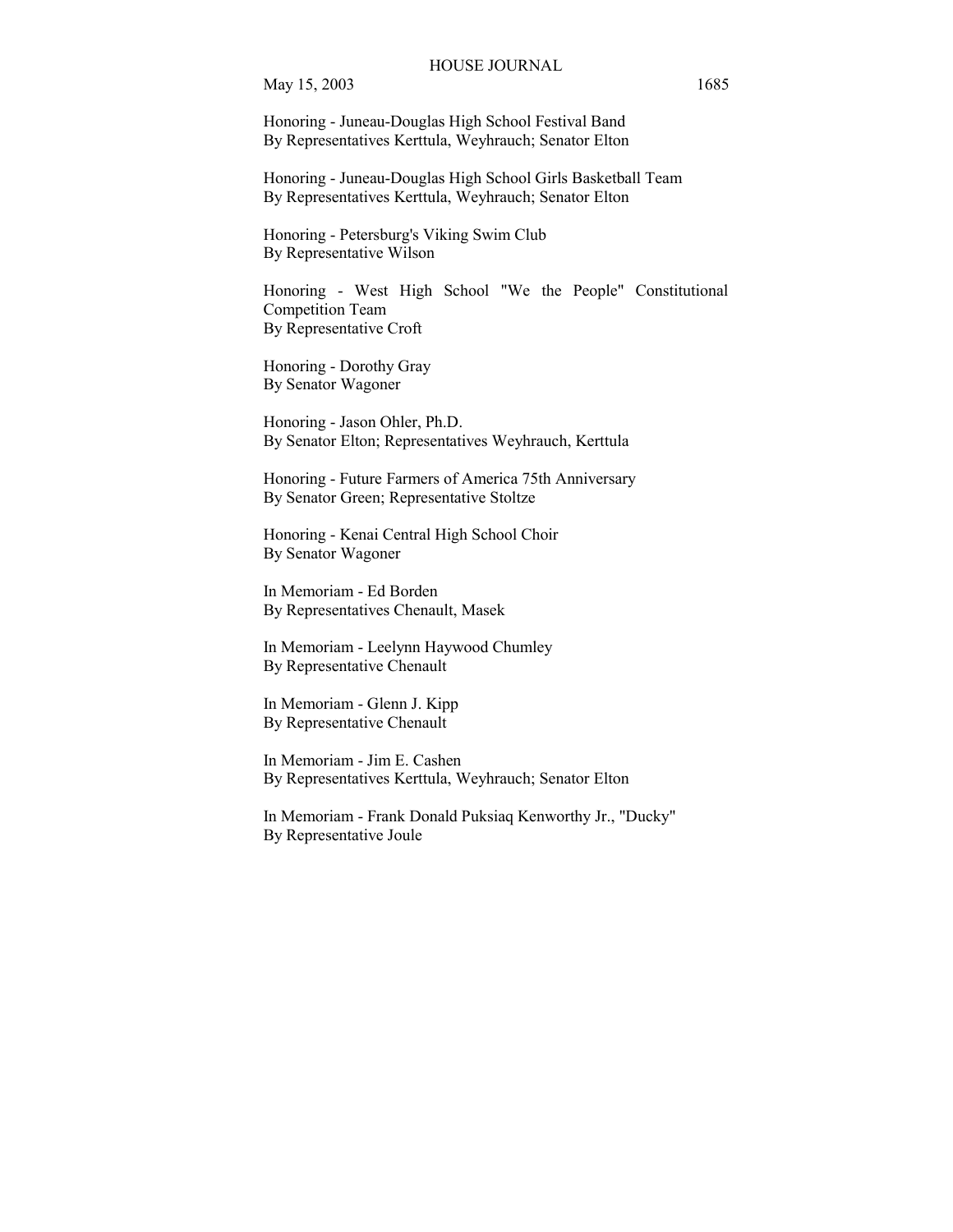## 1686 May 15, 2003

Elton

In Memoriam - Carl Frederick Nickel By Representatives Kerttula, Foster, Weyhrauch; Senators Lincoln,

In Memoriam - Constance R. Parker By Representative Berkowitz; Senator French

In Memoriam - Ida Johnson By Senator Davis

# **INTRODUCTION, FIRST READING, AND REFERENCE OF HOUSE BILLS**

#### **HB 322**

HOUSE BILL NO. 322 by Representative Seaton, entitled:

"An Act requiring a municipal initiative or municipal referendum to be submitted to the voters at the next regular election occurring not sooner than 60 days after certification of the initiative or referendum petition."

was read the first time and referred to the Community & Regional Affairs and State Affairs Committees.

# **HB 323**

HOUSE BILL NO. 323 by Representative Crawford, entitled:

"An Act relating to the care of and cruelty to animals, and to reports of suspected child abuse or neglect by persons who have a duty to investigate animal cruelty, abuse, or neglect."

was read the first time and referred to the Labor & Commerce and Judiciary Committees.

# **HB 324**

HOUSE BILL NO. 324 by Representative Lynn, entitled:

"An Act relating to posting the national motto in public buildings and schools."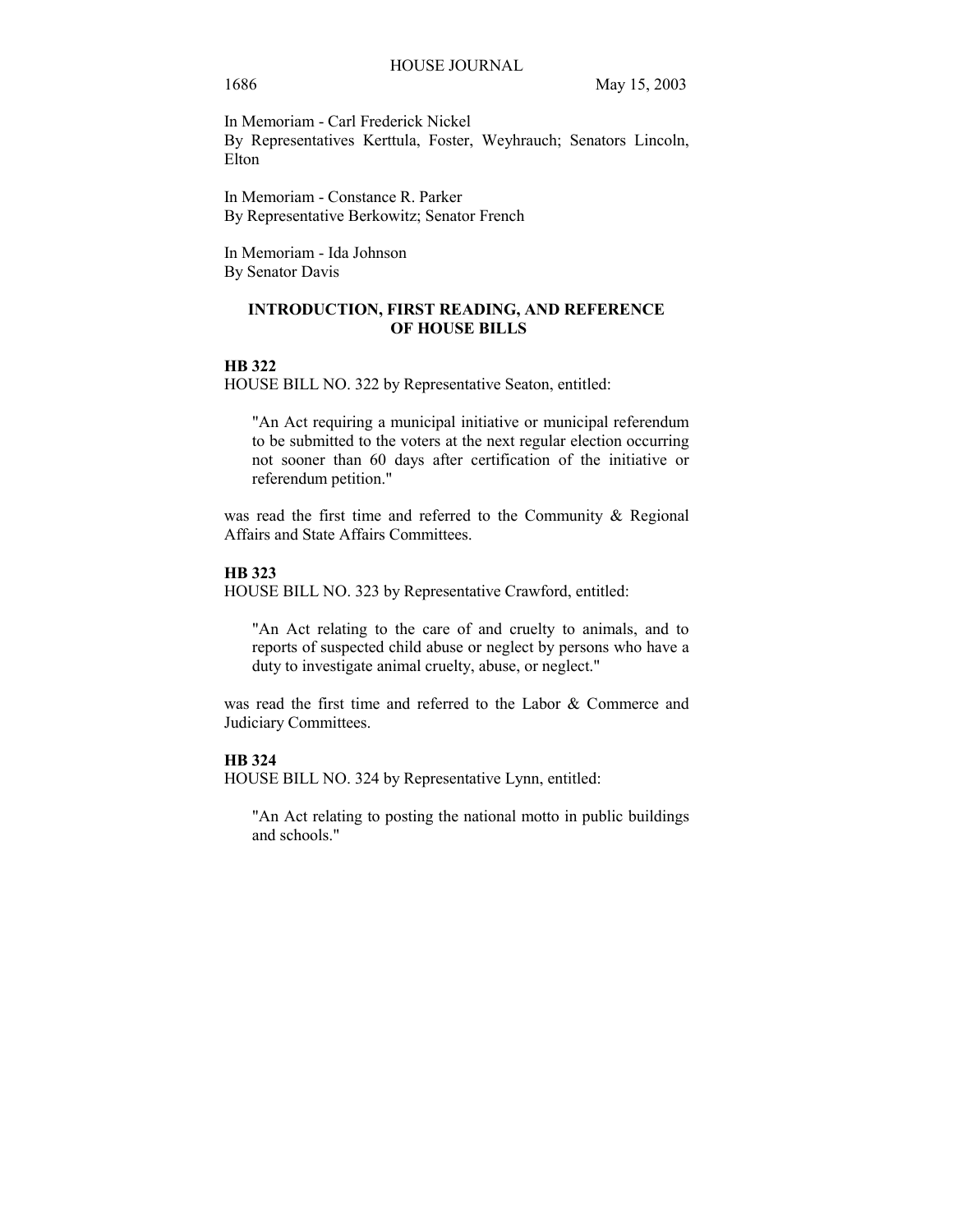was read the first time and referred to the State Affairs and Judiciary **Committees** 

#### **HB 325**

HOUSE BILL NO. 325 by the House Rules Committee by request of the Governor, entitled:

"An Act relating to receipts of certain state agencies and the accounting for and disposition of those receipts; and providing for an effective date."

was read the first time and referred to the State Affairs, Labor & Commerce, and Finance Committees.

The following fiscal note(s) apply:

1. Zero, Office of the Governor/All Depts.

The Governor's transmittal letter dated May 14, 2003, follows:

"Dear Speaker Kott:

Under the authority of art. III, sec. 18, of the Alaska Constitution, I am transmitting a bill relating to the receipts of certain state agencies and accounting for those receipts. The bill would eliminate authority for the segregation of and separate accounting for program receipts. These receipts are collected principally under AS 37.10.050 in the form of fees, licenses, taxes, or other money generated by state agency activities. If these receipts were not statutorily designated as "program receipts", they would be considered assets of the unrestricted general fund. Under provisions of existing law, these receipts keep their identity even though they are deposited in the general fund of the state. Separate accounts are kept within the general fund from which the legislature appropriates for purposes usually related to sources from which the receipts are derived.

This bill would repeal the authority for the separate accounting of program receipts. The bill also would amend parts of the enabling statutes of state agencies that authorize separate accounting of specific receipts.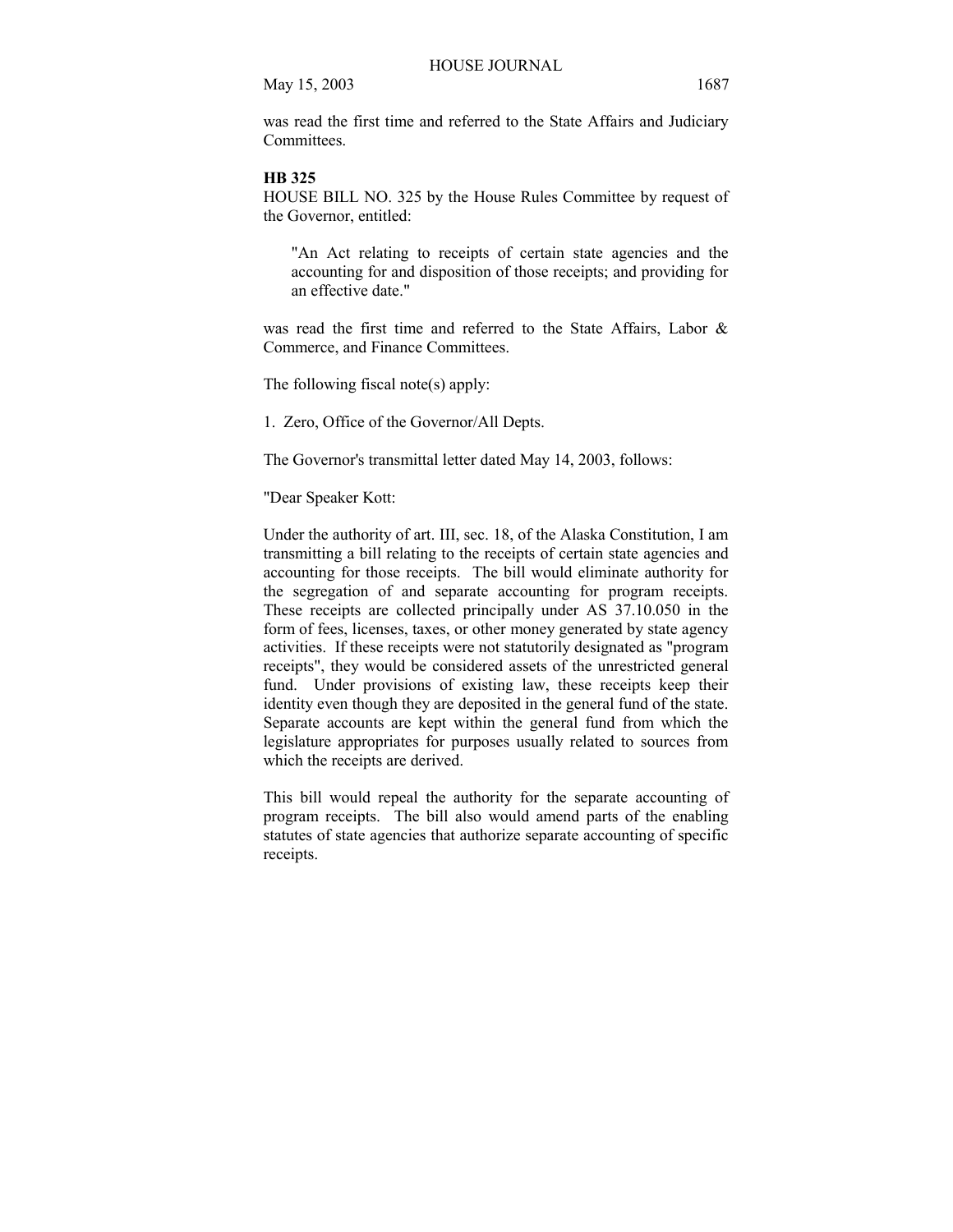Separate accounting has the effect of segregating these receipts from other amounts in the general fund. It also tends to place artificial restrictions on the ability to expend from the general fund and is contrary to the spirit of the Alaska Constitution's prohibition against dedicated funds. The legislature retains the power to appropriate these receipts for any public purpose and it is this power that distinguishes the practice of designating program receipts from a legal dedication for a specific purpose. However, the designations made by law operate in the same manner as earmarking. It is inefficient fiscal policy and I hope that this bill will serve as a basis for reconsidering the treatment of these valuable state assets.

Finally, eliminating program receipts as a funding source in the various major appropriation bills would lead to a more easily understood and transparent budget. Designated program receipts are general fund assets. However, these receipts currently are declared to be a funding source apart from the general fund for budgeting purposes. By use of this device, funding sources in the budget bills have shifted from the general fund to program receipts. If this practice is eliminated, the public would have a full accounting of all the state's revenue that is earned by the state and appropriated for public purposes.

To avoid disrupting the process for the fiscal year 2004 budgets, the changes made by the bill would not take effect until July 1, 2004.

I urge your favorable consideration of this bill.

Sincerely,  $\sqrt{s}$ Frank H. Murkowski Governor"

# **CONSIDERATION OF THE DAILY CALENDAR**

## **SECOND READING OF HOUSE BILLS**

**HB 211** 

The following was read the second time: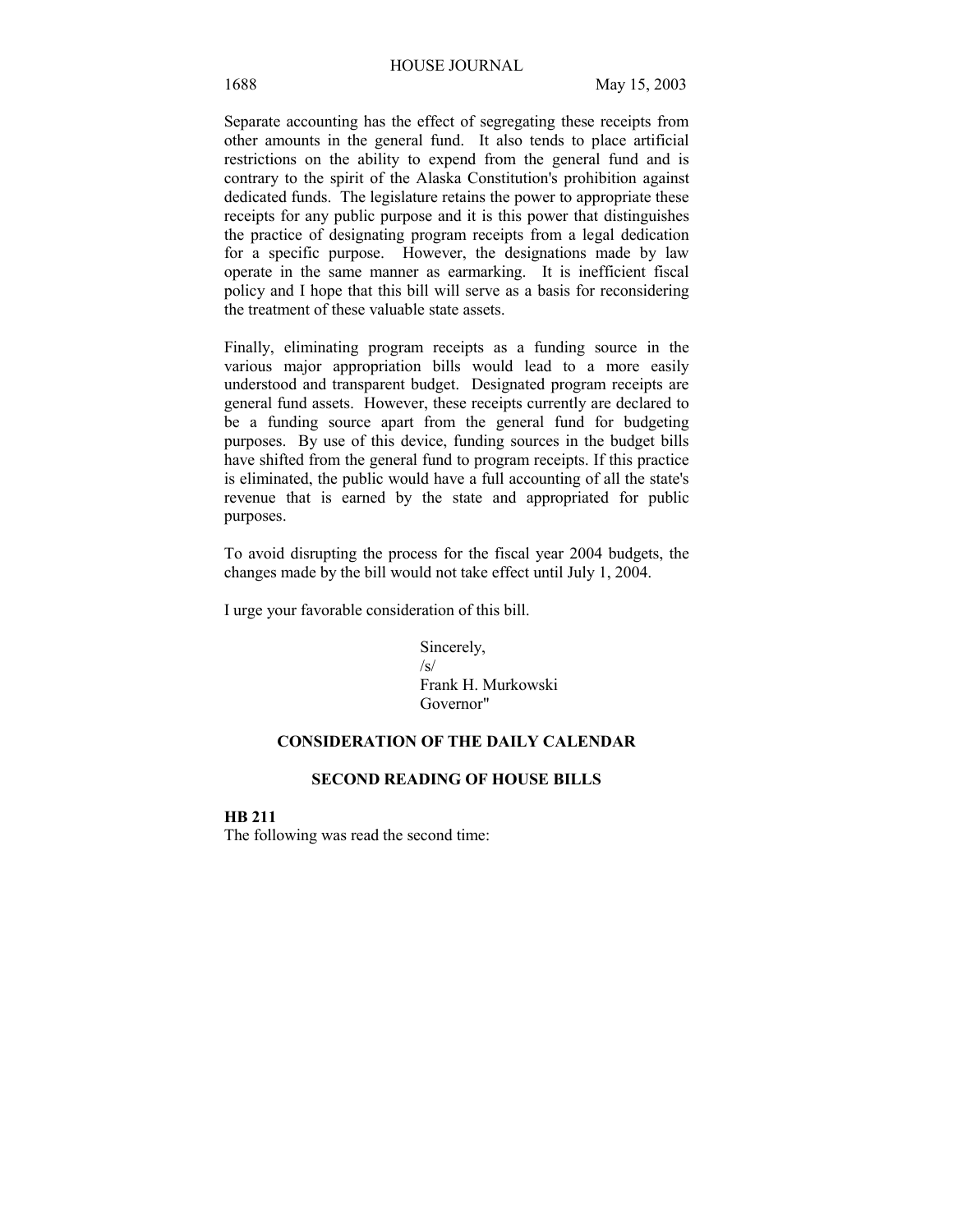## HOUSE BILL NO. 211

"An Act relating to a student loan repayment program for nurses, and amending the duties of the Board of Nursing that relate to this program; and providing for an effective date."

| with the:               | Journal Page |
|-------------------------|--------------|
| HES RPT CS(HES) 5DP 1AM | 930          |
| FN1: ZERO(CED)          | 930          |
| FN2: (EED)              | 930          |
| FIN RPT CS(HES) 5DP 2NR | 1625         |
| FN1: ZERO(CED)          | 1625         |
| FN3: (EED)              | 1625         |

Representative Coghill moved and asked unanimous consent that the following committee substitute be adopted in lieu of the original bill:

CS FOR HOUSE BILL NO. 211(HES) (same title)

There being no objection, it was so ordered.

Representative Coghill moved and asked unanimous consent that CSHB 211(HES) be considered engrossed, advanced to third reading, and placed on final passage. There being no objection, it was so ordered.

CSHB 211(HES) was read the third time.

The question being: "Shall CSHB 211(HES) pass the House?" The roll was taken with the following result:

CSHB 211(HES) Third Reading Final Passage **YEAS: 37 NAYS: 0 EXCUSED: 3 ABSENT: 0**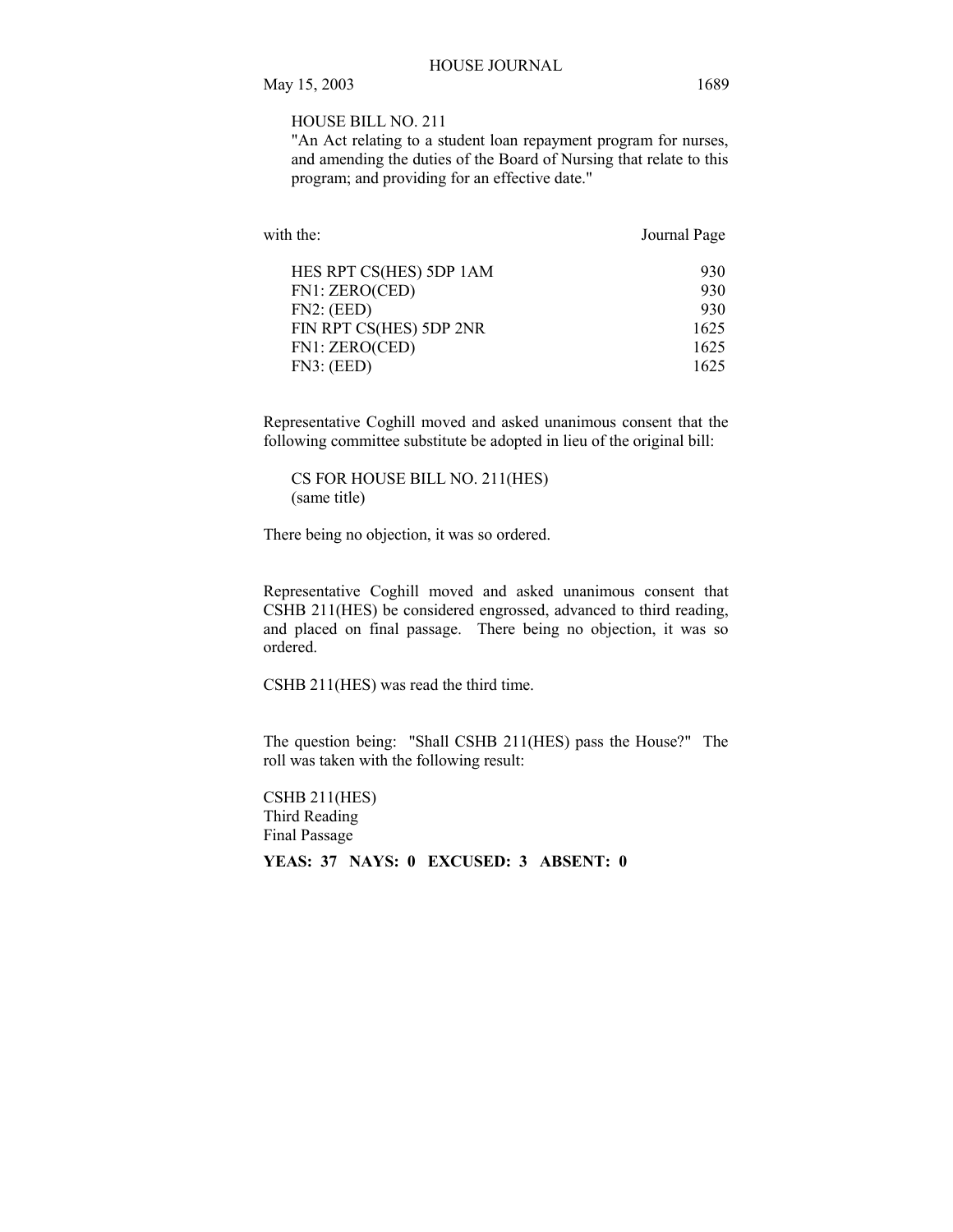Yeas: Anderson, Berkowitz, Chenault, Cissna, Coghill, Crawford, Dahlstrom, Fate, Foster, Gara, Gatto, Gruenberg, Guttenberg, Harris, Hawker, Heinze, Kapsner, Kerttula, Kohring, Kookesh, Kott, Lynn, Masek, McGuire, Meyer, Morgan, Moses, Ogg, Rokeberg, Samuels, Seaton, Stoltze, Weyhrauch, Whitaker, Williams, Wilson, Wolf

Excused: Croft, Holm, Joule

And so, CSHB 211(HES) passed the House.

Representative Coghill moved and asked unanimous consent that the roll call on the passage of the bill be considered the roll call on the effective date clause. There being no objection, it was so ordered.

Representative Berkowitz gave notice of reconsideration of the vote on CSHB 211(HES).

## **RECONSIDERATION**

#### **HB 211**

Representative Berkowitz moved and asked unanimous consent that reconsideration of CSHB 211(HES) be taken up on the same day. There being no objection, it was so ordered.

The following was again before the House in third reading:

CS FOR HOUSE BILL NO. 211(HES)

"An Act relating to a student loan repayment program for nurses, and amending the duties of the Board of Nursing that relate to this program; and providing for an effective date."

The question to be reconsidered: "Shall CSHB 211(HES) pass the House?" The roll was taken with the following result:

CSHB 211(HES)--RECONSIDERATION Third Reading Final Passage

**YEAS: 37 NAYS: 0 EXCUSED: 3 ABSENT: 0**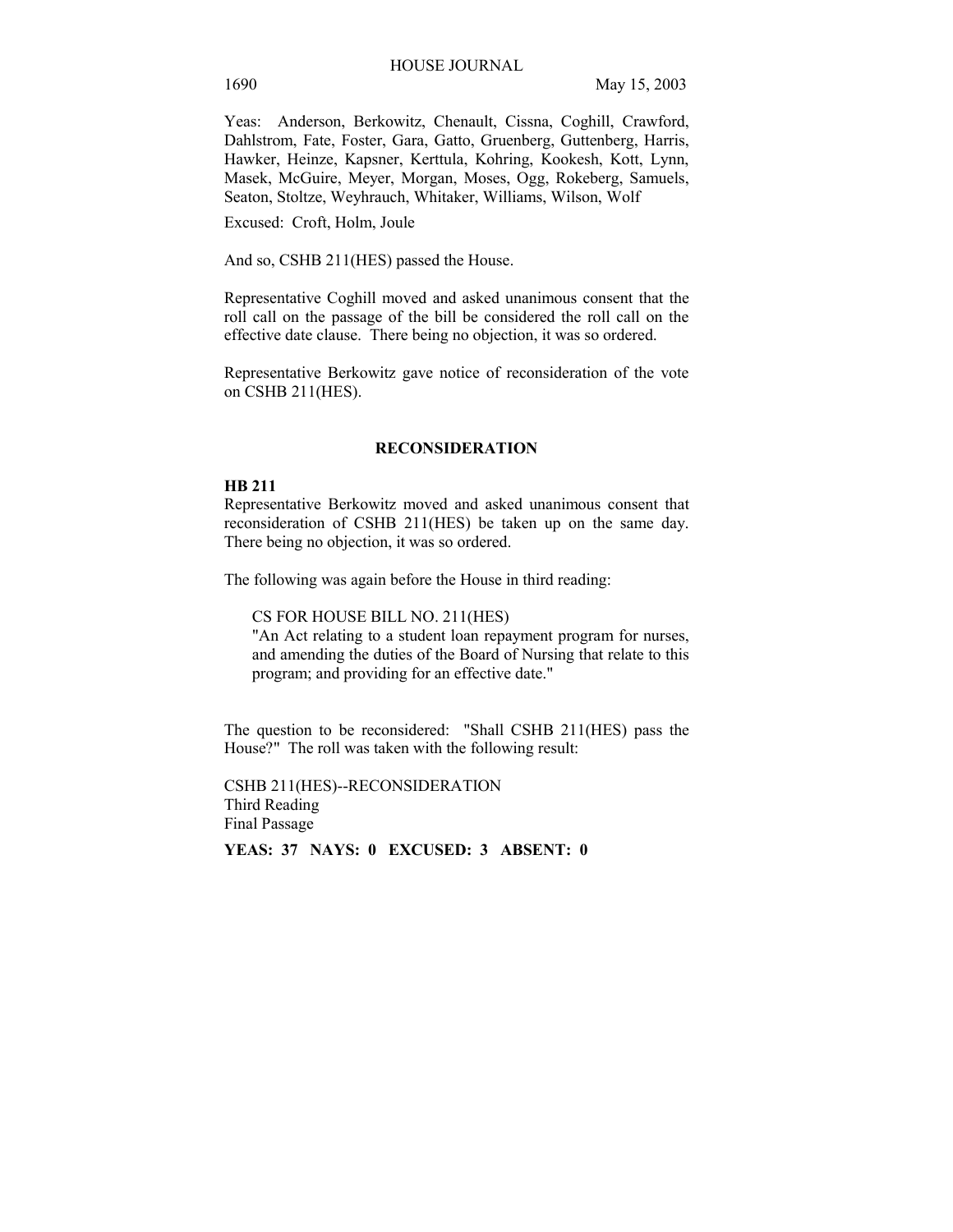Yeas: Anderson, Berkowitz, Chenault, Cissna, Coghill, Crawford, Dahlstrom, Fate, Foster, Gara, Gatto, Gruenberg, Guttenberg, Harris, Hawker, Heinze, Kapsner, Kerttula, Kohring, Kookesh, Kott, Lynn, Masek, McGuire, Meyer, Morgan, Moses, Ogg, Rokeberg, Samuels, Seaton, Stoltze, Weyhrauch, Whitaker, Williams, Wilson, Wolf

Excused: Croft, Holm, Joule

And so, CSHB 211(HES) passed the House on reconsideration.

Representative Coghill moved and asked unanimous consent that the roll call on the passage of the bill be considered the roll call on the effective date clause. There being no objection, it was so ordered.

CSHB 211(HES) was referred to the Chief Clerk for engrossment.

#### **SECOND READING OF HOUSE BILLS**  (Continued)

## **HB 246**

The following was read the second time:

HOUSE BILL NO. 246

"An Act relating to the limitation on upland acreage that a person may take or hold under oil and gas leases; and providing for an effective date."

| with the:                  | Journal Page |
|----------------------------|--------------|
| O&G RPT 5DP                | 1200         |
| FN1: INDETERMINATE(DNR)    | 1201         |
| RES RPT CS(RES) NT 4DP 1NR | 1632         |
| FN1: INDETERMINATE(DNR)    | 1633         |

Representative Coghill moved and asked unanimous consent that the following committee substitute be adopted in lieu of the original bill:

CS FOR HOUSE BILL NO. 246(RES)

"An Act relating to oil and gas, to certain audits regarding oil and gas royalty and net profits, to audits regarding costs relating to exploration incentive credits and oil and gas exploration licenses,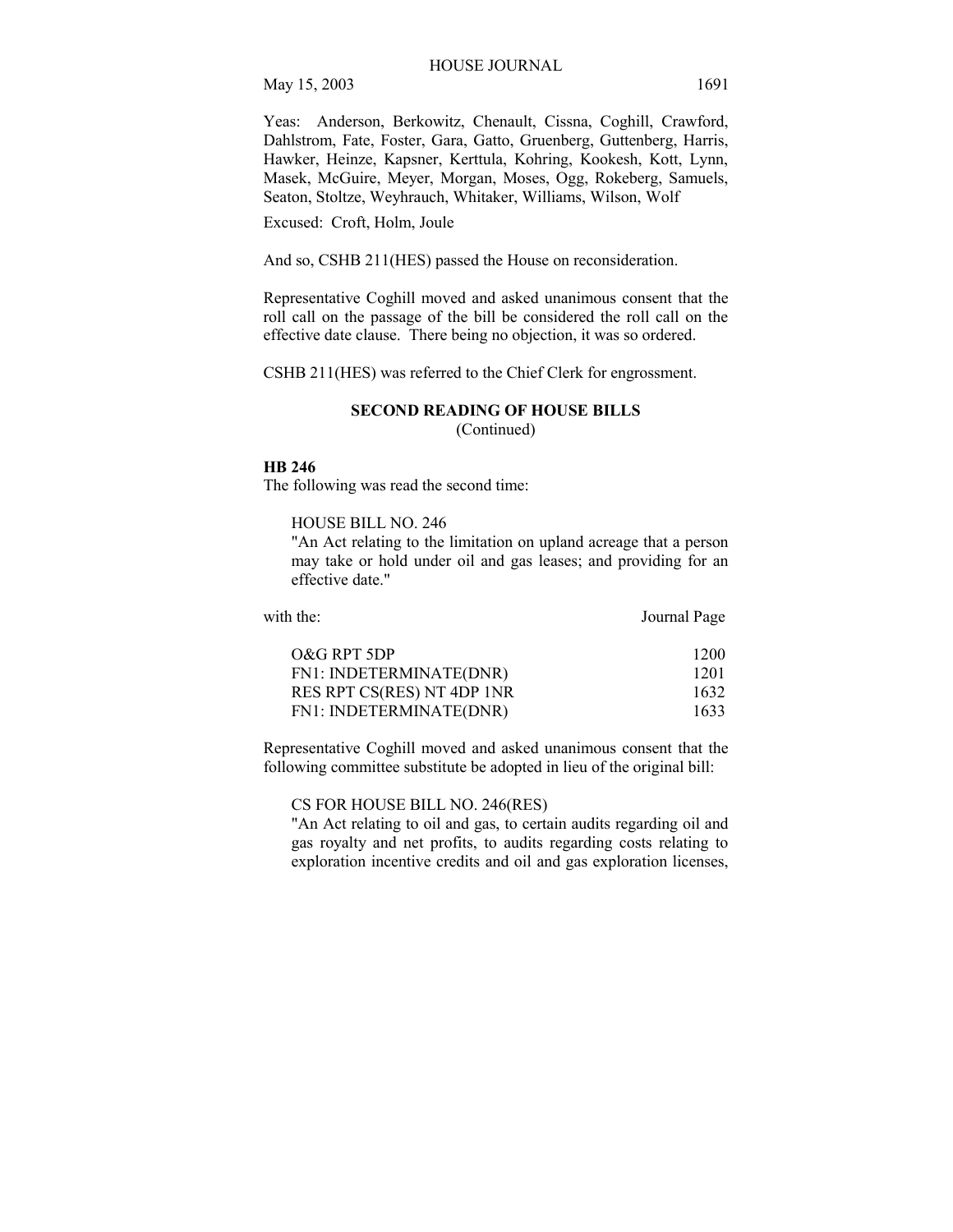and to the limitation on upland acreage that a person may take or hold under oil and gas leases; and providing for an effective date."

There being no objection, it was so ordered.

Representative Foster, Acting Majority Leader, moved and asked unanimous consent that CSHB 246(RES) be considered engrossed, advanced to third reading, and placed on final passage.

Objection was heard.

CSHB 246(RES) will advance to third reading on tomorrow's calendar.

# **HB 199**

The following was read the second time:

HOUSE BILL NO. 199

"An Act removing the annual adjustment to the minimum wage based on the rate of inflation; and providing for an effective date."

with the: Journal Page

| 1151 |
|------|
| 1151 |
| 1348 |
| 1348 |
|      |

Representative Coghill moved and asked unanimous consent that HB 199 be considered engrossed, advanced to third reading, and placed on final passage.

Objection was heard.

HB 199 will advance to third reading on tomorrow's calendar.

#### **HB 252**

The following was read the second time: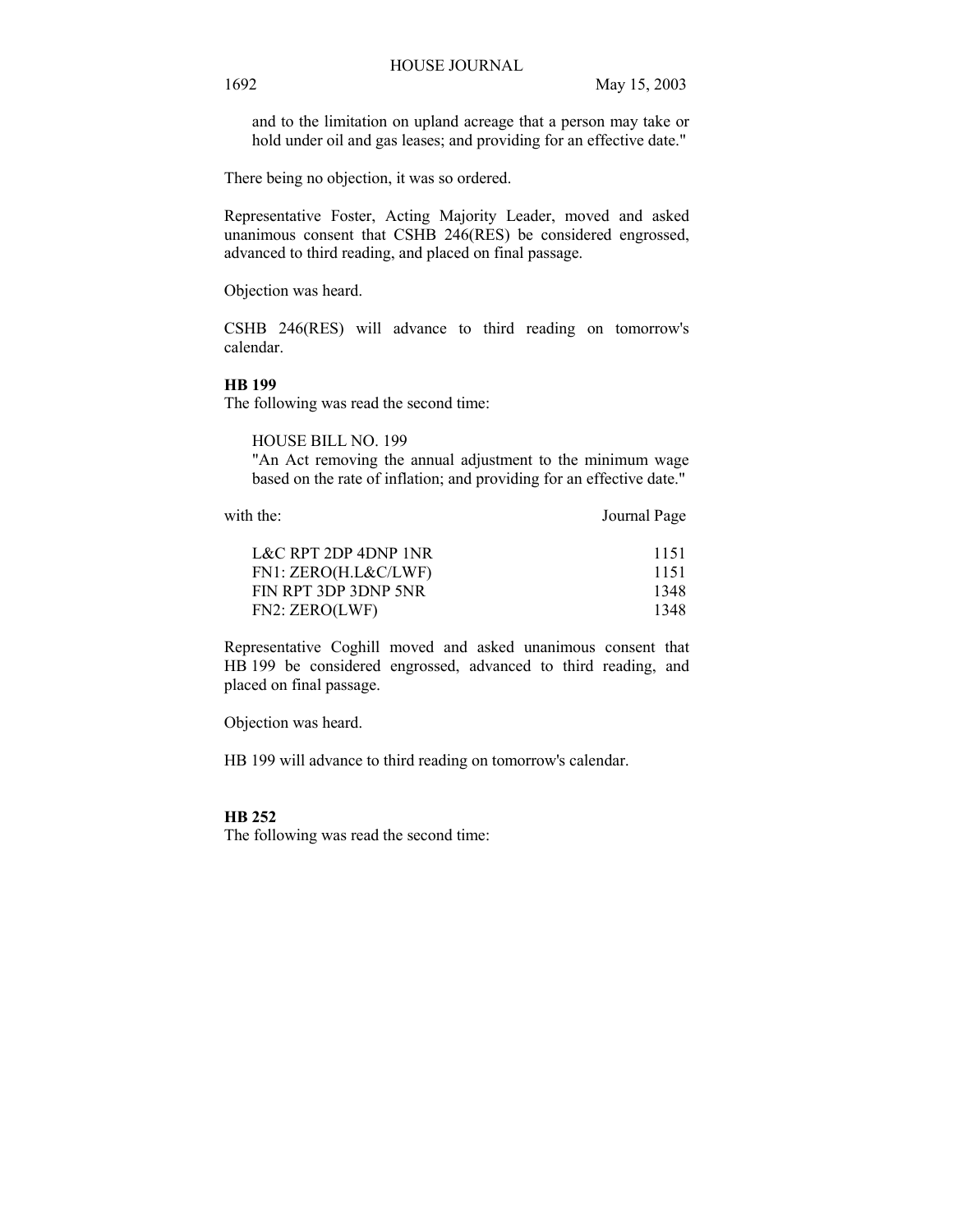# HOUSE BILL NO. 252

"An Act relating to the terms of members of boards and commissions that regulate businesses and professions and to the duties of the members of the State Board of Registration for Architects, Engineers and Land Surveyors."

with the: Journal Page

| 1310 |
|------|
| 1311 |
| 1466 |
| 1467 |
|      |

Representative Coghill moved and asked unanimous consent that the following committee substitute be adopted in lieu of the original bill:

CS FOR HOUSE BILL NO. 252(STA)

"An Act relating to the terms and duties of the members of the State Board of Registration for Architects, Engineers and Land Surveyors."

There being no objection, it was so ordered.

Representative Coghill moved and asked unanimous consent that CSHB 252(STA) be considered engrossed, advanced to third reading, and placed on final passage. There being no objection, it was so ordered.

CSHB 252(STA) was read the third time.

The Speaker stated that, without objection, the House would recess; and so, the House recessed at 12:04 p.m.

# **AFTER RECESS**

The Speaker called the House back to order at 3:06 p.m.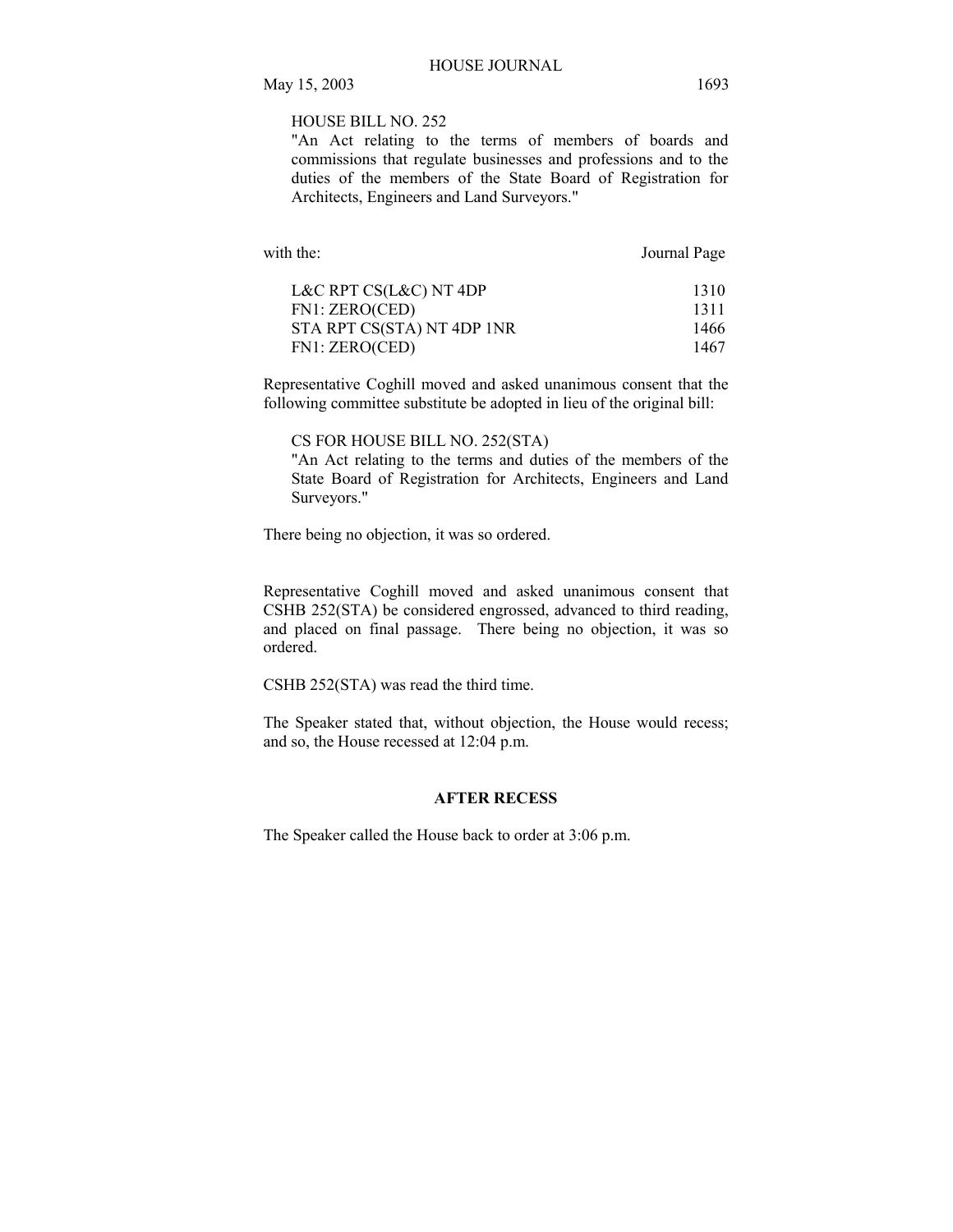## **SECOND READING OF HOUSE BILLS**

(Continued)

# **HB 252**

The question being: "Shall CSHB 252(STA) pass the House?" The roll was taken with the following result:

CSHB 252(STA) Third Reading Final Passage

# **YEAS: 26 NAYS: 0 EXCUSED: 3 ABSENT: 11**

Yeas: Anderson, Berkowitz, Coghill, Fate, Foster, Gara, Gatto, Gruenberg, Guttenberg, Harris, Hawker, Heinze, Kohring, Kookesh, Kott, Lynn, Masek, McGuire, Morgan, Ogg, Samuels, Seaton, Weyhrauch, Whitaker, Wilson, Wolf

Excused: Croft, Holm, Joule

Absent: Chenault, Cissna, Crawford, Dahlstrom, Kapsner, Kerttula, Meyer, Moses, Rokeberg, Stoltze, Williams

And so, CSHB 252(STA) passed the House and was referred to the Chief Clerk for engrossment.

## **HB 244**

The following on today's calendar was returned to the Judiciary Committee (page 1679):

HOUSE BILL NO. 244

"An Act relating to the Code of Criminal Procedure; relating to defenses, affirmative defenses, and justifications to certain criminal acts; relating to rights of prisoners after arrest; relating to discovery, immunity from prosecution, notice of defenses, admissibility of certain evidence, and right to representation in criminal proceedings; relating to sentencing, probation, and discretionary parole; amending Rule 16, Alaska Rules of Criminal Procedure, and Rules 404, 412, 609, and 803, Alaska Rules of Evidence; and providing for an effective date."

## **HB 162**

The following was read the second time: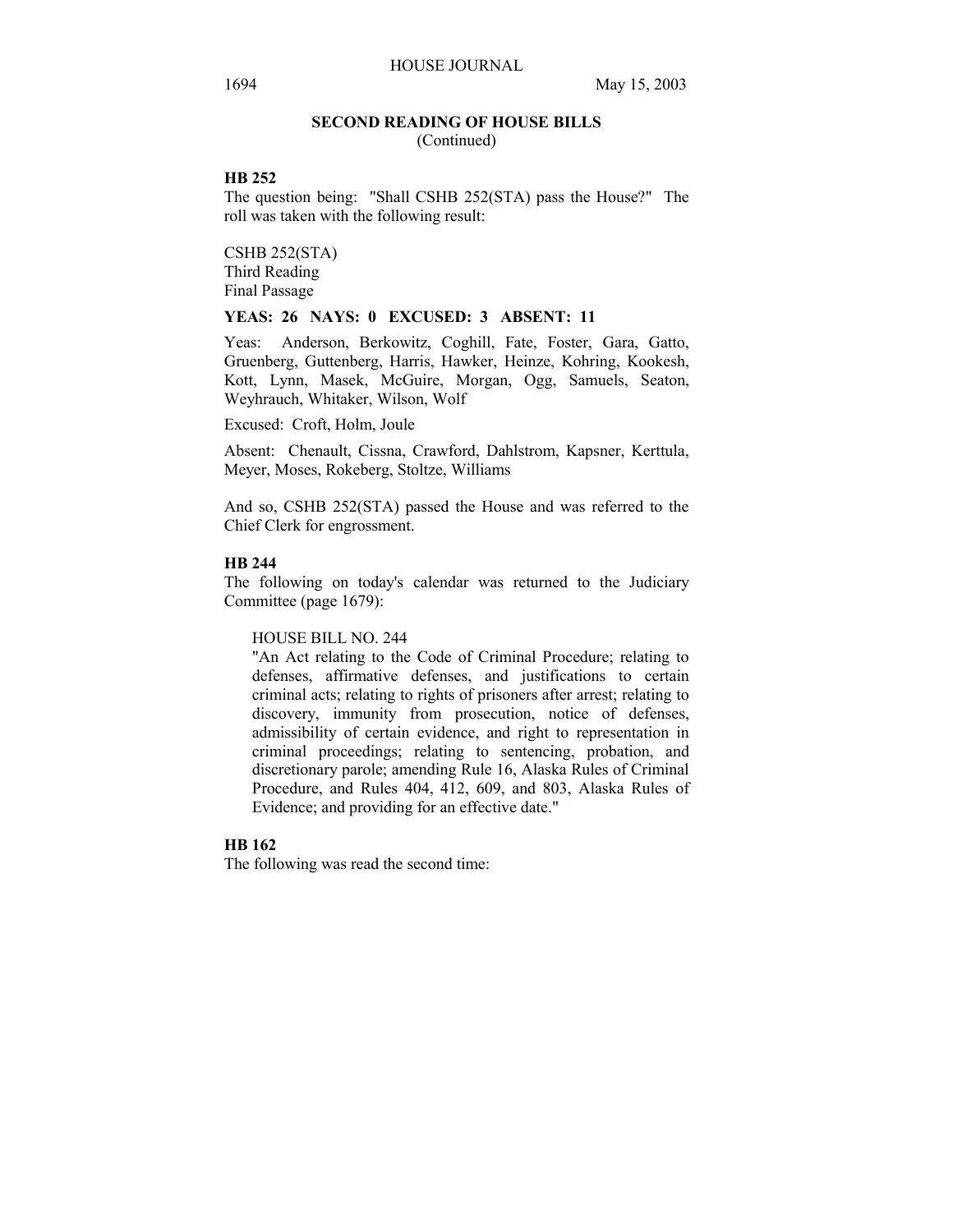HOUSE BILL NO. 162

"An Act increasing the fee for a state business license; and providing for an effective date."

| with the:                       | Journal Page |
|---------------------------------|--------------|
| L&C RPT CS(L&C) 1DP 2DNP 3NR    | 838          |
| FN1: (CED)                      | 839          |
| FIN RPT CS(FIN) NT 3DP 1DNP 7NR | 1347         |
| FN2: ZERO(DNR)                  | 1347         |
| FN3: (CED)                      | 1347         |
| RLS RPT CS(RLS) NT 2DP 1DNP 3NR | 1556         |
| FN2: ZERO(DNR)                  | 1556         |
| FN4: (CED)                      | 1617         |
|                                 |              |

Representative Coghill moved and asked unanimous consent that the following committee substitute be adopted in lieu of the original bill:

CS FOR HOUSE BILL NO. 162(RLS) "An Act relating to fees charged by certain state agencies; and providing for an effective date."

There being no objection, it was so ordered.

Amendment No. 1 was offered by Representative Rokeberg:

Page 2, line 16: Delete "in implement" Insert "to implement"

Representative Rokeberg moved and asked unanimous consent that Amendment No. 1 be adopted. There being no objection, it was so ordered.

Amendment No. 2 was offered by Representative Guttenberg: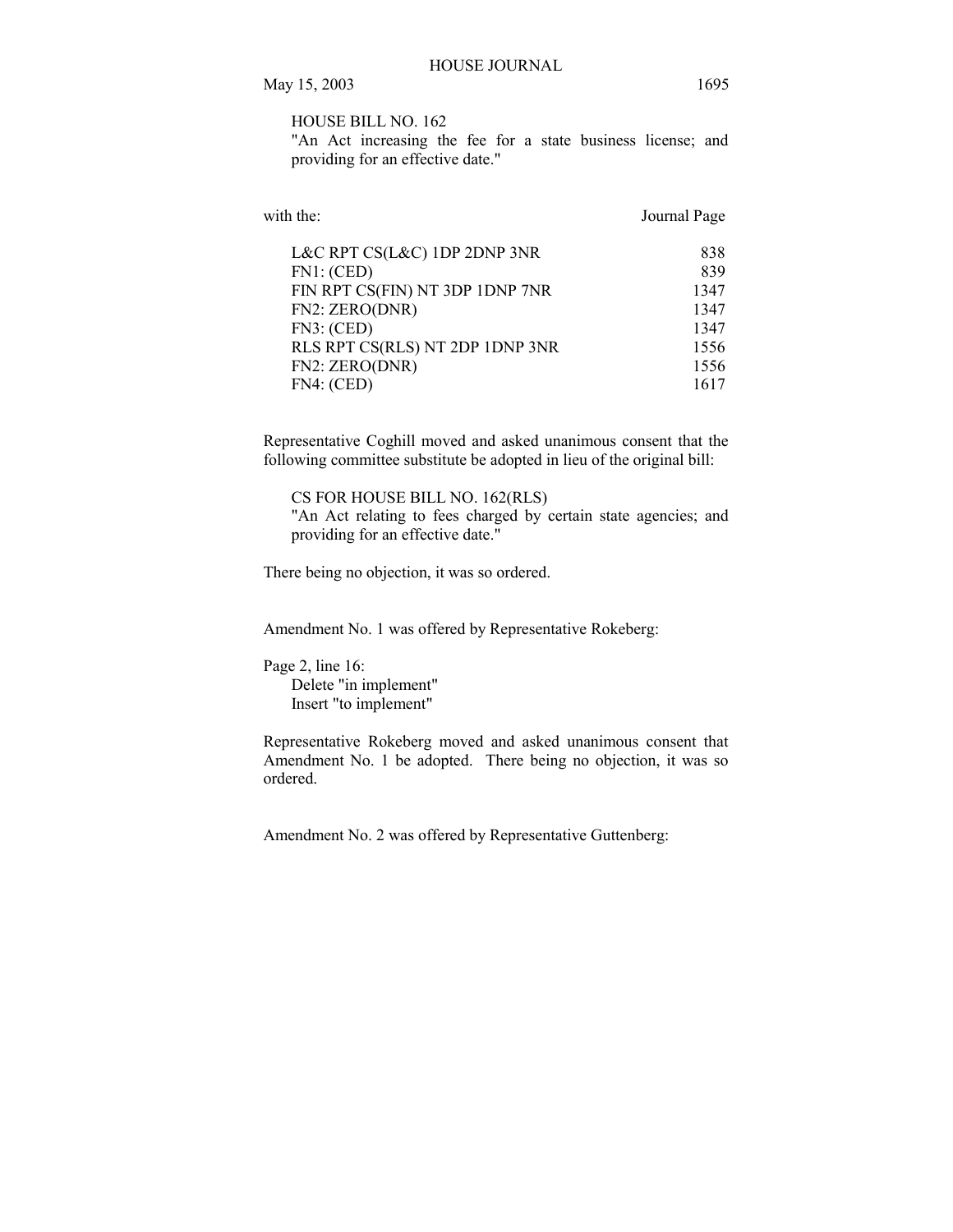Page 2, following line 12, insert:

# "**the fee for each business license is \$25 per year if the business earns less than \$500 net federally taxable income per year.**"

Representative Guttenberg moved and asked unanimous consent that Amendment No. 2 be adopted.

Representative Rokeberg objected.

Representative Gara moved and asked unanimous consent that he be allowed to abstain from voting because of a conflict of interest. Objection was heard, and Representative Gara was required to vote.

The question being: "Shall Amendment No. 2 be adopted?" The roll was taken with the following result:

CSHB 162(RLS) am Second Reading Amendment No. 2

## **YEAS: 19 NAYS: 16 EXCUSED: 3 ABSENT: 2**

Yeas: Anderson, Berkowitz, Cissna, Crawford, Gara, Gruenberg, Guttenberg, Heinze, Kapsner, Kerttula, Kohring, Kookesh, Lynn, Masek, McGuire, Moses, Ogg, Stoltze, Williams

Nays: Coghill, Dahlstrom, Foster, Gatto, Harris, Hawker, Kott, Meyer, Morgan, Rokeberg, Samuels, Seaton, Weyhrauch, Whitaker, Wilson, Wolf

Excused: Croft, Holm, Joule

Absent: Chenault, Fate

And so, Amendment No. 2 was adopted.

Amendment No. 3 (title amendment) was offered by Representative Berkowitz: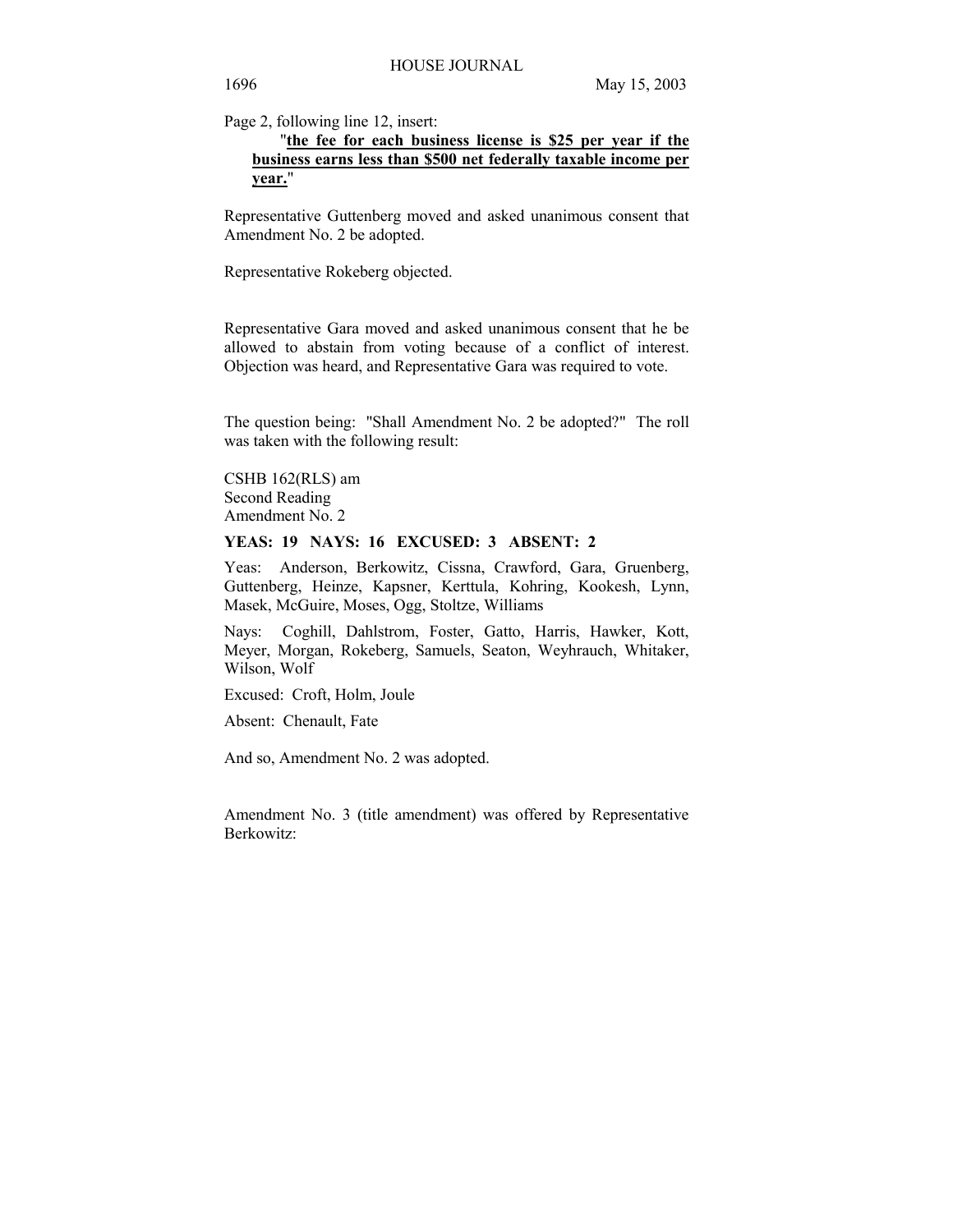Page 1, lines 1 - 2:

Delete all material and insert:

"**An Act relating to fees adopted by the Department of Natural Resources under AS 44.37.025 or 44.37.027 and to business license fees; and providing for an effective date.**"

Representative Berkowitz moved and asked unanimous consent that Amendment No. 3 be adopted. There being no objection, it was so ordered and the new title follows:

# CS FOR HOUSE BILL NO. 162(RLS) am

"An Act relating to fees adopted by the Department of Natural Resources under AS 44.37.025 or 44.37.027 and to business license fee; and providing for an effective date."

Representative Coghill moved and asked unanimous consent that CSHB 162(RLS) am be considered engrossed, advanced to third reading, and placed on final passage.

Objection was heard.

CSHB 162(RLS) am will advance to third reading on tomorrow's calendar.

# **HB 271**

The following was read the second time:

## HOUSE BILL NO. 271

"An Act levying and providing for the collection and administration of an excise tax on passenger vehicle rentals; and providing for an effective date."

with the: Journal Page

| W&M RPT CS(W&M) NT 7DP 1DNP         | 1092 |
|-------------------------------------|------|
| FN1: (REV)                          | 1092 |
| FIN RPT CS(FIN) NT 5DP 1DNP 3NR 1AM | 1416 |
| FN2: (REV)                          | 1417 |
| RLS RPT CS(FIN) NT 1DP 1DNP 2NR 2AM | 1533 |
| FN2: (REV)                          | 1534 |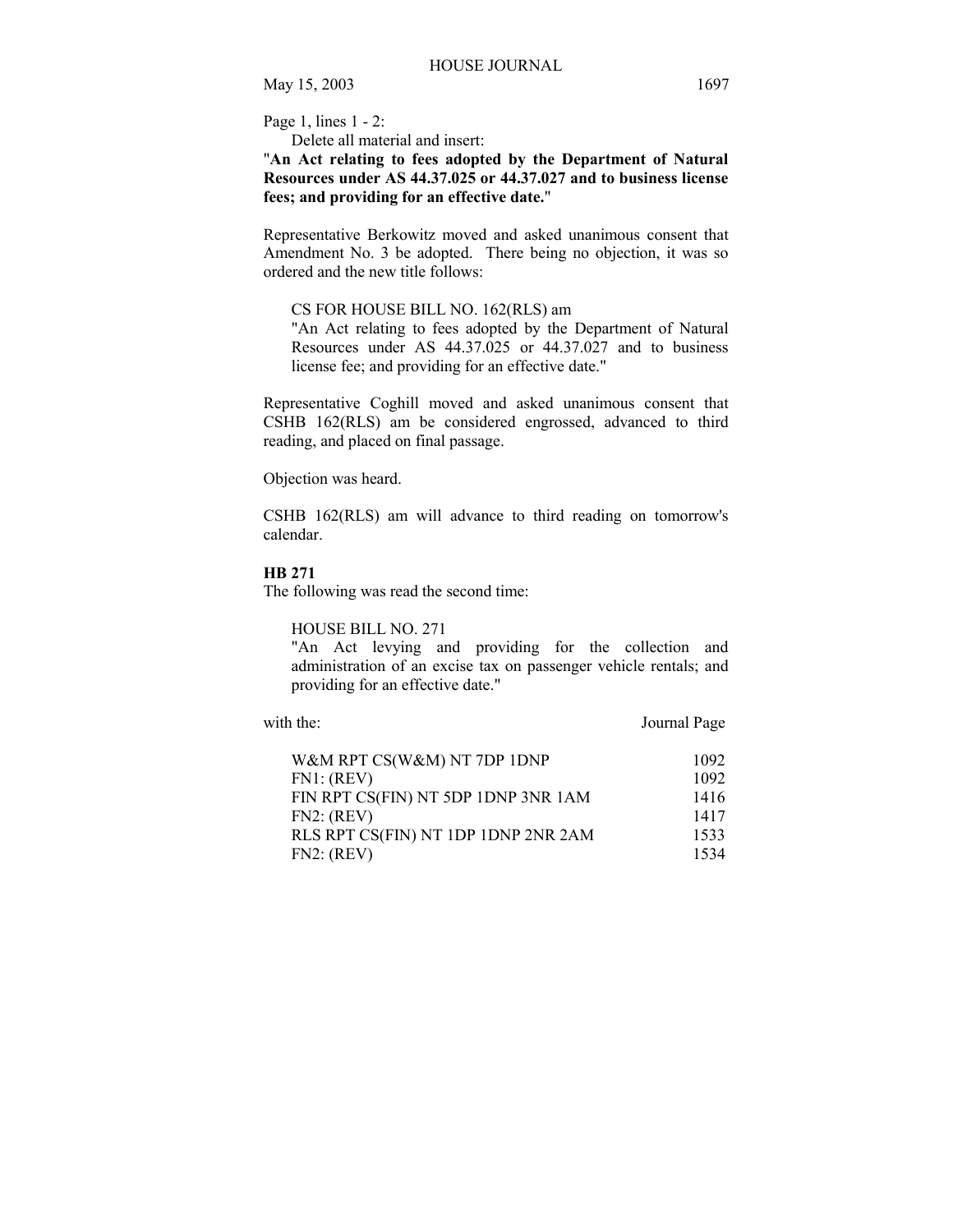Representative Coghill moved and asked unanimous consent that the following committee substitute be adopted in lieu of the original bill:

CS FOR HOUSE BILL NO. 271(FIN)

"An Act levying and providing for the collection and administration of excise taxes on the rental of passenger and recreational vehicles usable on highways and vehicular ways; and providing for an effective date."

There being no objection, it was so ordered.

Amendment No. 1 was offered by Representatives Samuels, Kott, and Hawker:

Page 4, line 10: Delete "July 1, 2003" Insert "January 1, 2004"

Representative Samuels moved and asked unanimous consent that Amendment No. 1 be adopted. There being no objection, it was so ordered.

Amendment No. 2 was offered by Representative Kerttula:

Page 1, line 13, following "passenger vehicle":

 Insert "However if in the preceding fiscal year the legislature appropriated less than \$10,000,000 for tourism marketing, then the rate of tax levied in AS 43.52.010 for the fiscal year is zero."

Page 2, line 6, following "recreational vehicle":

 Insert "However if in the preceding fiscal year the legislature appropriated less than \$10,000,000 for tourism marketing, then the rate of tax levied in AS 43.52.010 for the fiscal year is zero."

Renumber the remaining bill sections accordingly.

Representative Kerttula moved and asked unanimous consent that Amendment No. 2 be adopted.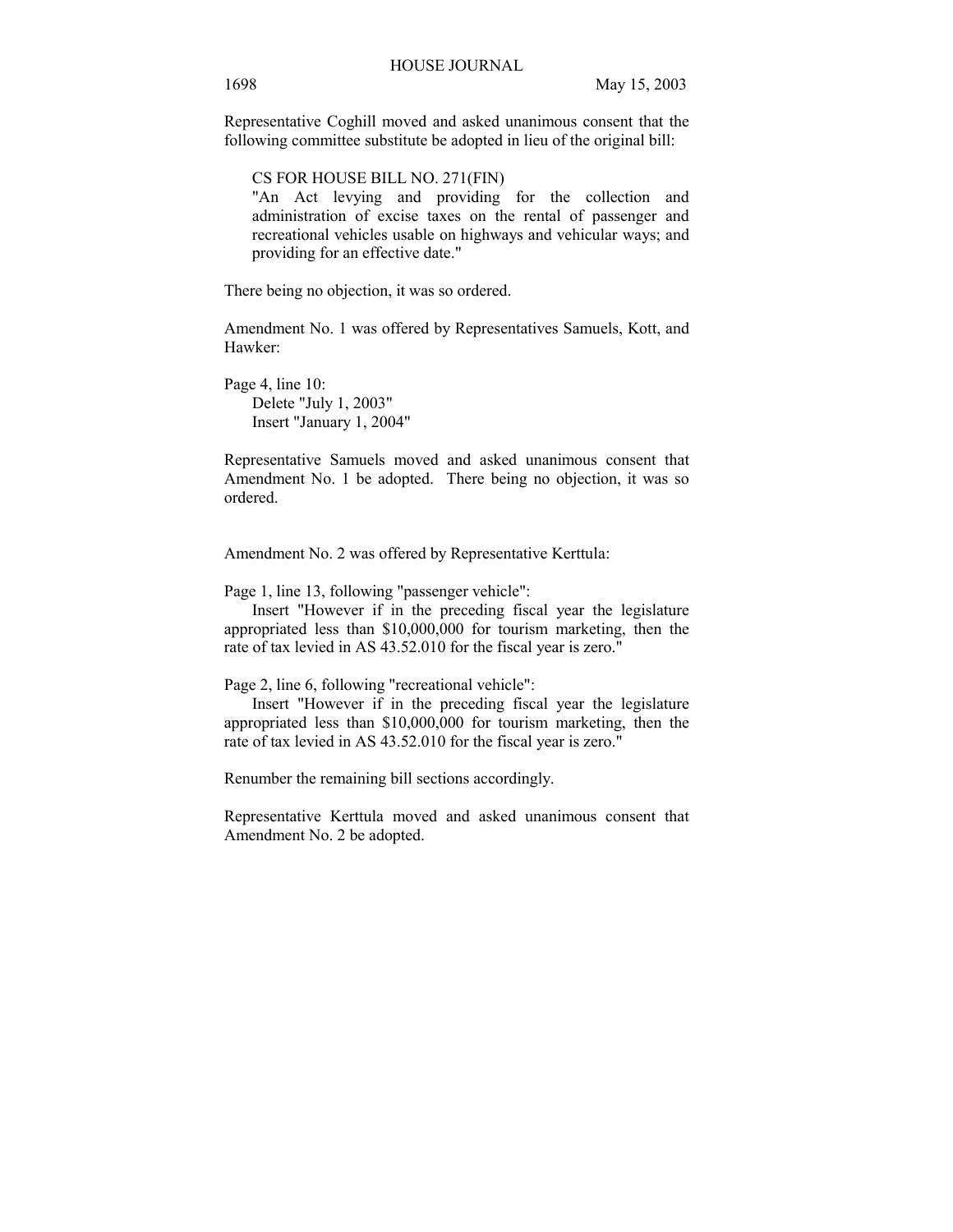Representative Hawker objected.

Amendment to Amendment No. 2 was offered by Representative Heinze:

 Delete "10,000,000" Insert "4,000,000"

Representative Heinze moved and asked unanimous consent that Amendment to Amendment No. 2 be adopted.

Representative Weyhrauch objected.

The question being: "Shall Amendment to Amendment No. 2 be adopted?" The roll was taken with the following result:

CSHB 271(FIN)(efd am) Second Reading Amendment to Amendment No. 2

# **YEAS: 12 NAYS: 22 EXCUSED: 3 ABSENT: 3**

Yeas: Berkowitz, Cissna, Crawford, Guttenberg, Harris, Heinze, Kerttula, Kohring, Kookesh, Moses, Williams, Wilson

Nays: Chenault, Coghill, Dahlstrom, Fate, Foster, Gara, Gatto, Gruenberg, Hawker, Kott, Lynn, Masek, Meyer, Morgan, Ogg, Rokeberg, Samuels, Seaton, Stoltze, Weyhrauch, Whitaker, Wolf

Excused: Croft, Holm, Joule

Absent: Anderson, Kapsner, McGuire

And so, Amendment to Amendment No. 2 was not adopted.

The question being: "Shall Amendment No. 2 be adopted?" The roll was taken with the following result:

CSHB 271(FIN)(efd am) Second Reading Amendment No. 2 **YEAS: 9 NAYS: 25 EXCUSED: 3 ABSENT: 3**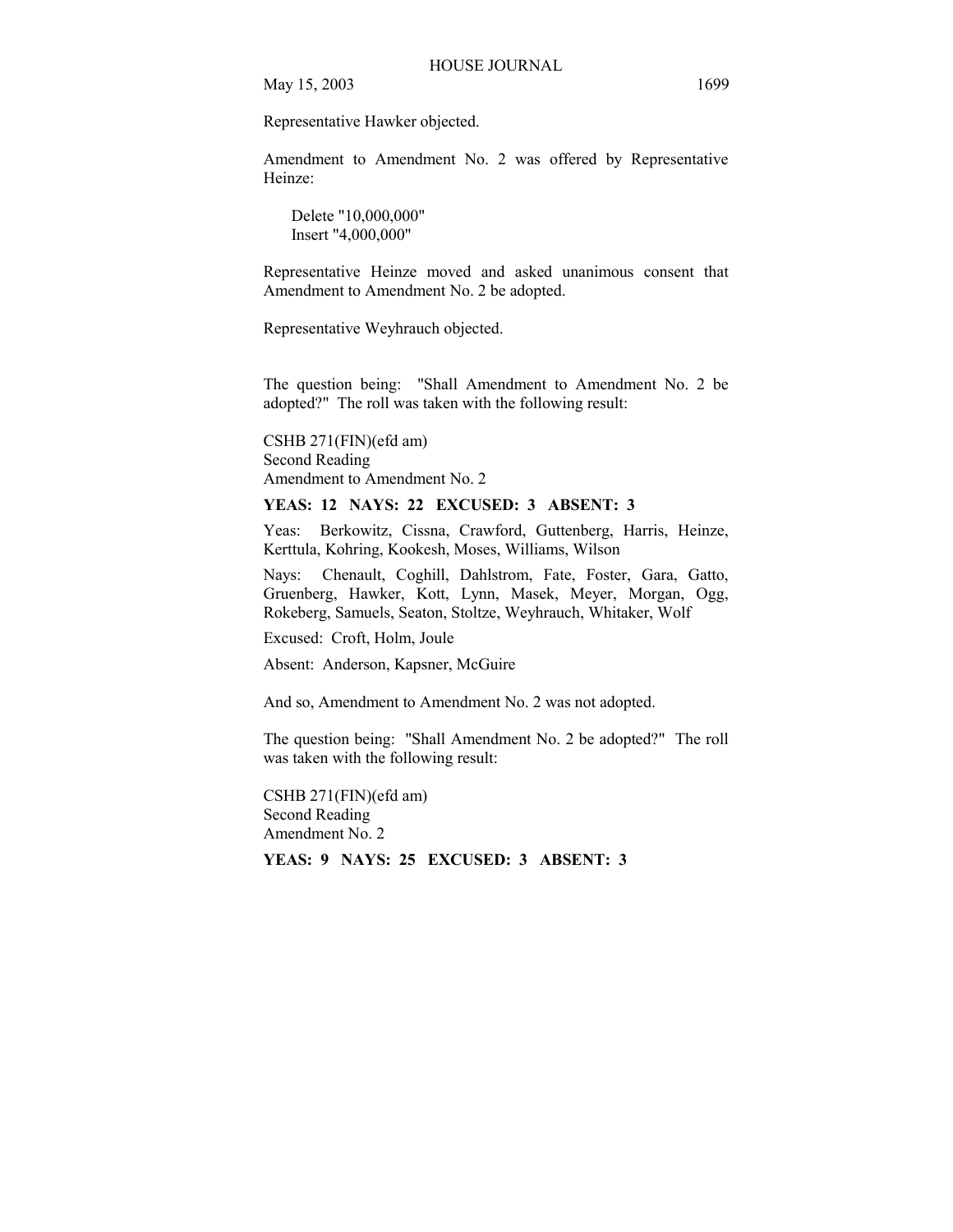Yeas: Cissna, Crawford, Guttenberg, Heinze, Kerttula, Kookesh, Moses, Williams, Wilson

Nays: Berkowitz, Chenault, Coghill, Dahlstrom, Fate, Foster, Gara, Gatto, Gruenberg, Harris, Hawker, Kohring, Kott, Lynn, Masek, Meyer, Morgan, Ogg, Rokeberg, Samuels, Seaton, Stoltze, Weyhrauch, Whitaker, Wolf

Excused: Croft, Holm, Joule

Absent: Anderson, Kapsner, McGuire

And so, Amendment No. 2 was not adopted.

Amendment No. 3 was not offered.

Amendment No. 4 was offered by Representative Samuels:

Page 1, line 11:

Delete "The"

 Insert "Except in a municipality that imposes a specific vehicle rental tax on passenger vehicle rentals under AS 29.45, the"

Page 1, line 13, following "passenger vehicle.":

 Insert "In a municipality that imposed a specific vehicle rental tax on passenger vehicle rentals under AS 29.45 in effect on January 1, 2003, the rate of the state passenger vehicle rental tax levied under AS 43.52.020 is 10 percent less the amount of the municipal tax. If the municipal tax is greater than 10 percent, then the rate of the state tax is zero."

Page 2, line 4:

Delete "The"

 Insert "Except in a municipality that imposes a specific vehicle rental tax on recreational vehicle rentals under AS 29.45, the"

Page 2, line 6, following "recreational vehicle.":

 Insert "In a municipality that imposed a specific vehicle rental tax on recreational vehicle rentals under AS 29.45 in effect on January 1, 2003, the rate of the state recreational vehicle rental tax levied under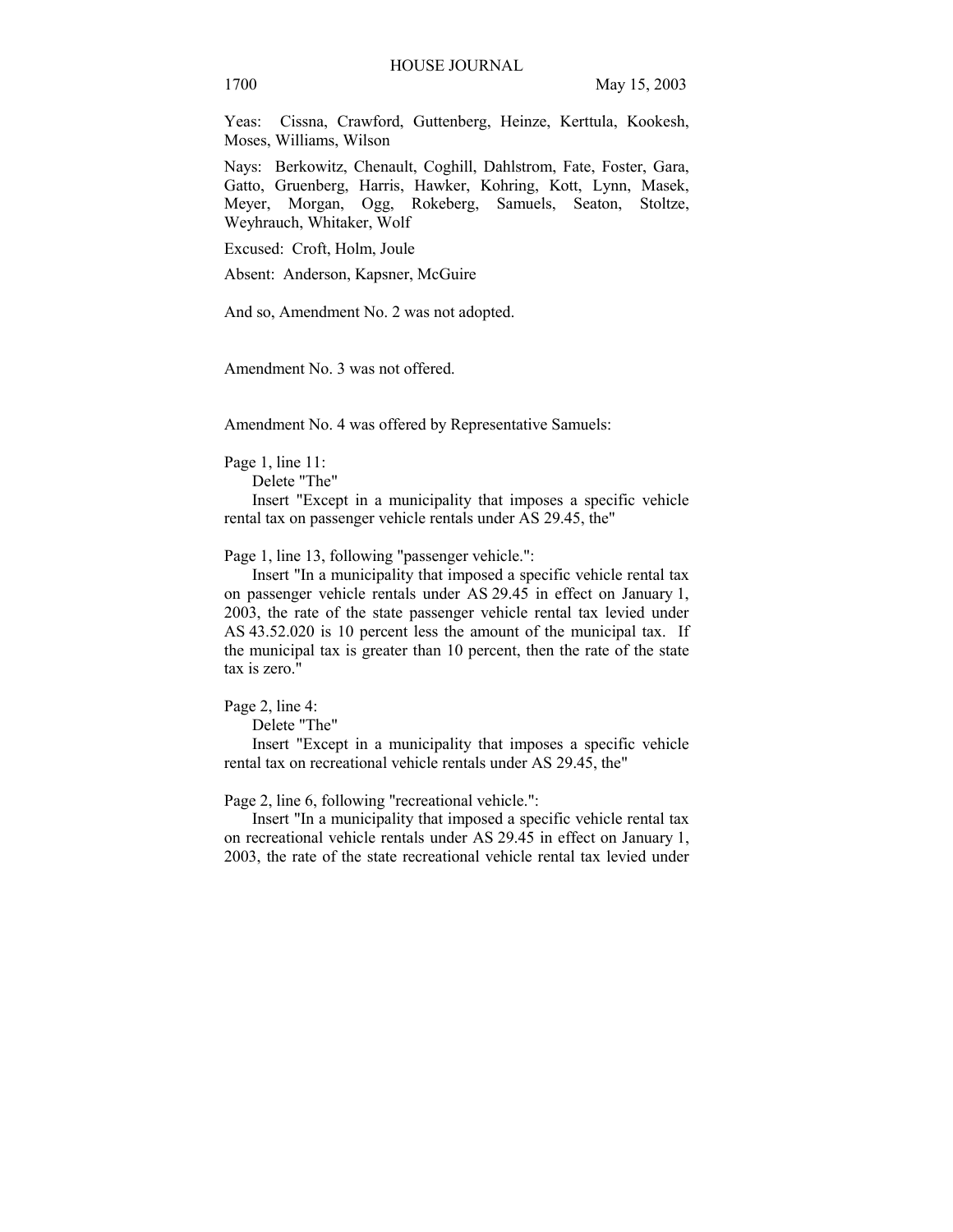AS 43.52.030 is three percent less the amount of the municipal tax. If the municipal tax is greater than three percent, then the rate of the state tax is zero."

Page 2, lines 17 - 19: Delete all material.

Page 2, line 20: Delete "**Sec. 43.52.080**" Insert "**Sec. 43.52.070**"

Page 2, line 27: Delete "**Sec. 43.52.090**" Insert "**Sec. 43.52.080**"

Representative Samuels moved and asked unanimous consent that Amendment No. 4 be adopted.

Representative Hawker objected.

The question being: "Shall Amendment No. 4 be adopted?" The roll was taken with the following result:

CSHB 271(FIN)(efd am) Second Reading Amendment No. 4

#### **YEAS: 15 NAYS: 22 EXCUSED: 3 ABSENT: 0**

Yeas: Anderson, Berkowitz, Cissna, Crawford, Gara, Guttenberg, Kapsner, Kerttula, Kohring, Kookesh, McGuire, Moses, Rokeberg, Stoltze, Williams

Nays: Chenault, Coghill, Dahlstrom, Fate, Foster, Gatto, Gruenberg, Harris, Hawker, Heinze, Kott, Lynn, Masek, Meyer, Morgan, Ogg, Samuels, Seaton, Weyhrauch, Whitaker, Wilson, Wolf

Excused: Croft, Holm, Joule

Kapsner changed from "Nay" to "Yea". Cissna changed from "Nay" to "Yea".

And so, Amendment No. 4 was not adopted.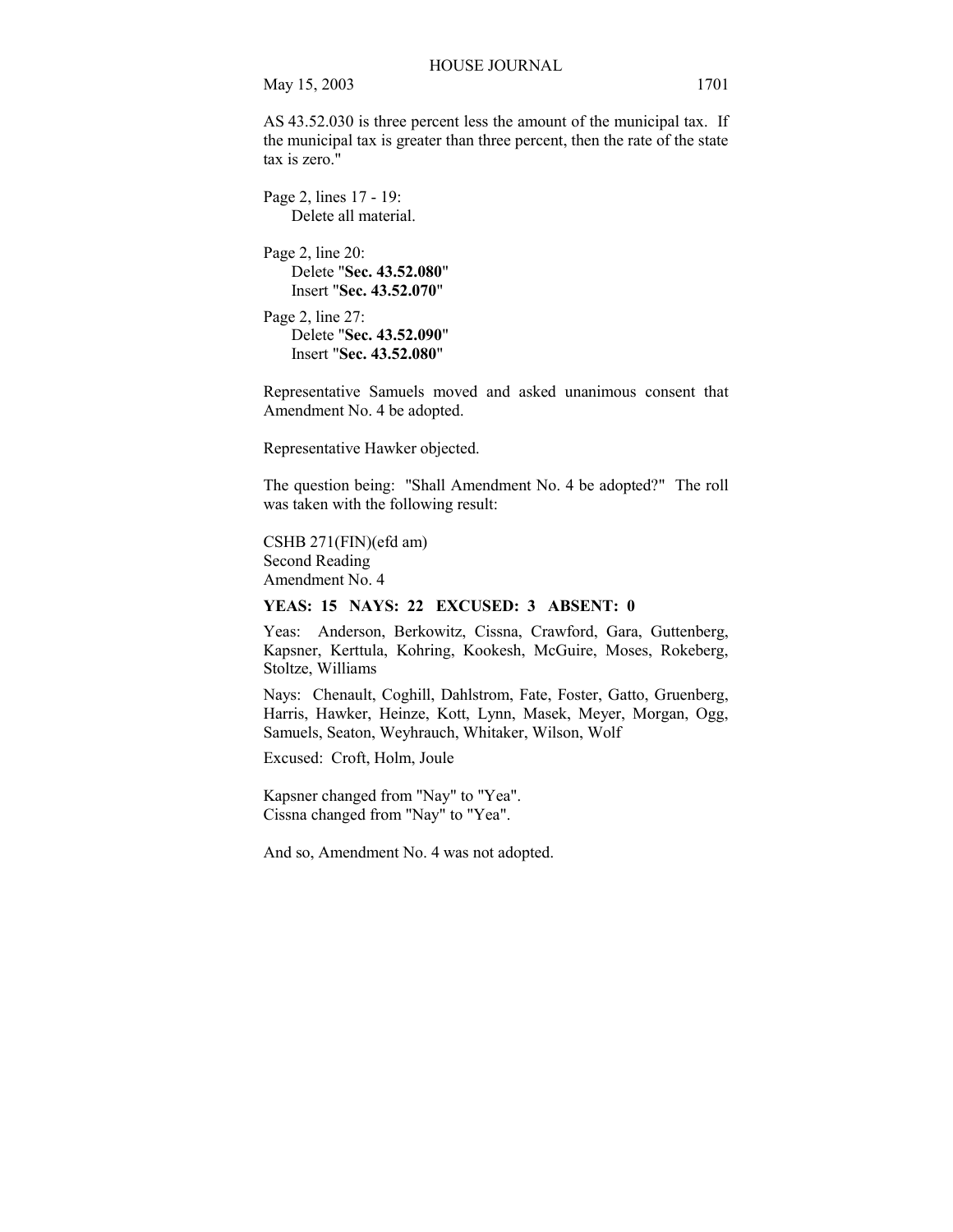Representative Coghill moved and asked unanimous consent that CSHB 271(FIN)(efd am) be considered engrossed, advanced to third reading, and placed on final passage.

Objection was heard.

CSHB 271(FIN)(efd am) will advance to third reading on tomorrow's calendar.

# **THIRD READING OF HOUSE BILLS**

## **HB 18**

The following, which was advanced to third reading from the May 14, 2003, calendar (page 1637), was read the third time:

CS FOR HOUSE BILL NO. 18(JUD) am "An Act relating to the liability of parents and legal guardians of minors who destroy property."

The question being: "Shall CSHB 18(JUD) am pass the House?" The roll was taken with the following result:

CSHB 18(JUD) am Third Reading Final Passage

# **YEAS: 27 NAYS: 1 EXCUSED: 3 ABSENT: 9**

Yeas: Anderson, Berkowitz, Cissna, Coghill, Crawford, Dahlstrom, Fate, Foster, Gatto, Gruenberg, Guttenberg, Hawker, Heinze, Kapsner, Kerttula, Kohring, Kookesh, Kott, Lynn, Masek, McGuire, Meyer, Ogg, Rokeberg, Samuels, Seaton, Weyhrauch

Nays: Wilson

Excused: Croft, Holm, Joule

Absent: Chenault, Gara, Harris, Morgan, Moses, Stoltze, Whitaker, Williams, Wolf

And so, CSHB 18(JUD) am passed the House.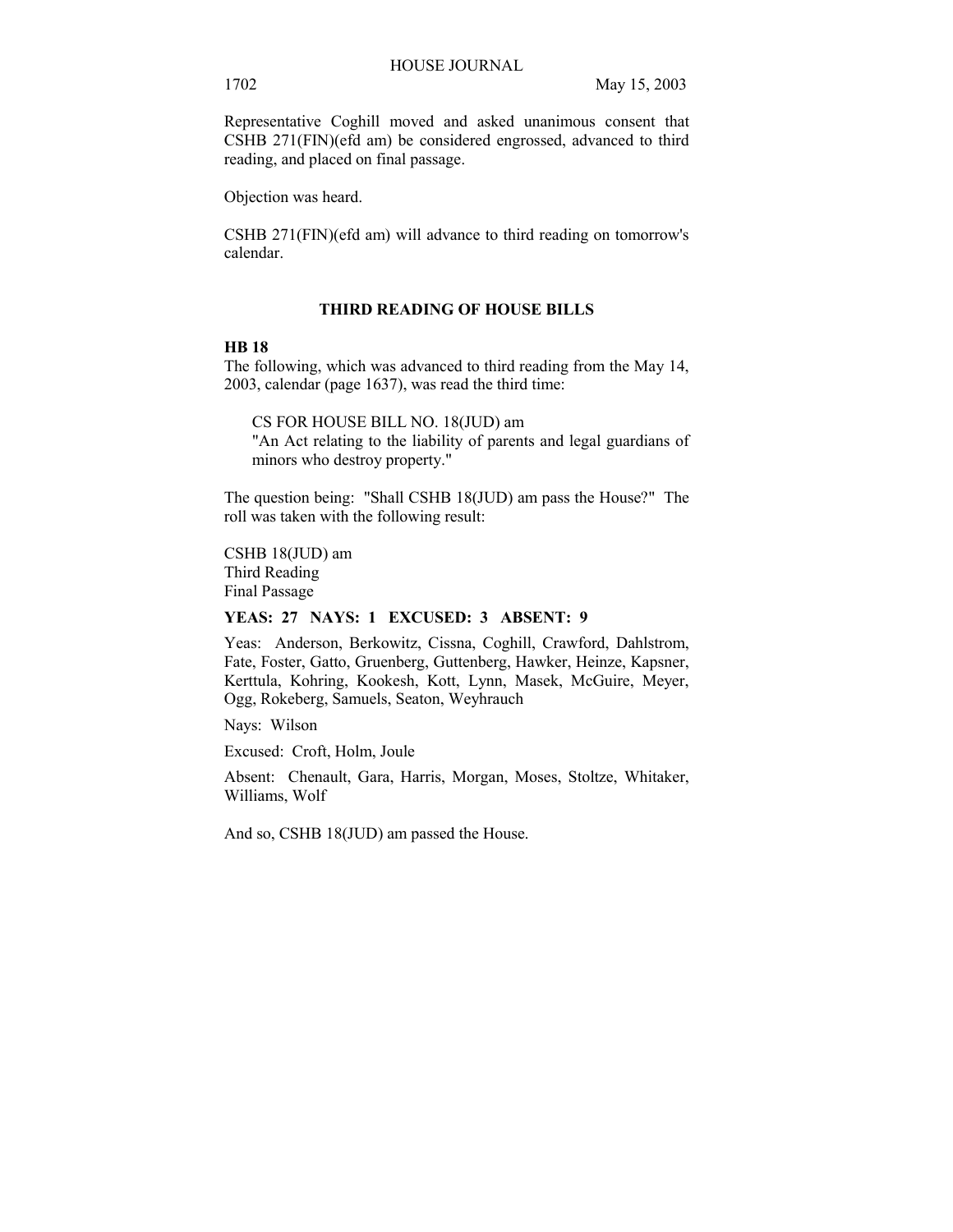Representative Stoltze gave notice of reconsideration of the vote on CSHB 18(JUD) am and it was taken up later.

#### **HB 145**

The following, which was advanced to third reading from the May 14, 2003, calendar (page 1656), was read the third time:

#### CS FOR HOUSE BILL NO. 145(FIN)

"An Act prohibiting discrimination in the awarding of attorney fees and costs in civil actions or appeals to or against, or in the posting of bonds or other security by, public interest litigants; and relating to awards of attorney fees and costs in cases involving enforcement of constitutional rights; and providing for an effective date."

Representative Rokeberg placed a call of the House.

The Speaker stated the call was satisfied.

The question being: "Shall CSHB 145(FIN) pass the House?" The roll was taken with the following result:

## CSHB 145(FIN) Third Reading Final Passage

# **YEAS: 23 NAYS: 14 EXCUSED: 3 ABSENT: 0**

Yeas: Anderson, Chenault, Coghill, Fate, Foster, Gatto, Harris, Hawker, Heinze, Kohring, Kott, Lynn, Masek, McGuire, Meyer, Morgan, Rokeberg, Samuels, Stoltze, Weyhrauch, Whitaker, Williams, Wolf

Nays: Berkowitz, Cissna, Crawford, Dahlstrom, Gara, Gruenberg, Guttenberg, Kapsner, Kerttula, Kookesh, Moses, Ogg, Seaton, Wilson

Excused: Croft, Holm, Joule

And so, CSHB 145(FIN) passed the House.

Representative Coghill moved that the effective date clause be adopted.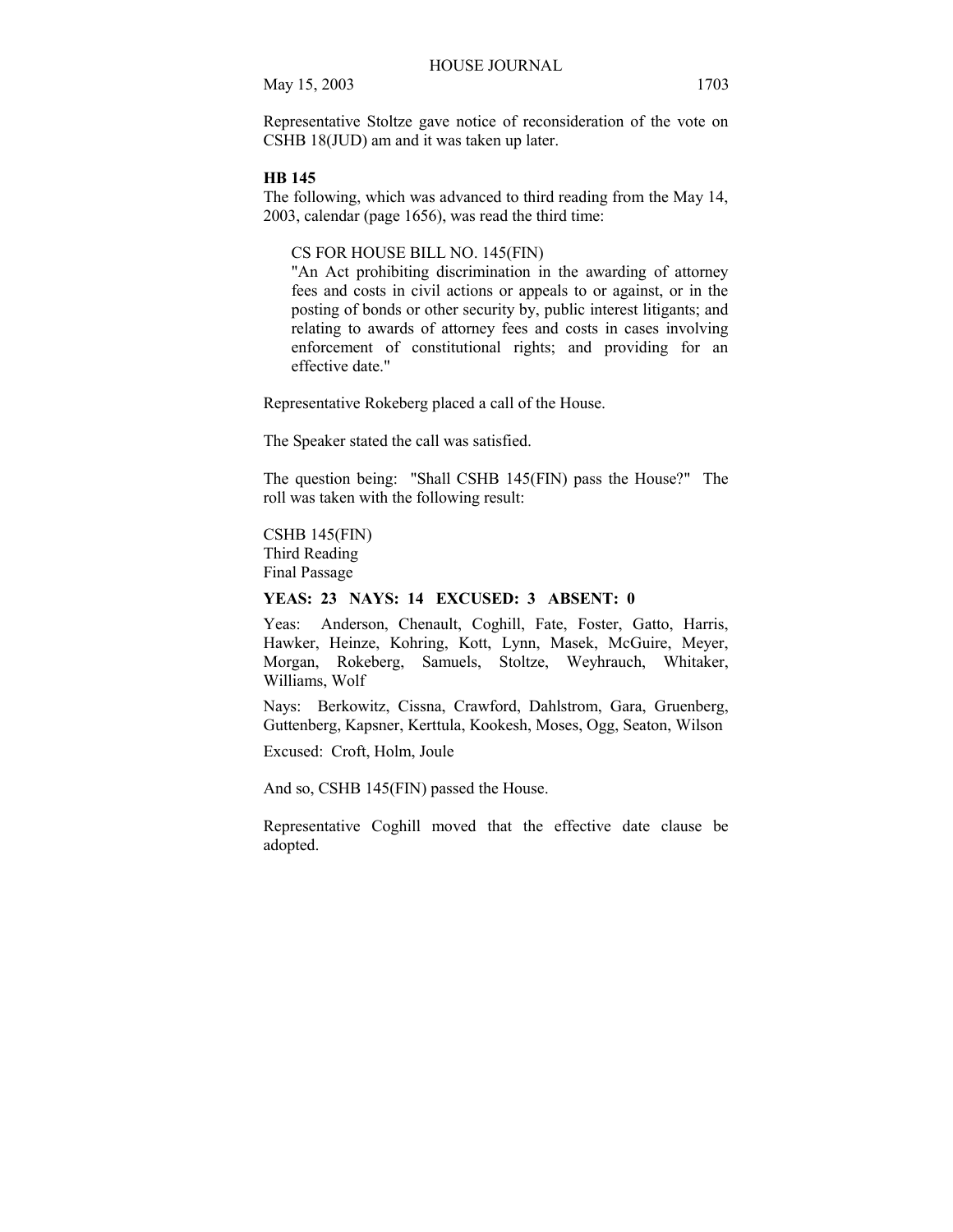The question being: "Shall the effective date clause be adopted?" The roll was taken with the following result:

CSHB 145(FIN) Third Reading Effective Date

#### **YEAS: 27 NAYS: 10 EXCUSED: 3 ABSENT: 0**

Yeas: Anderson, Chenault, Coghill, Dahlstrom, Fate, Foster, Gatto, Harris, Hawker, Heinze, Kohring, Kott, Lynn, Masek, McGuire, Meyer, Morgan, Ogg, Rokeberg, Samuels, Seaton, Stoltze, Weyhrauch, Whitaker, Williams, Wilson, Wolf

Nays: Berkowitz, Cissna, Crawford, Gara, Gruenberg, Guttenberg, Kapsner, Kerttula, Kookesh, Moses

Excused: Croft, Holm, Joule

And so, the effective date clause was adopted.

Representative Berkowitz gave notice of reconsideration of the vote on CSHB 145(FIN).

#### **HB 288**

The following, which was advanced to third reading from the May 14, 2003, calendar (page 1639), was read the third time:

CS FOR HOUSE BILL NO. 288(STA)

"An Act changing the name of the Department of Community and Economic Development to the Department of Commerce and Economic Development."

Representative Kohring placed a call of the House and lifted the call.

The question being: "Shall CSHB 288(STA) pass the House?" The roll was taken with the following result:

CSHB 288(STA) Third Reading Final Passage

**YEAS: 21 NAYS: 11 EXCUSED: 3 ABSENT: 5**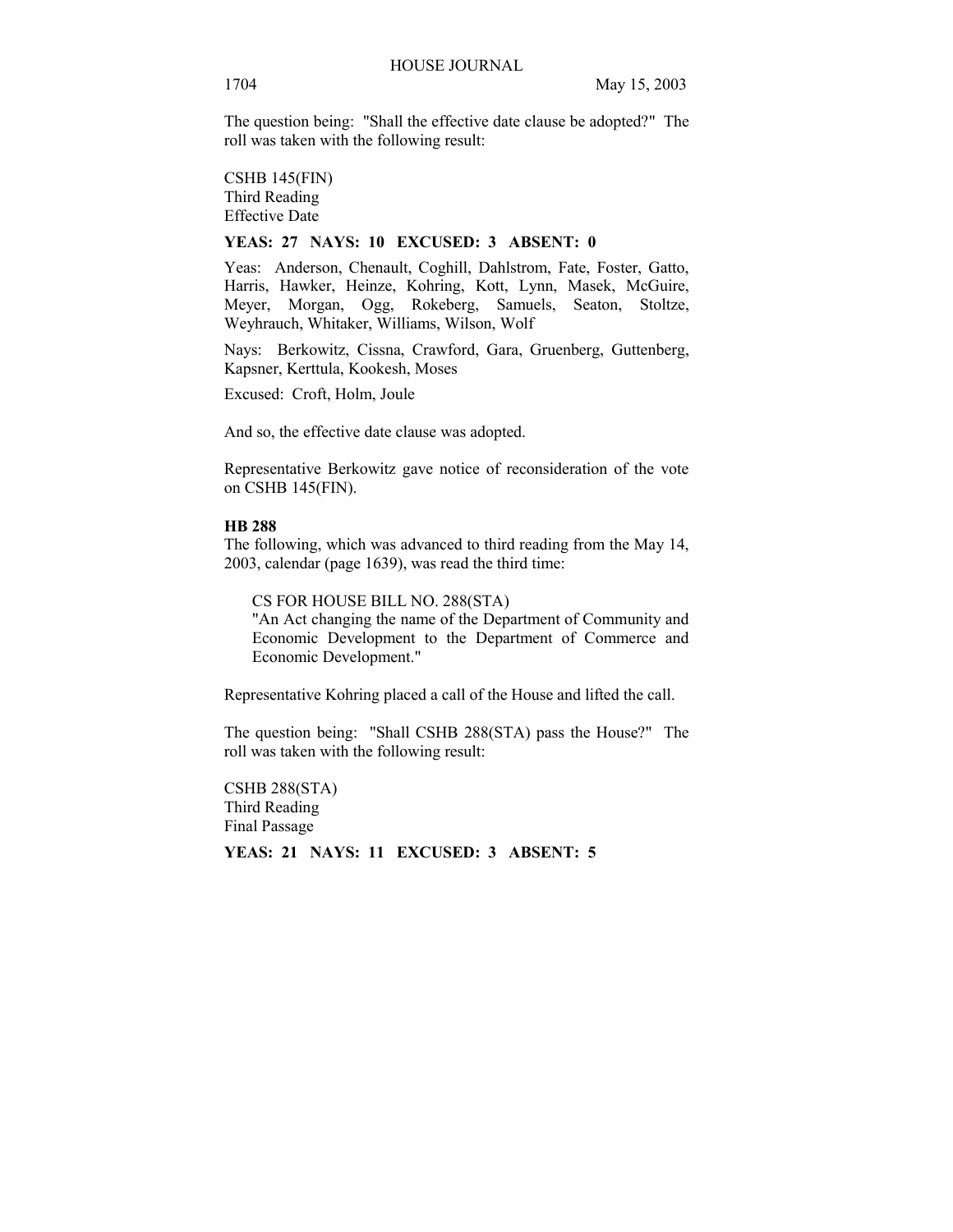Yeas: Anderson, Chenault, Coghill, Dahlstrom, Fate, Foster, Gatto, Heinze, Kohring, Kott, Lynn, Masek, McGuire, Meyer, Ogg, Rokeberg, Samuels, Seaton, Stoltze, Wilson, Wolf

Nays: Berkowitz, Cissna, Crawford, Gara, Gruenberg, Guttenberg, Kookesh, Morgan, Moses, Weyhrauch, Whitaker

Excused: Croft, Holm, Joule

Absent: Harris, Hawker, Kapsner, Kerttula, Williams

And so, CSHB 288(STA) passed the House.

Representative Kapsner gave notice of reconsideration of the vote on CSHB 288(STA).

\*\*Representative Coghill moved and asked unanimous consent that the following member be excused from a call of the House. There being no objection, the member was excused as noted:

Representative Fate - from 9:30 p.m., today to morning, May 16, 2003

# **THIRD READING OF SENATE BILLS**

## **SB 89**

The following, which was advanced to third reading from the May 14, 2003, calendar (page 1646), was read the third time:

HCS CS FOR SENATE BILL NO. 89(RLS) am H

"An Act amending the Regulation of Lobbying Act and the definition of 'lobbyist' as it applies in the act setting standards of conduct for legislators and legislative employees; and amending the Regulation of Lobbying Act and the legislative standards of conduct to allow a lobbyist to give and a person covered by legislative standards of conduct to accept tickets to a charity event during a legislative session."

Representative Rokeberg rose to a point of order.

The Speaker stated the point was well taken and cautioned the members to confine remarks to the bill before the body.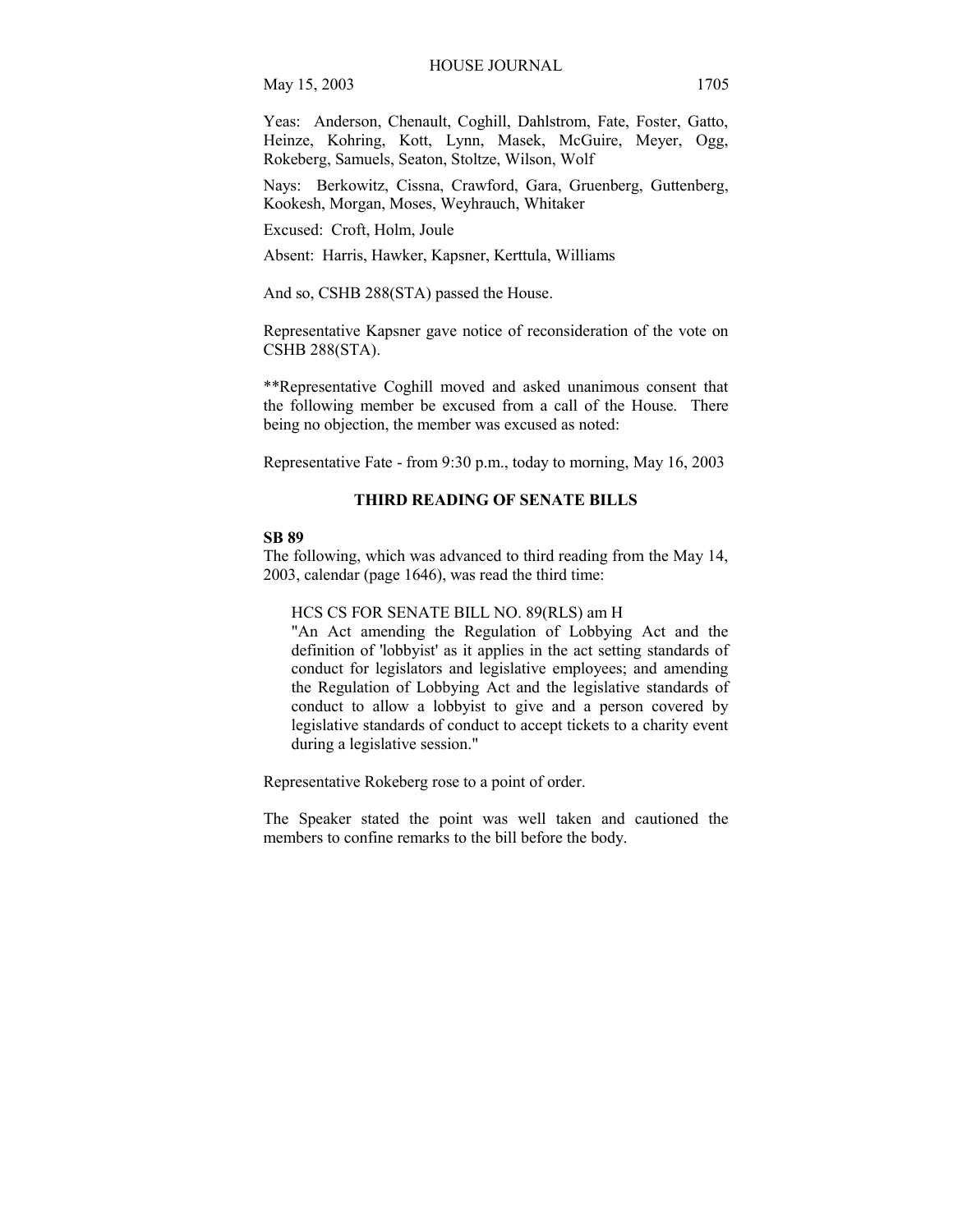Representative Meyer placed a call of the House.

The Speaker stated the call was satisfied.

The question being: "Shall HCS CSSB 89(RLS) am H pass the House?" The roll was taken with the following result:

HCS CSSB 89(RLS) am H Third Reading Final Passage

#### **YEAS: 25 NAYS: 12 EXCUSED: 3 ABSENT: 0**

Yeas: Anderson, Chenault, Coghill, Dahlstrom, Fate, Foster, Harris, Hawker, Heinze, Kohring, Kott, Lynn, Masek, McGuire, Meyer, Morgan, Ogg, Rokeberg, Samuels, Stoltze, Weyhrauch, Whitaker, Williams, Wilson, Wolf

Nays: Berkowitz, Cissna, Crawford, Gara, Gatto, Gruenberg, Guttenberg, Kapsner, Kerttula, Kookesh, Moses, Seaton

Excused: Croft, Holm, Joule

And so, HCS CSSB 89(RLS) am H passed the House.

Representative McGuire gave notice of reconsideration of the vote on HCS CSSB 89(RLS) am H.

Representative McGuire moved and asked unanimous consent that reconsideration of HCS CSSB 89(RLS) am H be taken up on the same day.

Representative Berkowitz objected.

Representative McGuire moved and asked unanimous consent to withdraw the motion to take the reconsideration up on the same day. There being no objection, it was so ordered.

## **SB 98**

The following, which was advanced to third reading from the May 14, 2003, calendar (page 1646), was read the third time: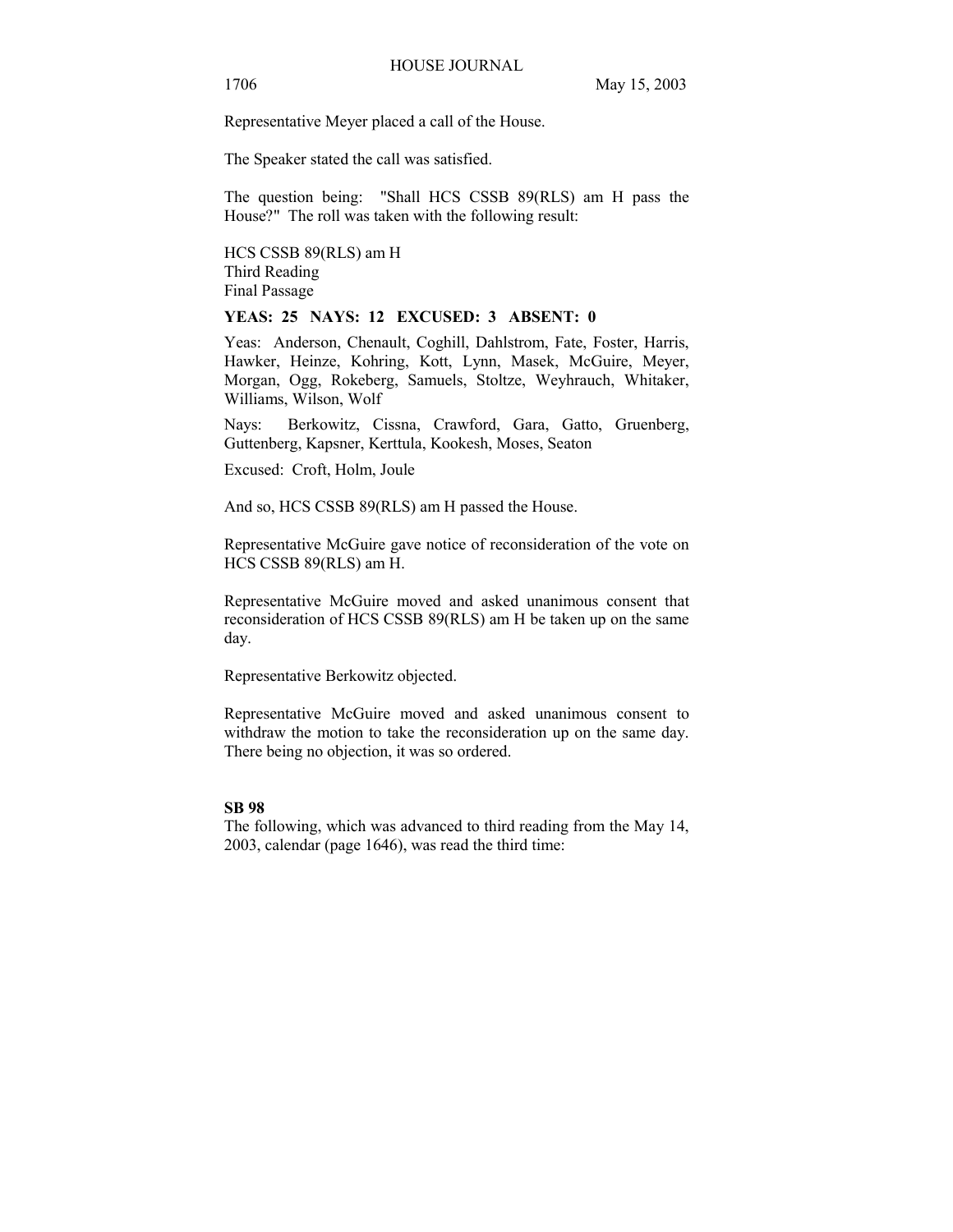CS FOR SENATE BILL NO. 98(TRA)

"An Act relating to civil liability for boat owners and to civil liability for guest passengers on an aircraft or watercraft; and providing for an effective date."

The question being: "Shall CSSB 98(TRA) pass the House?" The roll was taken with the following result:

CSSB 98(TRA) Third Reading Final Passage

# **YEAS: 32 NAYS: 0 EXCUSED: 3 ABSENT: 5**

Yeas: Anderson, Berkowitz, Cissna, Coghill, Crawford, Dahlstrom, Fate, Gara, Gatto, Gruenberg, Guttenberg, Harris, Hawker, Heinze, Kerttula, Kohring, Kookesh, Kott, Lynn, McGuire, Meyer, Morgan, Ogg, Rokeberg, Samuels, Seaton, Stoltze, Weyhrauch, Whitaker, Williams, Wilson, Wolf

Excused: Croft, Holm, Joule

Absent: Chenault, Foster, Kapsner, Masek, Moses

And so, CSSB 98(TRA) passed the House.

Representative Coghill moved and asked unanimous consent that the roll call on the passage of the bill be considered the roll call on the effective date clause. There being no objection, it was so ordered.

Representative Berkowitz gave notice of reconsideration of the vote on CSSB 98(TRA).

#### **RECONSIDERATION**

## **HB 18**

Representative Stoltze gave notice of reconsideration of the vote on CSHB 18(JUD) am (page 1703).

Representative Stoltze moved and asked unanimous consent that reconsideration of CSHB 18(JUD) am be taken up on the same day. There being no objection, it was so ordered.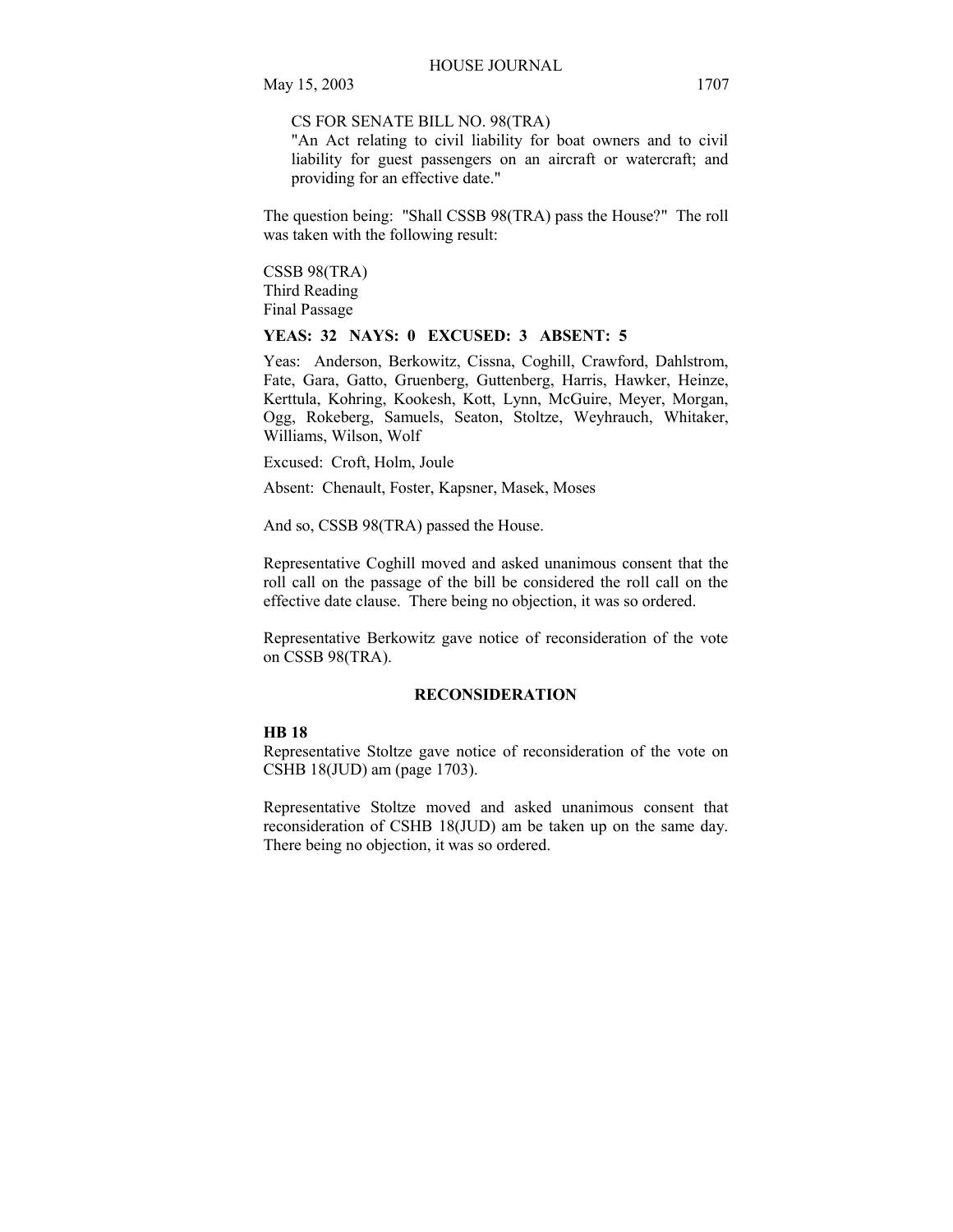The following was again before the House in third reading:

CS FOR HOUSE BILL NO. 18(JUD) am "An Act relating to the liability of parents and legal guardians of minors who destroy property."

The question to be reconsidered: "Shall CSHB 18(JUD) am pass the House?" The roll was taken with the following result:

CSHB 18(JUD) am--RECONSIDERATION Third Reading Final Passage

#### **YEAS: 34 NAYS: 0 EXCUSED: 3 ABSENT: 3**

Yeas: Anderson, Berkowitz, Chenault, Cissna, Coghill, Crawford, Dahlstrom, Fate, Foster, Gara, Gatto, Gruenberg, Guttenberg, Harris, Hawker, Heinze, Kerttula, Kohring, Kookesh, Kott, Lynn, McGuire, Meyer, Morgan, Ogg, Rokeberg, Samuels, Seaton, Stoltze, Weyhrauch, Whitaker, Williams, Wilson, Wolf

Excused: Croft, Holm, Joule

Absent: Kapsner, Masek, Moses

And so, CSHB 18(JUD) am passed the House on reconsideration and was referred to the Chief Clerk for engrossment.

## **LEGISLATIVE CITATIONS**

Representative Coghill moved and asked unanimous consent that the House approve the citations on the calendar. There being no objection, the following citations were approved and sent to enrolling:

Honoring - Dr. Walter A. Soboleff

By Representatives Kookesh, Kott, Anderson, Berkowitz, Chenault, Cissna, Coghill, Crawford, Croft, Dahlstrom, Fate, Gara, Gatto, Gruenberg, Guttenberg, Harris, Hawker, Heinze, Holm, Joule, Kapsner, Kerttula, Kohring, Masek, McGuire, Meyer, Morgan, Ogg, Rokeberg, Samuels, Seaton, Stoltze, Weyhrauch, Williams, Wilson, Wolf; Senator Lincoln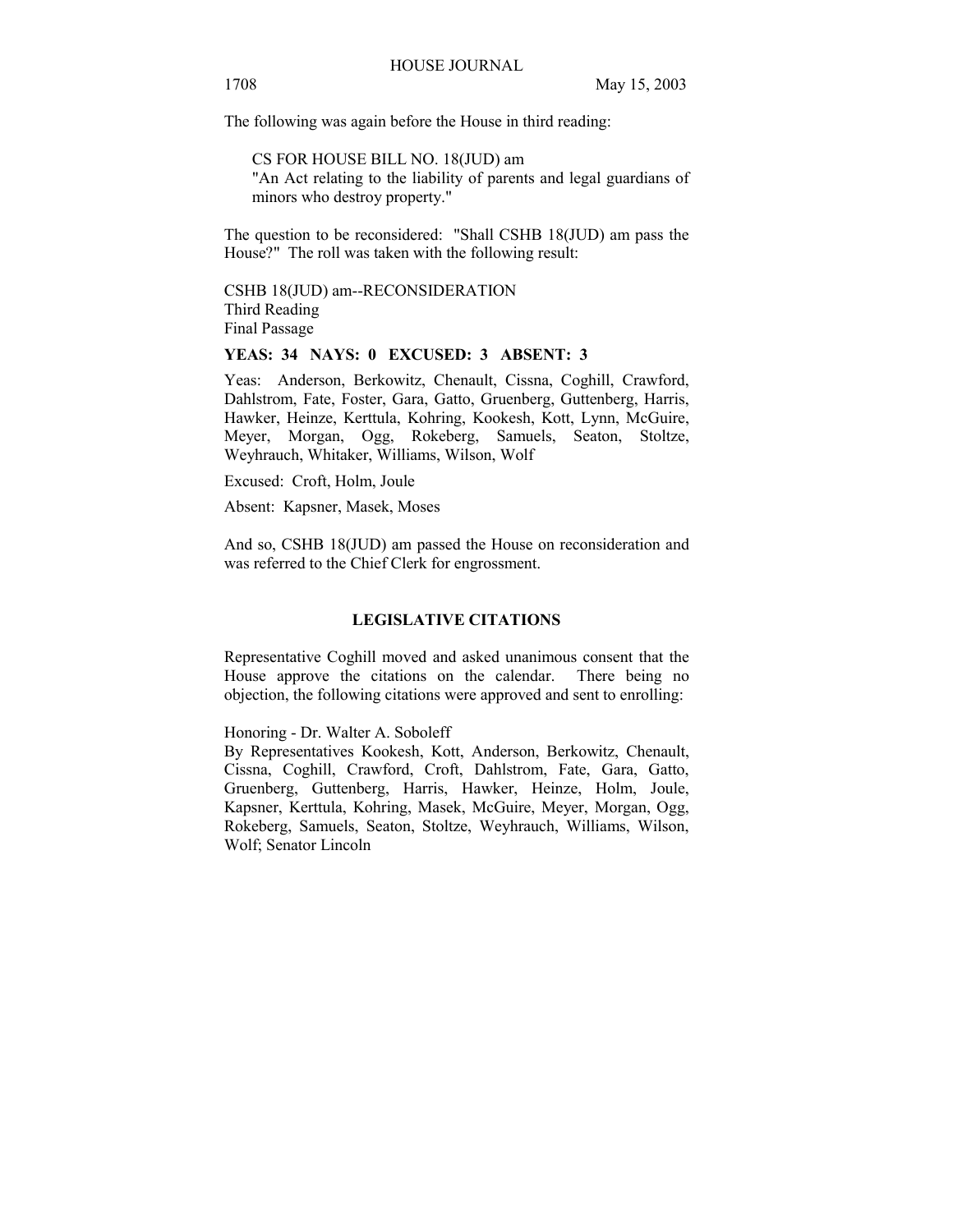Honoring - Whitney Leman, Ninilchik High School

By Representatives Chenault, Kott, Anderson, Berkowitz, Cissna, Coghill, Crawford, Croft, Dahlstrom, Gara, Gatto, Gruenberg, Guttenberg, Harris, Hawker, Heinze, Holm, Joule, Kapsner, Kerttula, Kohring, Kookesh, Masek, McGuire, Meyer, Morgan, Ogg, Rokeberg, Samuels, Seaton, Stoltze, Weyhrauch, Williams, Wilson, Wolf

#### Honoring - Mark Roberts

By Representatives Stoltze, Dahlstrom, Kott, Anderson, Berkowitz, Chenault, Cissna, Coghill, Crawford, Croft, Gara, Gatto, Gruenberg, Guttenberg, Harris, Hawker, Heinze, Holm, Joule, Kapsner, Kerttula, Kohring, Kookesh, Lynn, Masek, McGuire, Meyer, Morgan, Ogg, Rokeberg, Samuels, Seaton, Weyhrauch, Williams, Wilson, Wolf; Senators Ogan, Dyson

#### Honoring - Stan Brown and Ed Bailey

By Representatives Stoltze, Dahlstrom, Kott, Anderson, Berkowitz, Chenault, Cissna, Coghill, Crawford, Croft, Gara, Gatto, Gruenberg, Guttenberg, Harris, Hawker, Heinze, Holm, Joule, Kapsner, Kerttula, Kohring, Kookesh, Lynn, Masek, McGuire, Meyer, Morgan, Ogg, Rokeberg, Samuels, Seaton, Weyhrauch, Williams, Wilson, Wolf; Senators Ogan, Dyson

# Honoring - Cliff Gilmore, 30 Years Service to the CVFD

By Representatives Stoltze, Dahlstrom, Hawker, Kott, Anderson, Berkowitz, Chenault, Cissna, Coghill, Crawford, Croft, Gara, Gatto, Gruenberg, Guttenberg, Harris, Heinze, Holm, Joule, Kapsner, Kerttula, Kohring, Kookesh, Lynn, Masek, McGuire, Meyer, Morgan, Ogg, Rokeberg, Samuels, Seaton, Weyhrauch, Williams, Wilson, Wolf; Senators Ogan, Dyson

#### Honoring - Susan Stitham

By Representatives Guttenberg, Kott, Anderson, Berkowitz, Chenault, Cissna, Crawford, Croft, Dahlstrom, Gara, Gatto, Gruenberg, Harris, Hawker, Heinze, Holm, Joule, Kapsner, Kerttula, Kohring, Kookesh, Masek, McGuire, Meyer, Morgan, Ogg, Rokeberg, Samuels, Seaton, Weyhrauch, Williams, Wilson, Wolf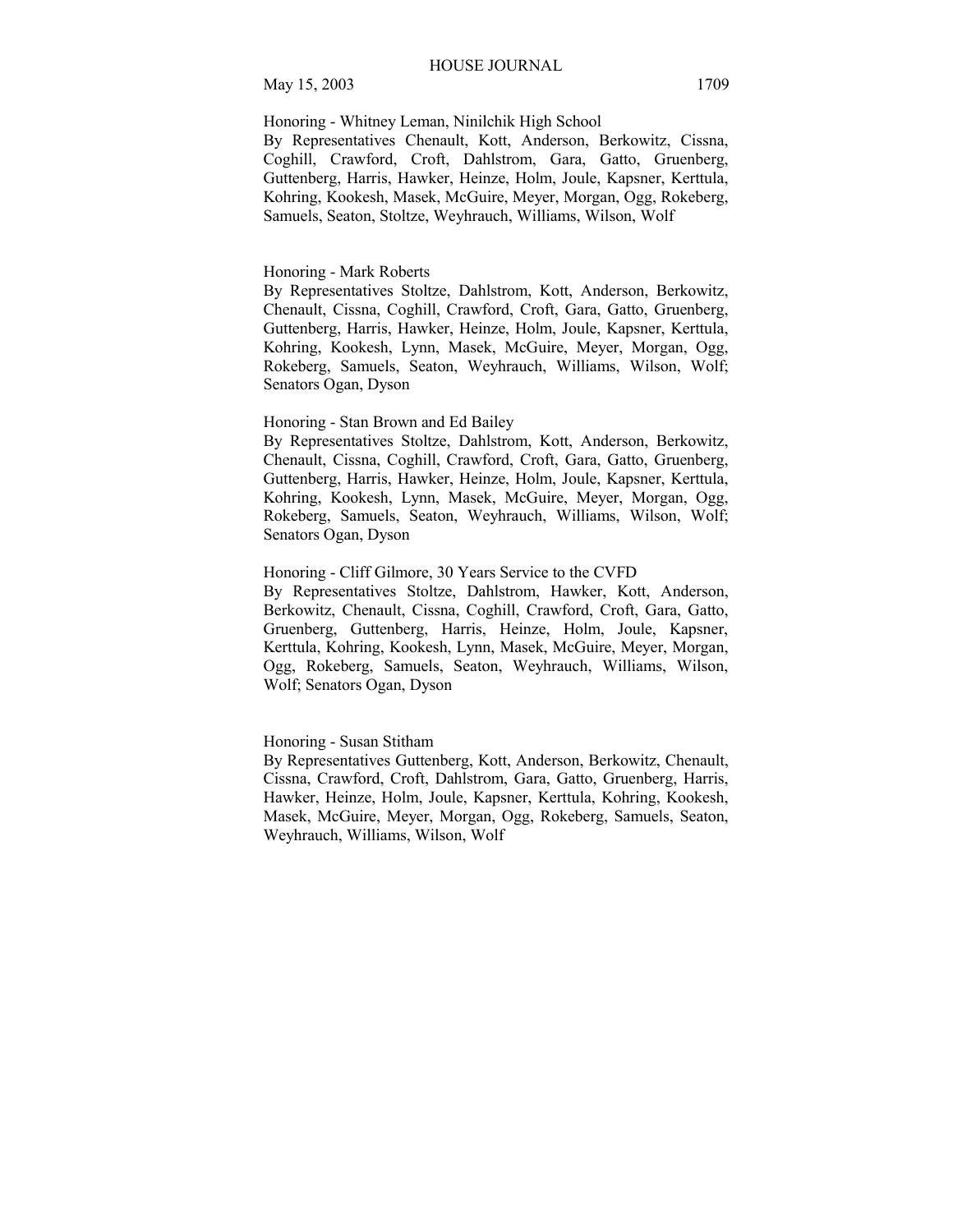Honoring - Chugiak Girls Basketball Team

By Representatives Stoltze, Dahlstrom, Hawker, Kott, Anderson, Berkowitz, Chenault, Cissna, Coghill, Crawford, Croft, Gara, Gatto, Gruenberg, Guttenberg, Harris, Heinze, Holm, Joule, Kapsner, Kerttula, Kohring, Kookesh, Lynn, Masek, McGuire, Meyer, Morgan, Ogg, Rokeberg, Samuels, Seaton, Weyhrauch, Williams, Wilson, Wolf; Senators Ogan, Dyson

## Honoring - LitSite Alaska

By Representatives Cissna, Kott, Anderson, Berkowitz, Chenault, Crawford, Croft, Dahlstrom, Gara, Gatto, Gruenberg, Guttenberg, Harris, Hawker, Heinze, Holm, Joule, Kapsner, Kerttula, Kohring, Kookesh, Masek, McGuire, Meyer, Morgan, Ogg, Rokeberg, Samuels, Seaton, Weyhrauch, Williams, Wilson, Wolf

#### Honoring - Pacific Northern Academy

By Senator Therriault; Representatives Kott, Anderson, Berkowitz, Chenault, Cissna, Coghill, Crawford, Croft, Dahlstrom, Fate, Gara, Gatto, Gruenberg, Guttenberg, Harris, Hawker, Heinze, Holm, Joule, Kapsner, Kerttula, Kohring, Kookesh, Masek, McGuire, Meyer, Morgan, Ogg, Rokeberg, Samuels, Seaton, Stoltze, Weyhrauch, Williams, Wilson, Wolf

#### **CONCUR IN SENATE AMENDMENTS**

## **HB 11**

Representative Coghill moved and asked unanimous consent that the House consider the Senate message (page 1674) on the following at this time:

#### HOUSE BILL NO. 11

"An Act relating to deposits to the Alaska permanent fund from mineral lease rentals, royalties, royalty sale proceeds, net profit shares under AS 38.05.180(f) and (g), federal mineral revenue sharing payments received by the state from mineral leases, and bonuses received by the state from mineral leases, and limiting deposits from those sources to the 25 percent required under art. IX, sec. 15, Constitution of the State of Alaska; and providing for an effective date."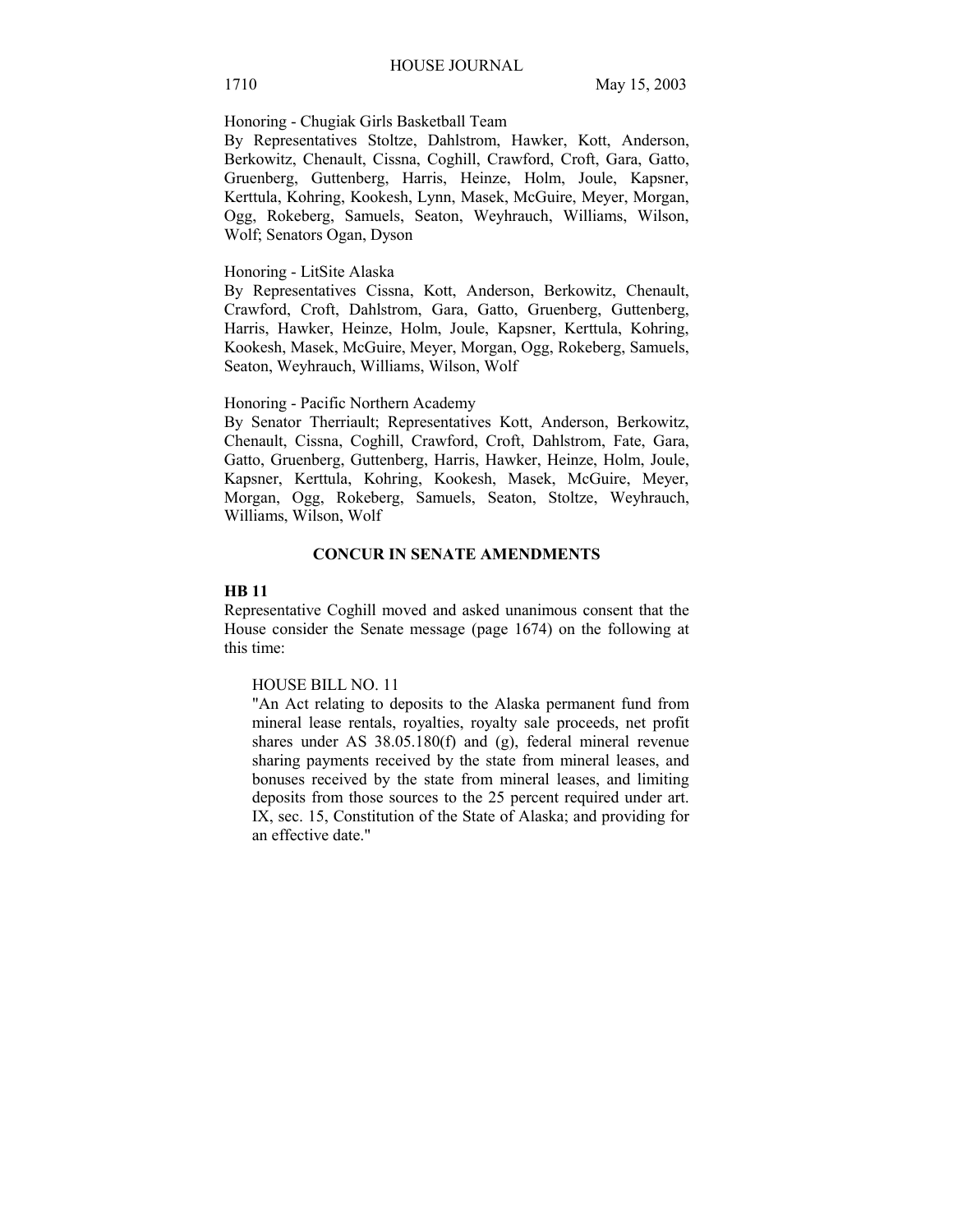and

HOUSE BILL NO. 11 am S(efd fld S)

"An Act relating to deposits to the Alaska permanent fund from mineral lease rentals, royalties, royalty sale proceeds, net profit shares under AS 38.05.180(f) and (g), federal mineral revenue sharing payments received by the state from mineral leases, and bonuses received by the state from mineral leases, and limiting deposits from those sources to the 25 percent required under art. IX, sec. 15, Constitution of the State of Alaska."

(technical title change)

There being no objection, it was so ordered.

Representative Coghill moved that the House concur in the Senate amendment to HB 11, thus adopting HB 11 am S(efd fld S), and recommended that the members vote yes.

The question being: "Shall the House concur in the Senate amendment to HB 11?" The roll was taken with the following result:

HB 11 am S(efd fld S) Concur

#### **YEAS: 21 NAYS: 12 EXCUSED: 3 ABSENT: 4**

Yeas: Anderson, Coghill, Fate, Foster, Gatto, Harris, Hawker, Heinze, Kott, Lynn, McGuire, Meyer, Morgan, Moses, Ogg, Rokeberg, Samuels, Seaton, Weyhrauch, Wilson, Wolf

Nays: Berkowitz, Chenault, Cissna, Crawford, Dahlstrom, Gara, Gruenberg, Guttenberg, Kerttula, Kohring, Kookesh, Stoltze

Excused: Croft, Holm, Joule

Absent: Kapsner, Masek, Whitaker, Williams

And so, the House concurred in the Senate amendment, thus adopting HB 11 am S(efd fld S).

The Chief Clerk notified the Senate.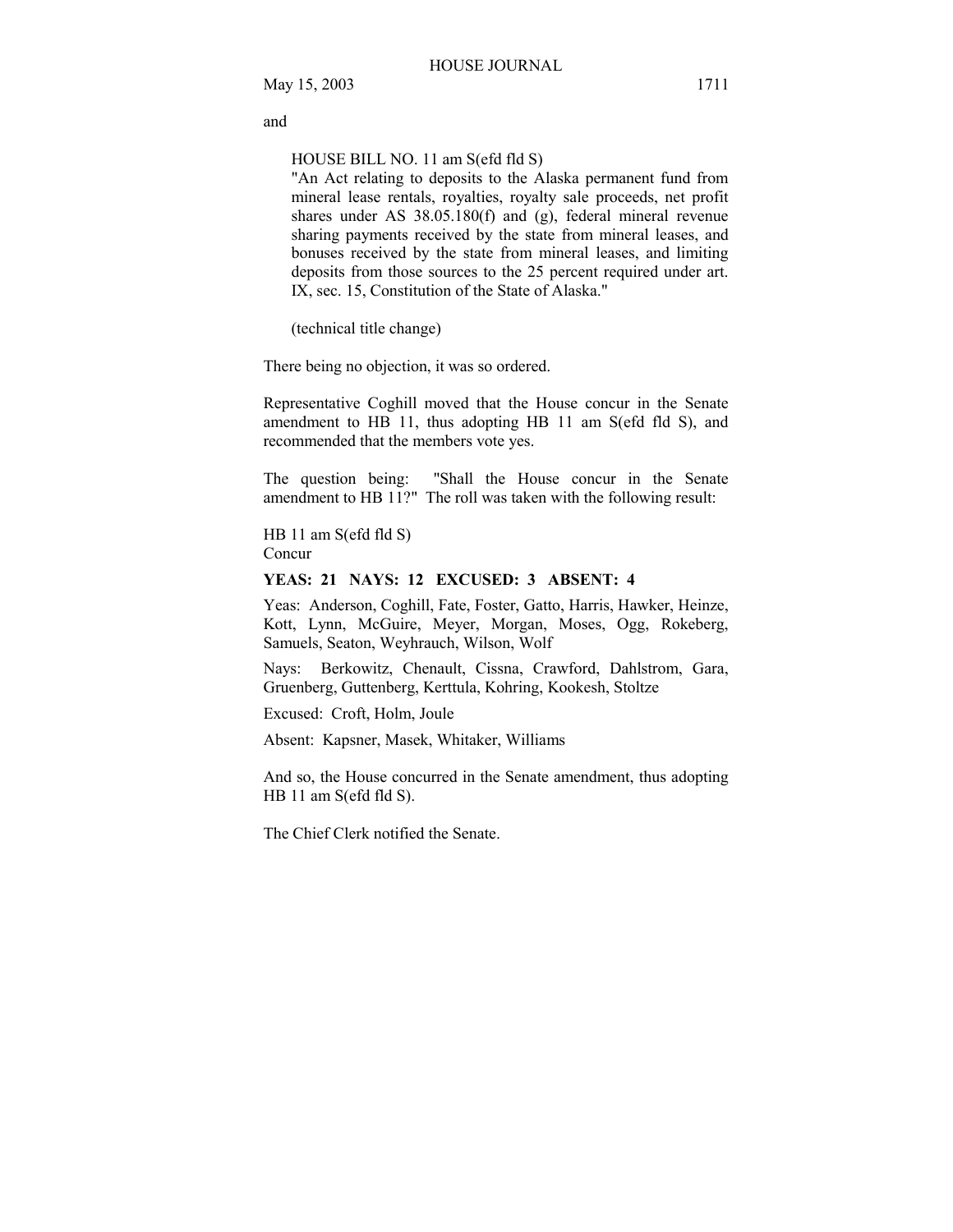HB 11 am S(efd fld S) was referred to the Chief Clerk for enrollment.

# **HB 90**

Representative Coghill moved and asked unanimous consent that the House consider the Senate message (page 1675) on the following at this time:

CS FOR HOUSE BILL NO. 90(FIN)

"An Act relating to a salmon product development tax credit and a salmon utilization tax credit under the Alaska fisheries business tax; and providing for an effective date."

and

SENATE CS FOR CS FOR HOUSE BILL NO. 90(FIN) (same title)

There being no objection, it was so ordered.

Representative Coghill moved that the House concur in the Senate amendment to CSHB 90(FIN), thus adopting SCS CSHB 90(FIN), and recommended that the members vote yes.

The question being: "Shall the House concur in the Senate amendment to CSHB 90(FIN)?" The roll was taken with the following result:

SCS CSHB 90(FIN) Concur

# **YEAS: 33 NAYS: 2 EXCUSED: 3 ABSENT: 2**

Yeas: Berkowitz, Chenault, Cissna, Coghill, Crawford, Dahlstrom, Fate, Foster, Gatto, Gruenberg, Guttenberg, Harris, Hawker, Heinze, Kerttula, Kohring, Kookesh, Kott, Lynn, Masek, McGuire, Meyer, Morgan, Moses, Ogg, Rokeberg, Samuels, Seaton, Weyhrauch, Whitaker, Williams, Wilson, Wolf

Nays: Gara, Stoltze

Excused: Croft, Holm, Joule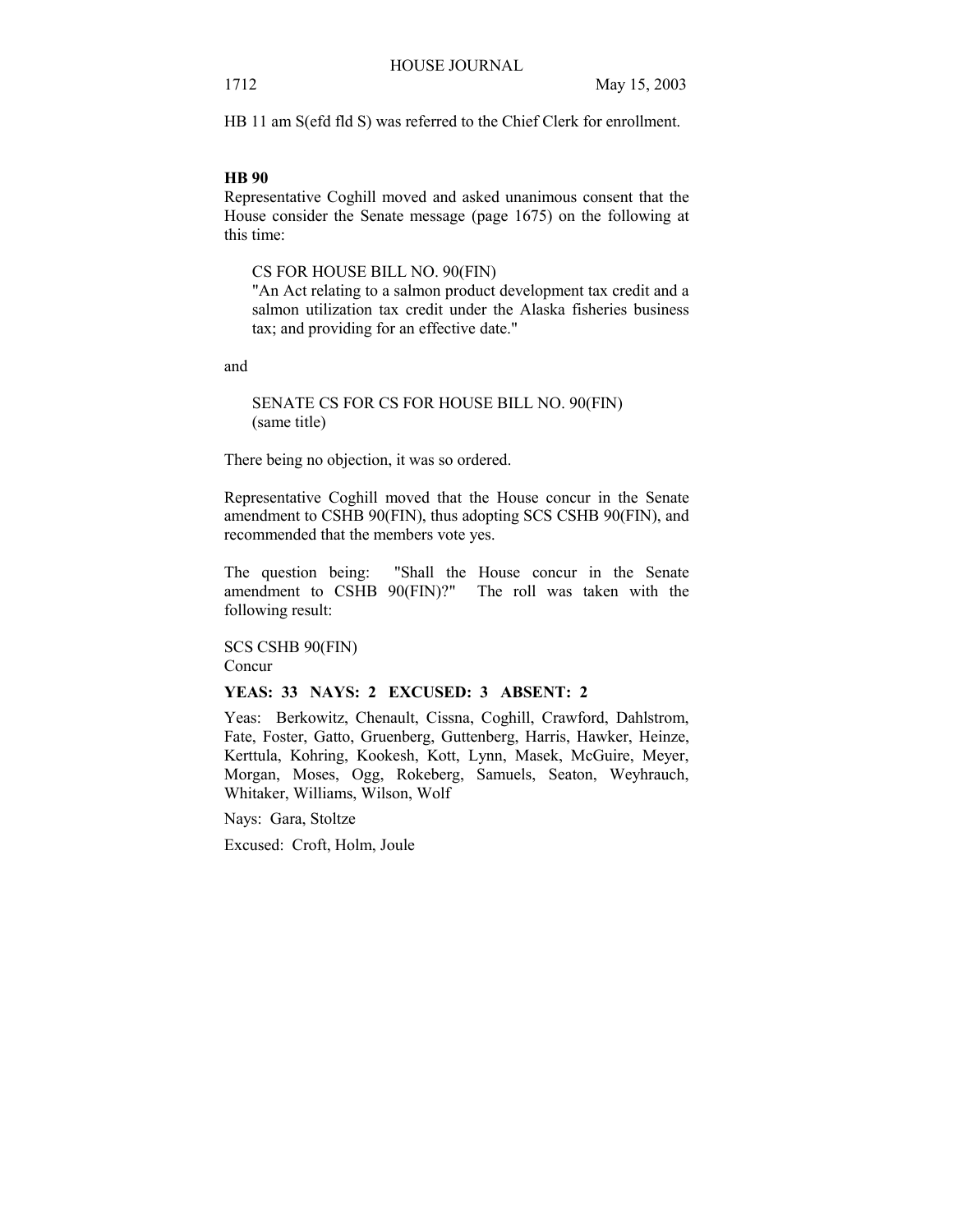Absent: Anderson, Kapsner

And so, the House concurred in the Senate amendment, thus adopting SCS CSHB 90(FIN).

Representative Coghill moved and asked unanimous consent that the roll call on the passage of the bill be considered the roll call on the effective date clause. There being no objection, it was so ordered.

The Chief Clerk notified the Senate.

SCS CSHB 90(FIN) was referred to the Chief Clerk for enrollment.

# **UNFINISHED BUSINESS**

#### **SB 192**

The Speaker waived the Health, Education & Social Services Committee referral for the following at the request of Representative Wilson, Chair:

# CS FOR SENATE BILL NO. 192(L&C)

"An Act relating to teachers and training programs in the Department of Labor and Workforce Development, to the placement in the exempt service of certified teachers employed by the Department of Labor and Workforce Development, to their eligibility to participate in the Teachers' Retirement System of Alaska, and to the functions of the Alaska Workforce Investment Board regarding the Kotzebue Technical Center and the Alaska Vocational Technical Center; relating to local workforce investment areas and boards; repealing the business incentive training program; and providing for an effective date."

CSSB 192(L&C) was removed from the Health, Education & Social Services Committee and referred to the Finance Committee.

# **SB 41**

The Speaker waived the Judiciary Committee referral for the following at the request of Representative McGuire, Chair: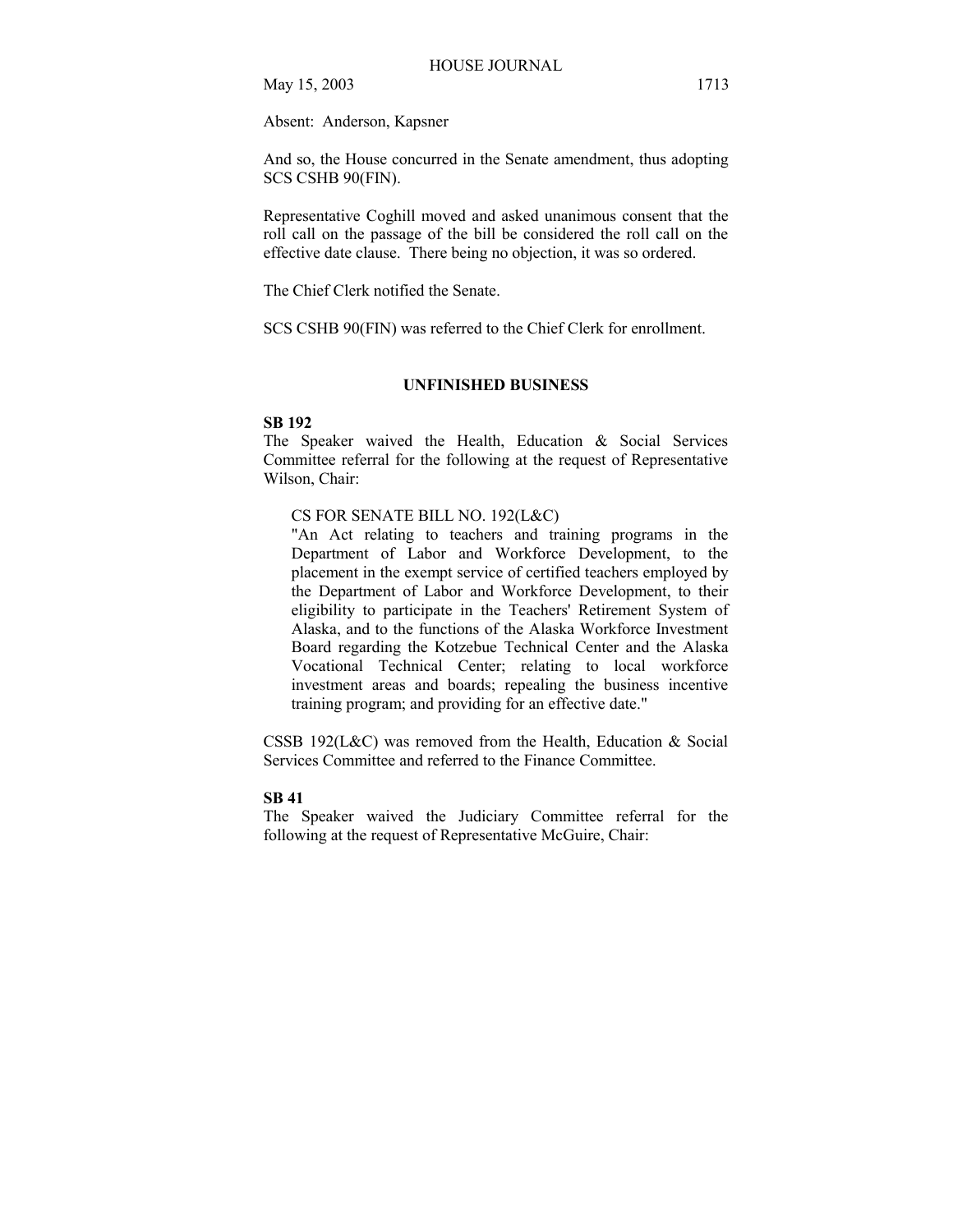CS FOR SPONSOR SUBSTITUTE FOR SENATE BILL NO. 41(FIN)

"An Act relating to medical care and crimes relating to medical care, including medical care and crimes relating to the medical assistance program, catastrophic illness assistance, and medical assistance for chronic and acute medical conditions."

CSSSSB 41(FIN) was removed from the Judiciary Committee and referred to the Finance Committee.

## **SB 157**

The Speaker waived the Finance Committee referral for the following at the request of Representative Williams, Co-chair:

CS FOR SENATE BILL NO. 157(HES)

"An Act relating to inpatient psychiatric services for persons who are under 21 years of age and are either eligible for medical assistance or are in the custody of the Department of Health and Social Services."

CSSB 157(HES) was removed from the Finance Committee and referred to the Rules Committee for placement on the calendar.

## **HB 18**

Representative Lynn added his name as cosponsor to:

CS FOR HOUSE BILL NO. 18(JUD) am

"An Act relating to the liability of parents and legal guardians of minors who destroy property."

## **HB 196**

Representative Kott added his name as cosponsor to:

HOUSE BILL NO. 196

"An Act relating to carbon sequestration; and providing for an effective date."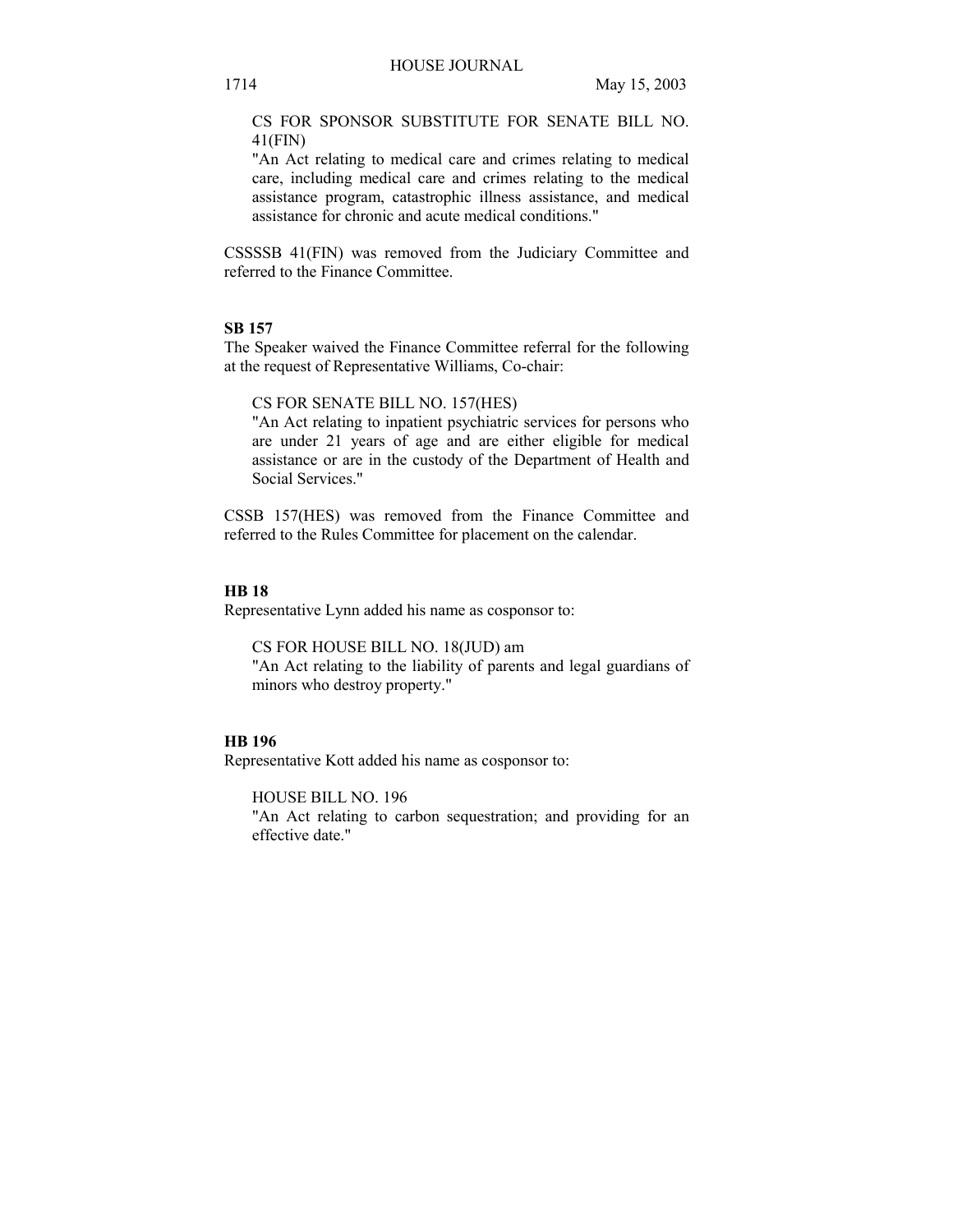#### **HB 211**

Representatives Ogg, Seaton, Guttenberg, McGuire, Dahlstrom, Crawford, Lynn, Kerttula, and Cissna added their names as cosponsors to:

# CS FOR HOUSE BILL NO. 211(HES)

"An Act relating to a student loan repayment program for nurses, and amending the duties of the Board of Nursing that relate to this program; and providing for an effective date."

# **HB 252**

Representative Lynn added his name as cosponsor to:

## CS FOR HOUSE BILL NO. 252(STA)

"An Act relating to the terms and duties of the members of the State Board of Registration for Architects, Engineers and Land Surveyors."

#### **HB 267**

Representative Foster added his name as cosponsor to:

#### HOUSE BILL NO. 267

"An Act relating to the Alaska Railroad; authorizing the Alaska Railroad Corporation to provide financing for the acquisition, construction, improvement, maintenance, equipping, or operation of facilities for the transportation of natural gas resources within and outside the state by others; authorizing the Alaska Railroad Corporation to issue bonds to finance those facilities; and providing for an effective date."

#### **HB 275**

Representatives Heinze, Foster, and Seaton added their names as cosponsors to:

HOUSE BILL NO. 275 "An Act relating to veterinarians and animals."

#### **SB 98**

Representative Lynn added his name as cross sponsor to: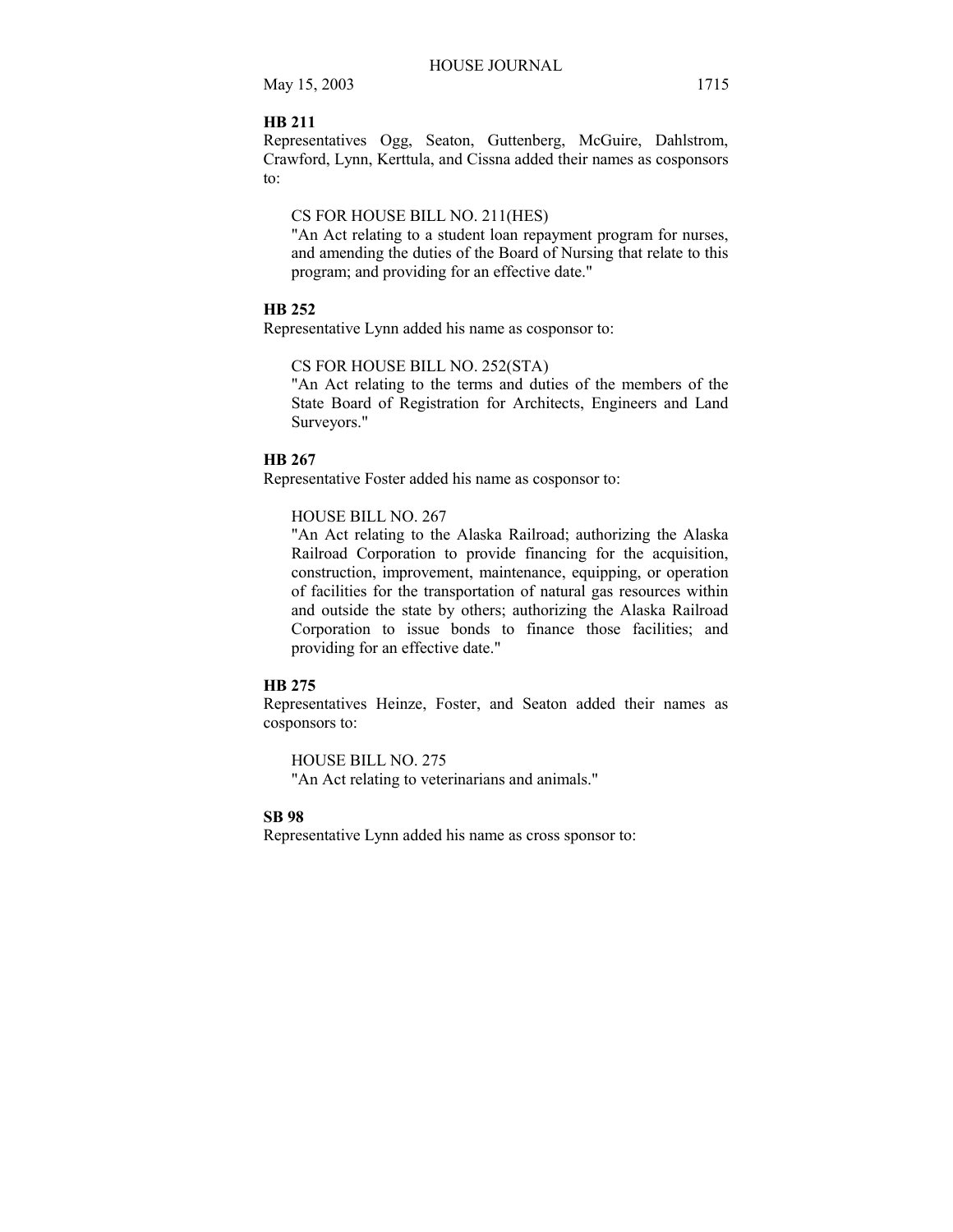CS FOR SENATE BILL NO. 98(TRA)

"An Act relating to civil liability for boat owners and to civil liability for guest passengers on an aircraft or watercraft; and providing for an effective date."

# **SB 142**

Reconsideration of the following was not taken up on this legislative day. It was signed by the Speaker and Chief Clerk and returned to the Senate:

SENATE BILL NO. 142

"An Act designating the Department of Natural Resources as lead agency for resource development projects; making conforming amendments; and providing for an effective date."

# **ENGROSSMENT**

# **HB 18**

CSHB 18(JUD) am was engrossed, signed by the Speaker and Chief Clerk and transmitted to the Senate for consideration.

# **HB 211**

CSHB 211(HES) was engrossed, signed by the Speaker and Chief Clerk and transmitted to the Senate for consideration.

## **HB 252**

CSHB 252(STA) was engrossed, signed by the Speaker and Chief Clerk and transmitted to the Senate for consideration.

# **SB 87**

Reconsideration of the following was not taken up on this legislative day. It was engrossed, signed by the Speaker and Chief Clerk and transmitted to the Senate for consideration:

#### HOUSE CS FOR SENATE BILL NO. 87(JUD)

"An Act relating to principal and income in the administration of trusts and decedents' estates and the mental health trust fund; adopting a version of the Uniform Principal and Income Act; and providing for an effective date."